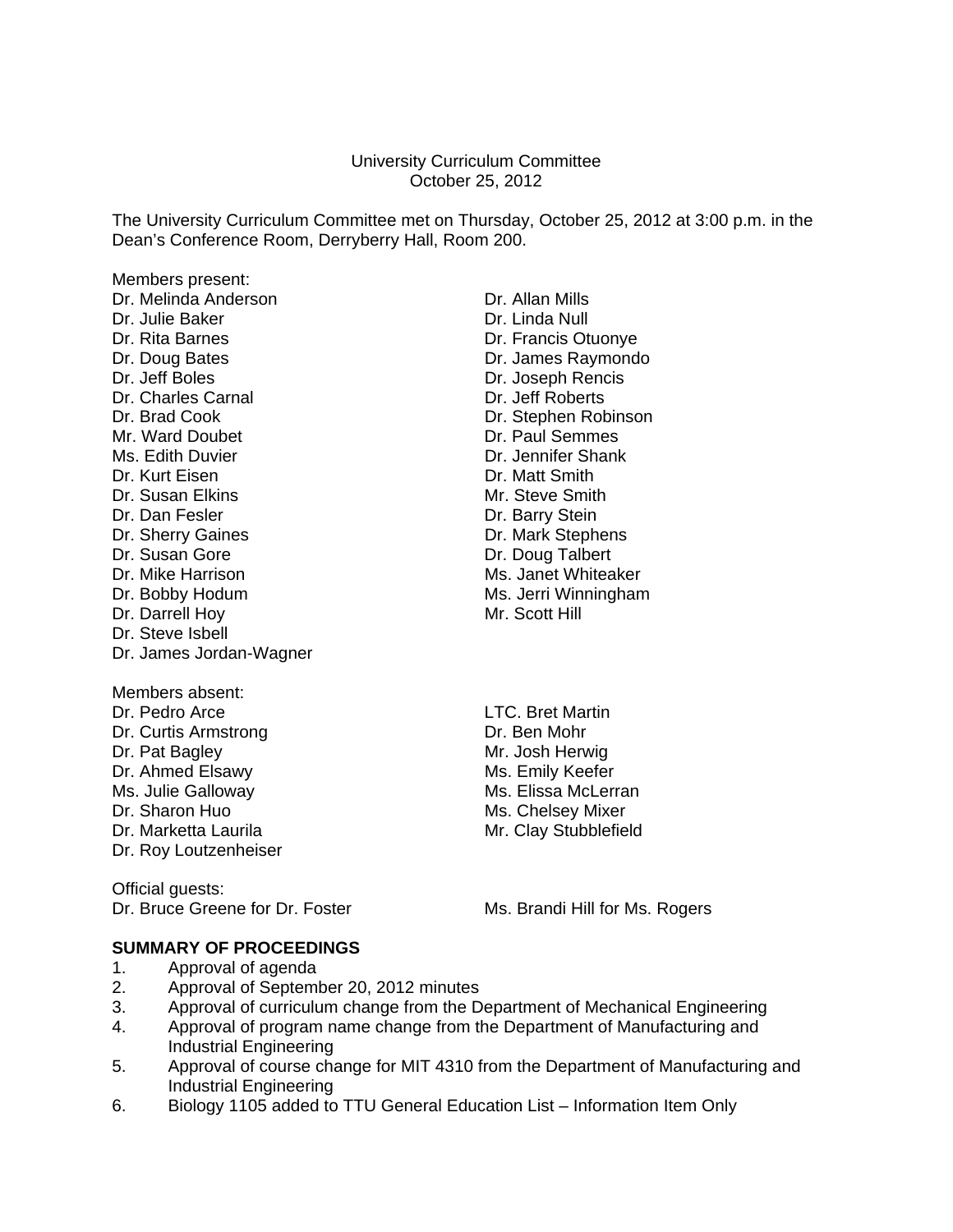- 7. Approval of course change for PSY 3010 from the Department of Counseling and **Psychology**
- 8. Approval of course additions from the Department of Earth Sciences for GEOG 2100 and GEOL 4200
- 9. Approval of curriculum changes from the Department of Earth Sciences for the Geographical Information Systems, Geology and Environmental Geology concentrations
- 10. Approval of course addition for ACCT 4700 from the Department of Accounting
- 11. Approval of course additions from the Department of Sociology and Political Science for POLS 3100 and 4730
- 12. Approval of course changes for LSCI (READ) 4570 and SPED 4200 and curriculum changes from the Department of Curriculum and Instruction for Multidisciplinary Studies General, Secondary Education Math, French, German, Spanish
- 13. Approval of curriculum change to the Dramatic Arts Concentration from the Department of English and Communications
- 14. Approval of course title change for WEBD/3500 and program changes for the professional communication program from the Department of English and **Communications**
- 15. Approval of Termination of BS in Web Design from the Department of English and Communication
- 16. Approval of Separation of English and Communications from the Department of English and Communications
- 17. Approval of curriculum changes from the Department of History for upper-division history course requirement
- 18. Approval of BFA Concentration in Digital Media from the Department of Art
- 19. Approval of course additions for HEC 4590 and 3590 and curriculum changes from the School of Human Ecology for the child life option and food systems administration
- 20. Approval of curriculum changes from the School of Agriculture
- 21. Approval of course addition from the Department of Foreign Languages
- 22. Other such matters

## **PROCEEDINGS**

## **1. Approval of Agenda**

**Motion.** Dr. Boles moved to approve the agenda as submitted. The motion was seconded by Dr. Isbell and carried.

## **2. Approval of September 20, 2012 Minutes**

**Motion.** Dr. Boles moved to approve the September 20, 2012, minutes as submitted. The motion was seconded by Dr. Smith and carried.

## **3. Approval of Curriculum Change from the Department of Mechanical Engineering**

In a memorandum received October 9, 2012, approval was requested for the following:

Curriculum Change:

Addition: MATH 2010 Matrix Algebra & Lab (3 cr. hr.)

Deletions: MATH 2010 Matrix Algebra ( 2 cr. hr.) MATH 2011 Matrix Algebra Lab ( 1 cr. hr.)

**Motion.** Dr. Hoy moved to approve the changes effective immediately. The motion was seconded by Dr. Mills and carried.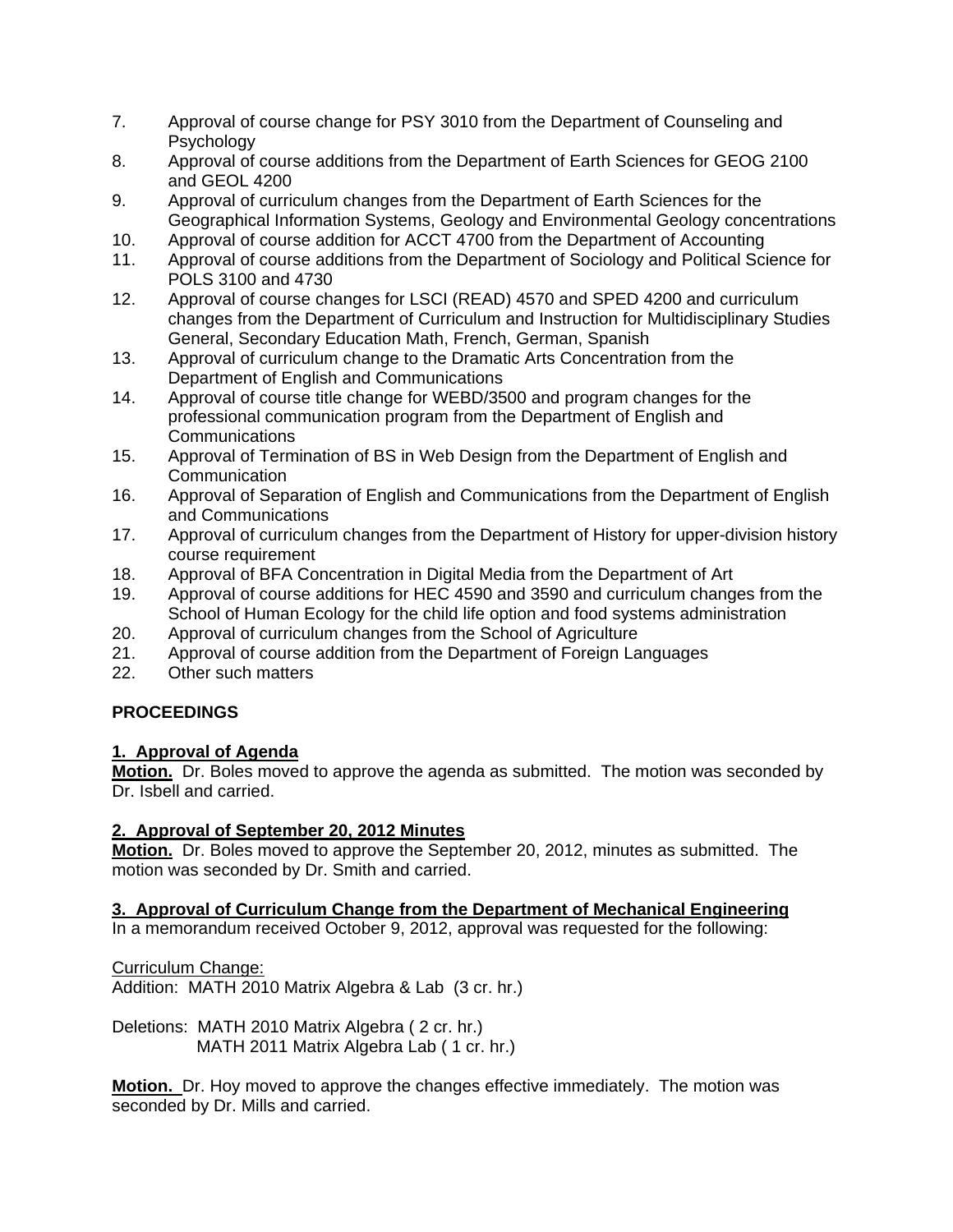## **4. Approval of Program Name Change from the Department of Manufacturing and Industrial Technology**

In a memorandum dated October 2, 2012, approval was requested for the following:

#### Department Name Change:

Change the Department name from Department of Manufacturing and Industrial Technology (MIT) to Department of Manufacturing and Engineering Technology (MET)

Upon the approval of TBR of the Department name change, we request the change of the course rubrics from MIT to MET.

**Motion.** Dr. Carnal moved to approve the change. The motion was seconded by Dr. Hoy and carried.

#### **5. Approval of Course Change from the Department of Manufacturing and Industrial Technology**

In a memorandum dated October 2, 2012, approval was requested for the following:

#### Course Change:

From: MIT 3410. Plant Layout and Materials Handling. Lec. 2. Lab. 2. Credit 3. Prerequisite: MIT 3301, MIT 3730. An analysis of materials movement within industrial organizations.

To: MIT 3410. Plant Layout and Materials Handling Lec. 2. Lab. 2. Credit 3. Prerequisite: MIT 3301, MIT 3710. An analysis of materials movement within industrial organizations.

**Motion.** Dr. Carnal moved to approve the change effective Spring 2013. The motion was seconded by Dr. Hoy and carried.

#### **6. Information Only – Biology 1105 added to the TTU General Education List from the Department of Biology**

In a memorandum dated October 3, 2012, the following was presented for information only.

Adding BIOL 1105 to the TTU General Education List

COURSE CHANGES— Add BIOL 1105 (Foundations in Biology) to the TTU general Education List.

JUSTIFICATION— BIOL 1105 was developed as a 4-hour laboratory course to serve as the first course of a biology sequence for our majors and other students (e.g., Pre-professional majors, Secondary Education majors, and other science majors) who need a more in-depth treatment of introductory biology topics than those taught in our non-majors sequence (BIOL 1010/1020). It replaced a 3-hour course that did not have a laboratory component. The course was approved by the University Curriculum Committee in February 2012 and first taught in Fall 2012. We wish to add BIOL 1105 to the general education list because some students in other programs use two biology courses to meet their TBR general education natural sciences requirements, and this course teaches topics most appropriate for students needing an in-depth biology sequence. Students can complete the general education sequence by taking either BIOL 1115 (General Zoology) or BIOL 2110 (General Botany), courses which are already on the general education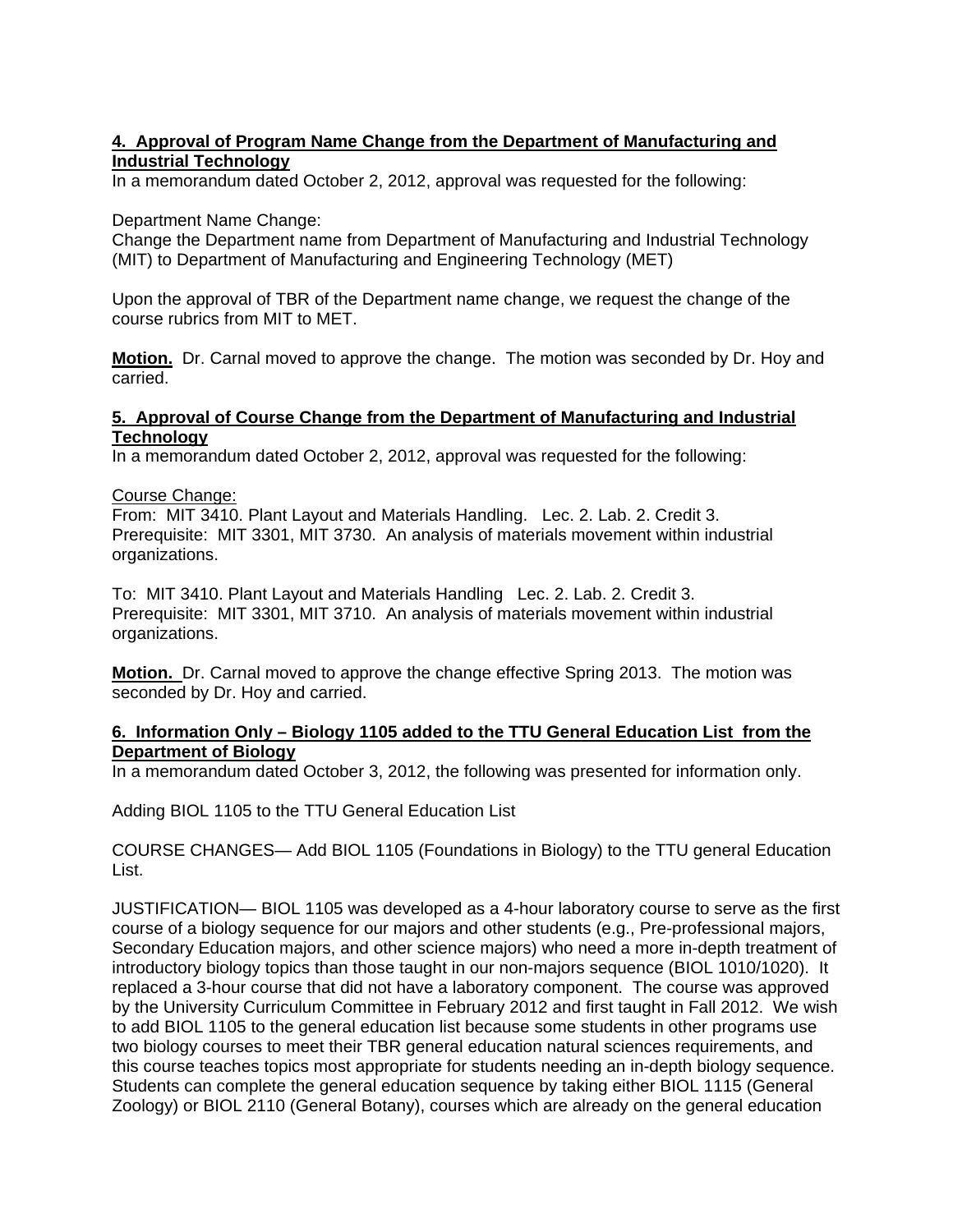list. A sample syllabus and matrix of how the courses meets general education outcome goals are included below.

COST— When the course was initially approved, we estimated that \$12,000 per AY would be needed to staff laboratories. Adding the course to the general education list should not require additional funds beyond this amount because we expect non-major students who take this course will be switching from other biology courses into this one. Consequently, we do not anticipate that total number of students taking general education courses in our department will change significantly after the course is added to the list.

NOTE: To be forward to TBR for approval

## **7. Approval of Course Change from the Department of Counseling and Psychology**

In a memorandum dated October 1, 2012, approval was requested for the following:

## Course Change:

From:

PSY 3010. Statistics and Experimental Design. Lec. 2. Lab. 2. Credit 3.

Prerequisite: PSY 2010. Fundamental statistics for the behavioral sciences, descriptive uses, probability, one-way, factorial designs, repeated measures and split-plot designs, bivariate correlation and regression, and non-parametrics.

To:

PSY 3010. Statistics and Experimental Design. Lec. 2. Lab. 2. Credit 3. Prerequisite: PSY 2010, 3 additional PSY credit hours, and MATH 1130 or MATH 1530. Fundamental statistics for the behavioral sciences, descriptive uses, probability, one-way, factorial designs, repeated measures and split-plot designs, bivariate correlation and regression, and non-parametrics.

**Motion.** Dr. Stein moved to approve the changes effective Fall 2013. The motion was seconded by Dr. Smith and carried.

## **8. Approval of Course Additions from the Department of Earth Sciences**

In a memorandum dated October 4, 2012, approval was requested for the following:

Course Additions:

GEOG 2010 2100. Introduction to Meteorology. Lec. 3. Lab. 2. Credit 4. An introduction to atmospheric science and elements controlling daily weather. Global and local scale atmospheric processes, atmospheric hazards, weather monitoring and technology, forecasting, global climates, and climate change.

GEOL 4200. Geological Exploration Techniques. Lec. 3. Lab. 2. Credit 4. Prerequisites: GEOL 1040, GEOL 1045, and GEOL 2500. Practical techniques for geological exploration, with emphasis on environmental, mining, and petroleum industry applications. Surface and subsurface methods include geological mapping, drilling, core extraction, wireline logging and 2D/3D seismic.

Dr. Harrison requested that GEOG 2010 be changed to GEOG 2100, as 2010 is already being used for an RODP class.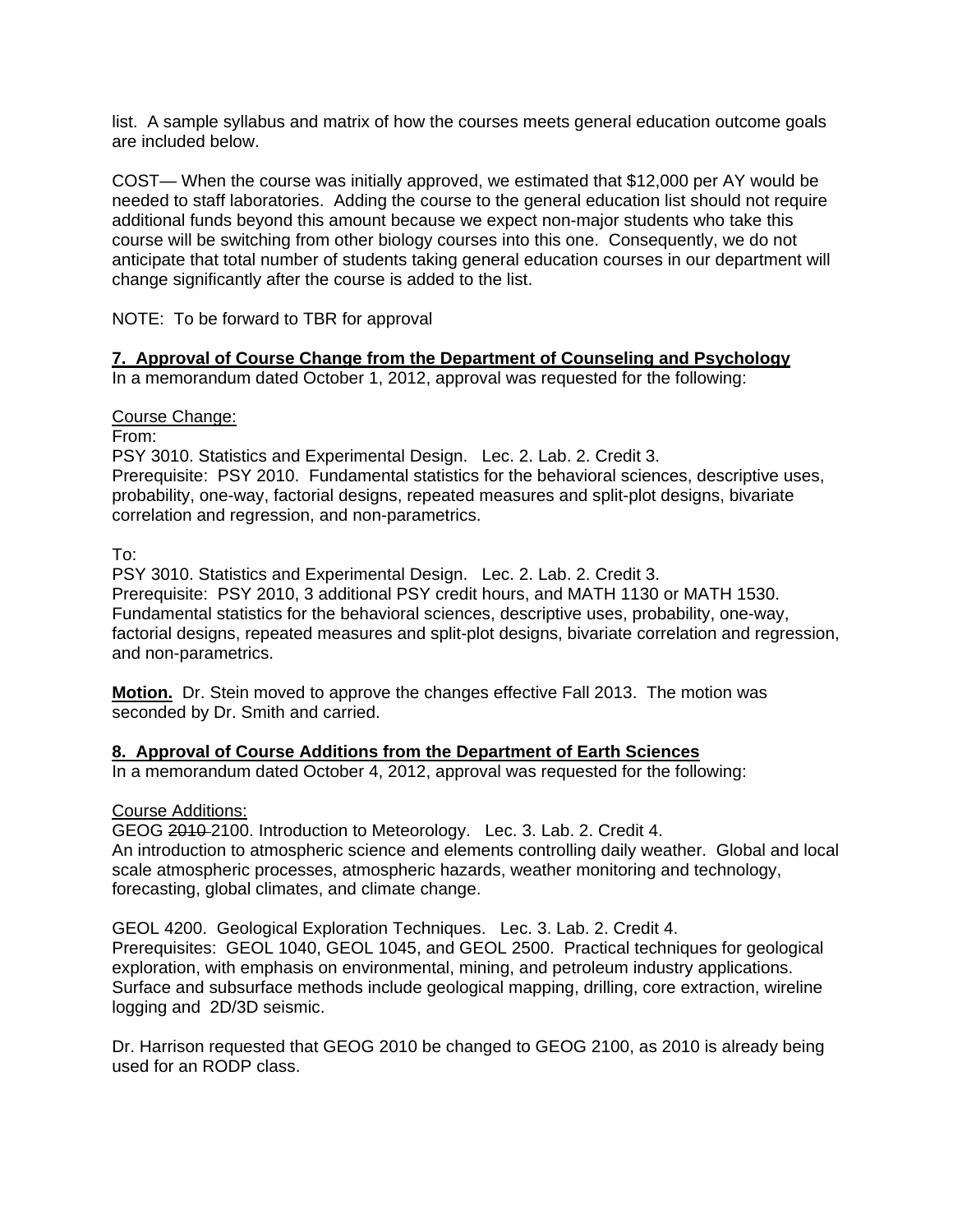**Motion.** Dr. Harrison moved to approve the additions effective Spring 2013. The motion was seconded by Dr. Robinson and carried.

## **9. Approval of Curriculum Changes from the Department of Earth Sciences**

In a memorandum dated October 4, 2012, approval was requested for the following:

#### Curriculum Changes:

GIS: Replace CSC 1070 with CSC 2100 or WEBD 1500 in the list of required courses

GEO: Add GEOL 4200 to list of directed electives

EGEO: Remove GEOL 4100, GEOG 1010, AGET 3510, CHEM 3710, BIOL 4240 (5240) and add GEOL 4200 to the required courses and BIOL 4840, AGRN 4220, BIOL 2110, and BIOL 4610 to the directed electives. Changes were made to the degree planner to reflect the change in hours in the directive electives (from 9 to 9-11)

**Motion.** Dr. Harrison moved to approve the changes effective Spring 2013. The motion was seconded by Dr. Talbert and carried.

#### **10. Approval of Course Addition from the Department of Accounting**

In a memorandum dated October 1, 2012, approval was requested for the following:

#### Course Addition:

ACCT 4700. International Experiences in Accounting. Lec. 3. Credit 3.

Prerequisite: Consent of Instructor and Department Chairperson. A short-term study abroad program highlighting selected historical and modern contributions to accounting and business from another country and culture. Course will also meet weekly during the semester.

**Motion.** Dr. Isbell moved to approve the addition effective Spring 2013. The motion was seconded by Dr. Boles and carried.

#### **11. Approval of Course Additions from the Department of Sociology and Political Science**

In a memorandum dated October 8, 2012, approval was requested for the following:

#### Course Additions:

POLS 3100. Model United Nations. Lec. 2. Lab. 2. Credit 2.

Prerequisite: POLS 1000 or consent of the instructor. Analyze the structure and operations of the United Nations. Includes participation in an annual intercollegiate U.N. simulation.

**Motion.** Dr. Raymondo moved to approve the addition effective Spring 2013. The motion was seconded by Dr. Null and carried.

POLS 4730. First Amendment Law and Analysis. Lec. 3. Credit 3.

Prerequisite: POLS 1000 or consent of the instructor. An examination of speech, expression, association, the free exercise of religion, and the relationship between church and state as those concepts are understood in the context of the First Amendment and constitutional law. Also included is the impact of new and emerging technology as it relates to these concepts.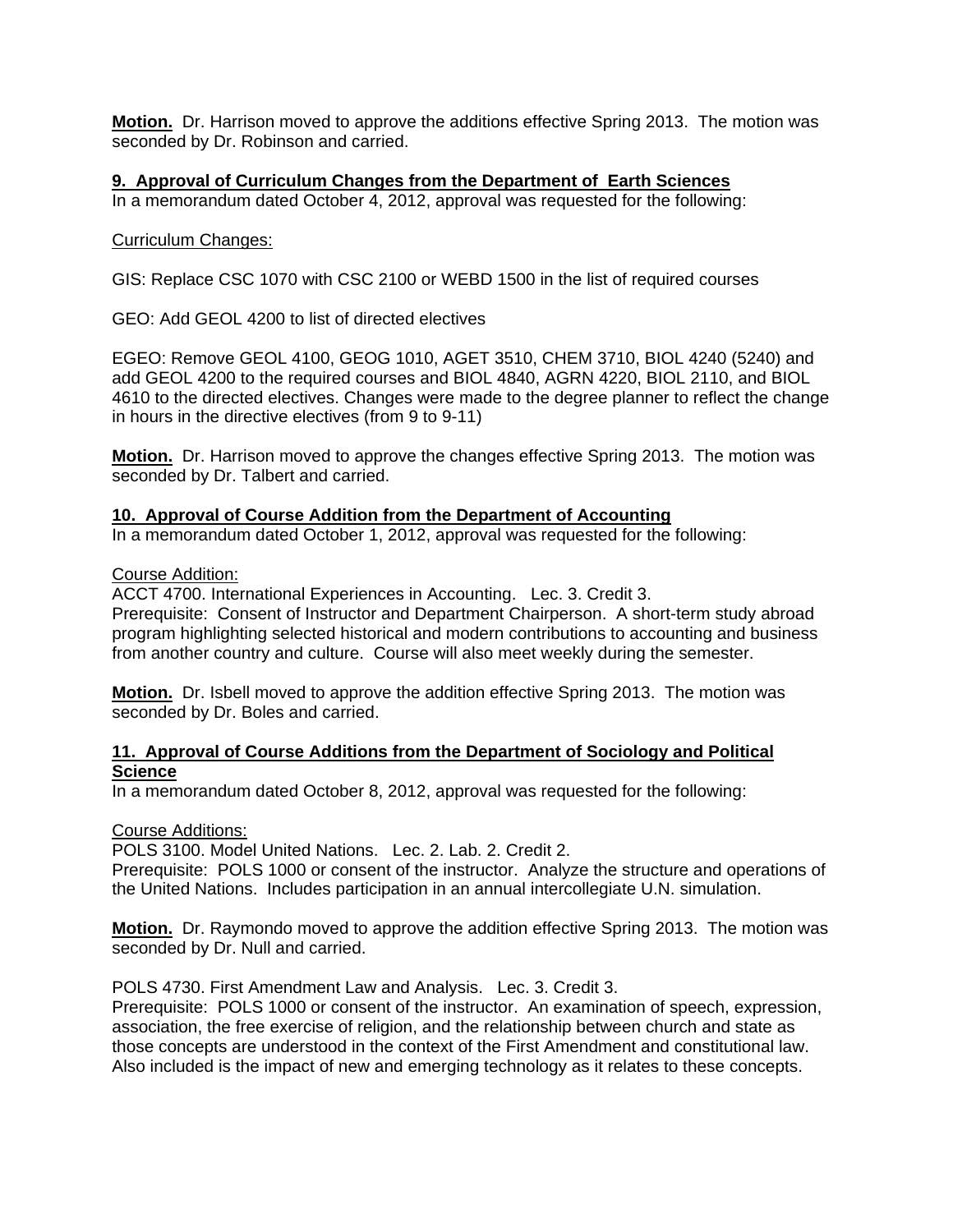**Motion.** Dr. Raymondo moved to approve the addition effective Spring 2013. The motion was seconded by Dr. Null.

Dr. Roberts voiced his concerns of an adjunct professor teaching the senior level course POLS 4730 and the vague syllabus.

After a brief discussion and Dr. Raymondo defending the syllabus and need for adjuncts in their department a vote was taken and the motion carried.

## **12. Approval of Course and Curriculum Changes from the Department of Curriculum and Instruction**

In eight separate memorandums, approval was requested for the following:

#### Course name change

From: LSCI 4570 (5570) Books and Related Materials for Adolescents and Adults READ 4570 (5570) Books and Related Materials for Adolescents and Adults

To: LSCI 4570 (5570) Young Adult Literature READ 4570 (5570) Young Adult Literature

**Motion.** Dr. Baker moved to approve the change effective Spring 2013. The motion was seconded by Dr. Stein and carried.

Curriculum change for Multidisciplinary Studies General—Non Licensure From:

BIOL 1310 ( 3 hours), CHEM 1310 (3 hours), PHYS 1310 (3 hours), and GEOL 1310 (3 hours) or any science sequence (8 hours)

To:

Any general education approved science sequence (8 hours) or any combination of general education approved science to total 12 hours..

From:

EXPW 2130 (3 hours) and EXPW 2430 (2 hours)

To:

Select two from the following: EXPW 2130 (3 hours) or EXPW 2430 (2 hours) or EXPW 3150 (3 hours)

**Motion.** Dr. Baker moved to approve the changes effective Spring 2013. The motion was seconded by Dr. Stein and carried.

#### Course changes for Multidisciplinary Studies – Non Licensure

The following classes are listed as CFS on the MDSG Program and need to be changed to HEC.

- 1. CFS HEC 2060 The Family System (2 credit hrs.)
- 2. CFS HEC 2200 Development of the Young Child Conception-Age 9 (3 credit hrs.)
- 3. CFS HEC 3500 Development of Middle Childhood-Adolescence (3 credit hrs.)
- 4. CFS HEC 3520 Parent Education & Child Guidance (2 credit hrs.)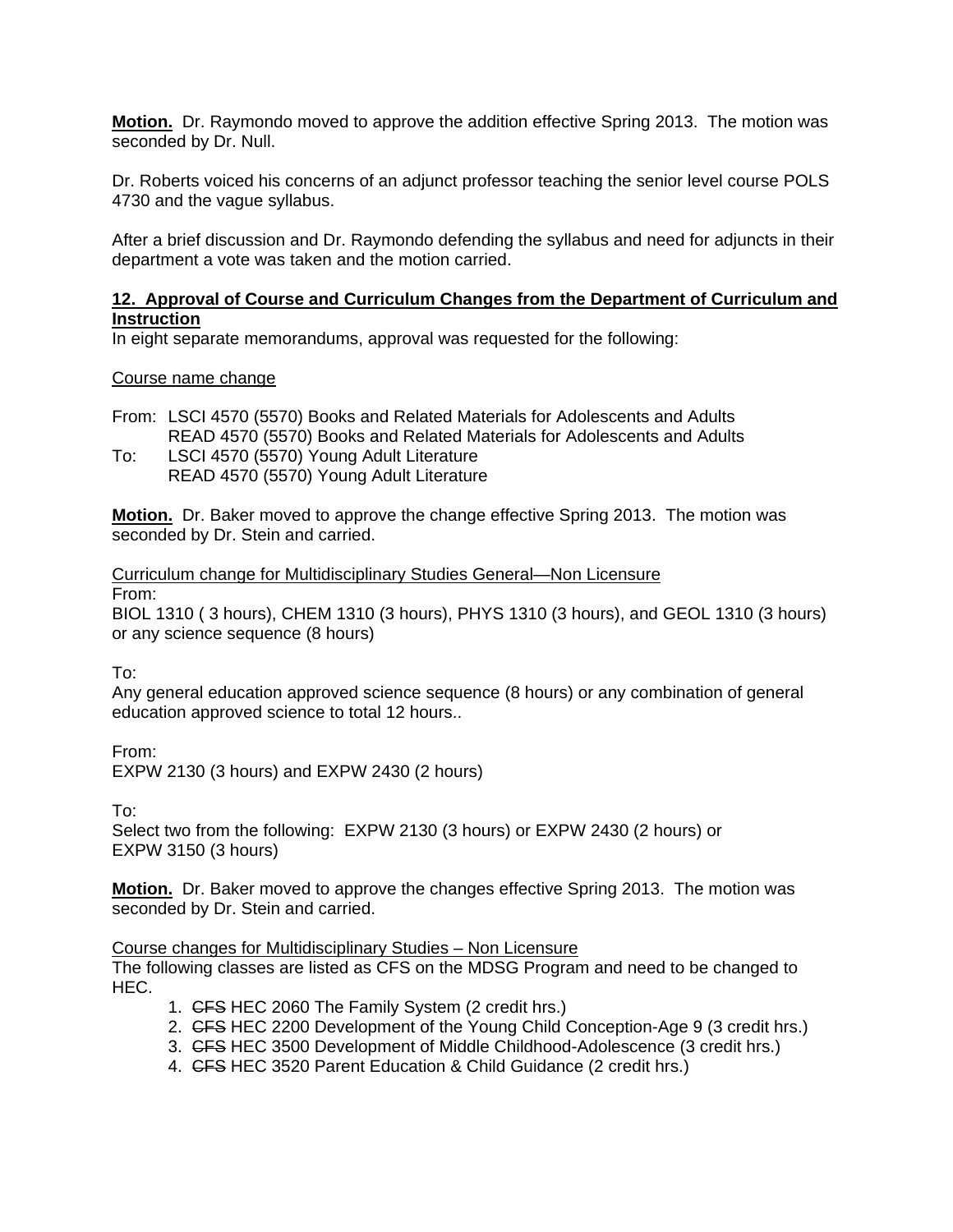**Motion.** Dr. Baker moved to approve the changes effective Spring 2013. The motion was seconded by Dr. Stein and carried.

Curriculum additions, deletions, and changes – SEED Math Program

Additions:

FOED 3820 Field Experiences (2)

SPED 3000 Teaching Persons with Disabilities in the Reg. Classroom (3)

Deletions:

EDPY 2200 Educational Psychology (3) HIST 1310 Science and World Cultures (3) SPAN 2510 Spanish Culture and Civilization (3) MATH 1410 Survey of Elementary Mathematics I (3) MATH 1420 Survey of Elementary Mathematics II (3)

Changes:

MATH 2010 Elem. Matrix Algebra (3) move from junior year to sophomore year MATH 4210 Number Analysis I (3) move from senior year to junior year

**Motion.** Dr. Baker moved to approve the additions, deletions, and changes effective Spring 2013. The motion was seconded by Dr. Stein and carried.

## Curriculum additions, deletions and changes – SEED French (Teaching Licensure) Program Additions:

ENGL 2330 World Literature (3) SPED 3000 Teaching Persons with Disabilities in the Reg. Classroom (3) Social Science: (6) any approved Gen Ed course in social science FREN 3112 Culture & Civilization of France (3) Choose 6 hrs. from the following: HIST 4550 French Revolution (recommended) **or** any other upper-division history **or** SPAN/GERM 1010/1020 (Note: If language option is chosen, must take 2 semester sequence in same language) Electives (6) any upper level French course SEED 4871 Residency I (5) SEED 4872 Residency I Seminar (5) SEED 4871 Residency II (10) SEED 4872 Residency II Seminar (2)

## **Deletions:**

PHED Activity (Credit 1) FREN 3510 France: The Country and the People (3) FREN 3200 Business French (3) EXPW 2430 First Aid, Safety and CPR (2) CUED 4150 Middle Level Curriculum (3) FOED 3820 Field Experience (1) FOED 3830 Field Experience (1) HIST 1010 Survey of European Civilization I (3) HIST 1020 Survey of European Civilization II (3) EDPY 3300 Evaluation and Guidance (3) SEED 4870 Student Teaching I (5) SEED 4880 Student Teaching II (5) SEED 4890 Seminar: Education and Society (2)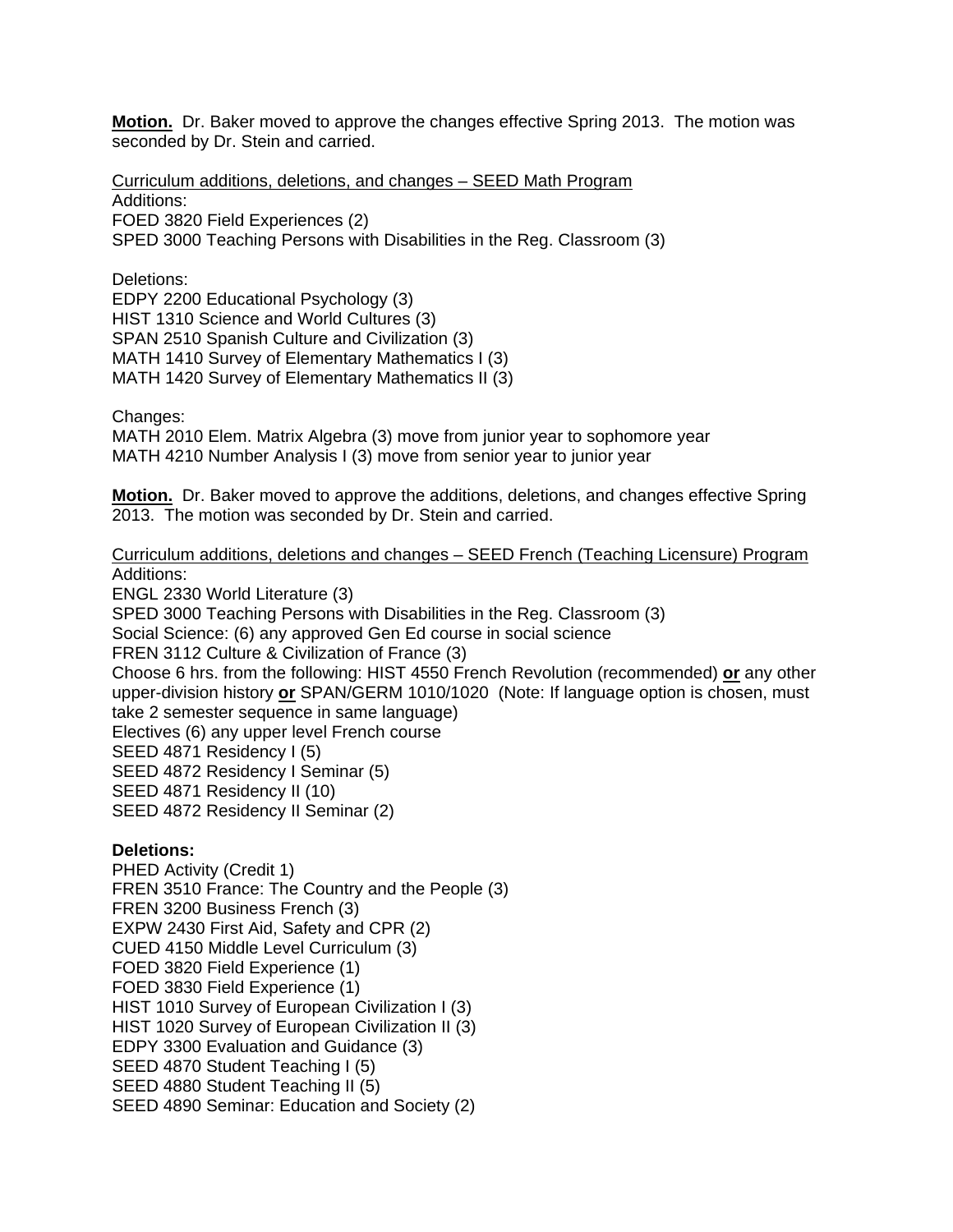Choose any 6 hours from the following: ANTH 1100; GEOG 1120; POLS 1000; PSY 2010; ECON 2010; SOC 1010 Electives: Credit 2 from senior year

## **Change:**

- 1. ART 1030 Art Appreciation (Credit 3) **or** MUS 1030 Music Appreciation (Credit 3) move from sophomore year to freshman year
- 2. ENGL 2130 American Literature (3) change to ENGL 2130 **or** ENGL 2230 British Literature (3)
- 3. SPED 3000 Teaching Persons with Disabilities in Reg. Classroom (3) move to senior year
- 4. MATH 1010 (3)—change to any approved Gen Ed. Math course (3)
- 5. SPCH 2410 Intro to Speech Communications (3) **OR** PC 2500 Prof Communications

**Motion.** Dr. Baker moved to approve the additions, deletions, and changes effective Spring 2013. The motion was seconded by Dr. Stein and carried.

Curriculum additions, deletions, and changes – SEED German (Teaching Licensure) Program Additions:

ENGL 2330 World Literature (3) GERM 3112 Culture & Civilization of Germany (3) Social Science: (6) any approved Gen Ed course in social science SEED 4871 Residency I (5) SEED 4872 Residency I Seminar (5) SEED 4871 Residency II (10) SEED 4872 Residency II Seminar (2) HIST (6 hrs.): Choose one from the following: 4530, 4540, 4550, 4560, 4570 **or** any upper-level

German course **or** FREN/SPAN 1010/1020 (Note: If language option is chosen, must take 2 semester sequence in same language)

## **Deletions:**

PHED Activity (Credit 1) GERM 3520 Germany: The Country & the People (3) GERM 4910 Directed Studies in German (3) EXPW 2430 First Aid, Safety and CPR (2) CUED 4150 Middle Level Curriculum (3) FOED 3820 Field Experience (1) FOED 3830 Field Experience (1) HIST 1010 Survey of European Civilization I (3) HIST 1020 Survey of European Civilization II (3) EDPY 3300 Evaluation and Guidance (3) SEED 4870 Student Teaching I (5) SEED 4880 Student Teaching II (5) SEED 4890 Seminar: Education and Society (2) Choose any 6 hours from the following: ANTH 1100; GEOG 1120; POLS 1000; PSY 2010; ECON 2010; SOC 1010 Delete Elective Credit 2 in Senior year

## **Change:**

1. ART 1030 Art Appreciation (Credit 3) **or** MUS 1030 Music Appreciation (Credit 3) move from sophomore year to freshman year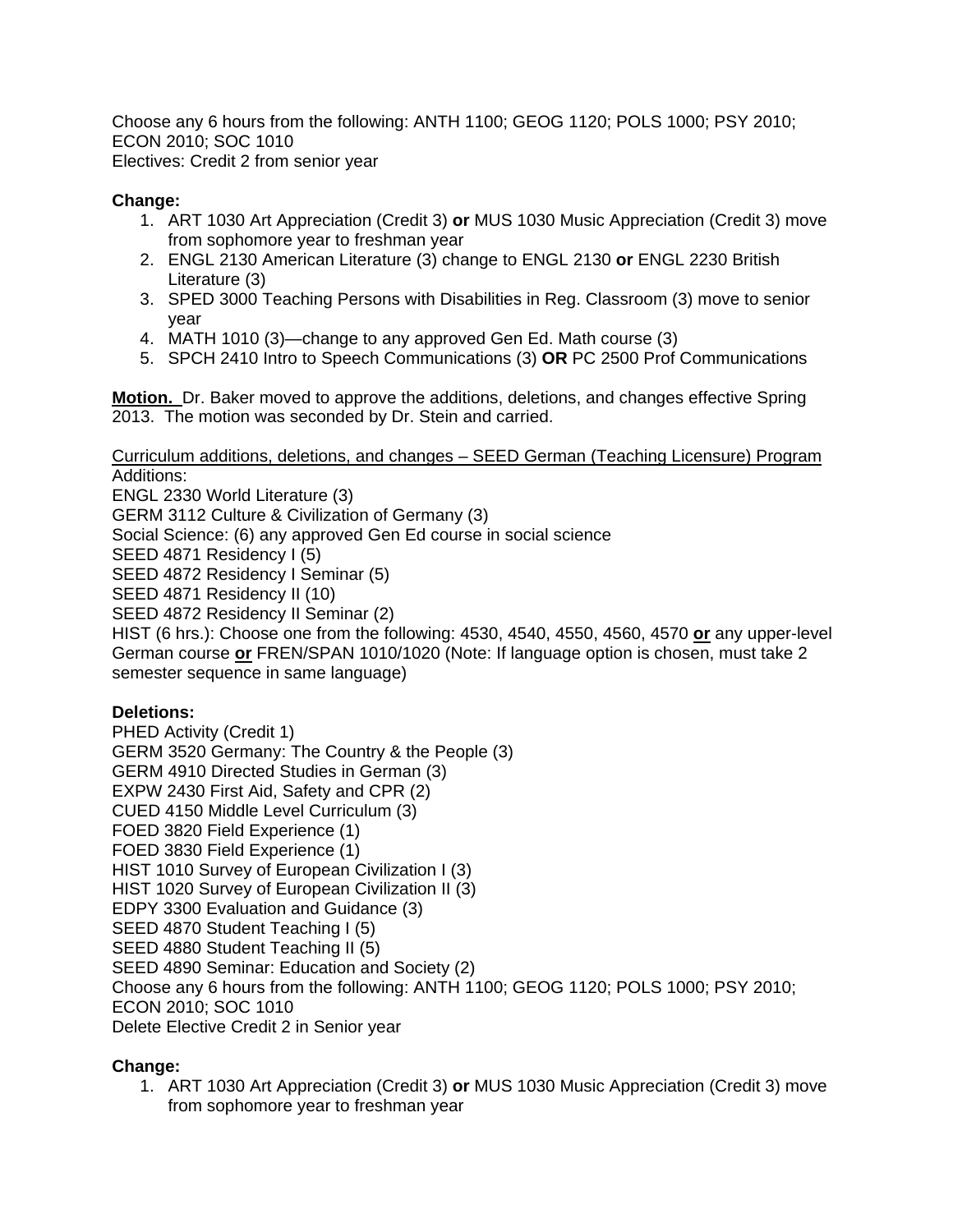- 2. ENGL 2130 American Literature (3) change to ENGL 2130 **or** ENGL 2230 British Literature (3)
- 3. SPED 3000 Teaching Persons with Disabilities in Reg. Classroom (3) move to senior year
- 4. Electives (6) any upper level German course—change to **9** hours
- 5. MATH 1010 (3)—change to Any Approved Gen Ed. Math
- 6. SPCH 2410 Intro to Speech Communication (3) change to **OR** PC 2500 Prof. Communications (3)

**Motion.** Dr. Baker moved to approve the additions, deletions, and changes effective Spring 2013. The addition of GERM 3112 is contingent upon approval of the Foreign Languages proposal for the course addition to be acted on later in the agenda. The motion was seconded by Dr. Stein and carried.

#### Curriculum additions, deletions, and changes - SEED Spanish (Teaching Licensure) Program **Additions:**

ENGL 2330 World Literature (3)

Social Science: (6) any approved Gen Ed course in social science

SEED 4871 Residency I (5)

SEED 4872 Residency I Seminar (5)

SEED 4871 Residency II (10)

SEED 4872 Residency II Seminar (2)

SPAN 4810: Special Topics-Intro to Spanish Linguistics (3)

**Choose 9 hours from the following:** SPAN 4110 Culture & Civilization of Spain **or** SPAN 4120 Culture & Civilization of Spanish America **or** SPAN 4010 Intro to Lit of Spain **or** SPAN 4020 Intro to Lit of Spanish America (Program of study must include at least one of the above literature courses and at least one of the above culture & civilization courses)

**Choose 6 hours from the following:** HIST 4790 Latin American Studies **or** HIST 3710 Survey of Spanish History **or** any approved upper-level history **or** any upper level Spanish course **or** FREN/GERM 1010/1020 (Note: If language option is chosen, must take 2 semester sequence in same language)

## **Deletions:**

PHED Activity (Credit 1) EXPW 2430 First Aid, Safety and CPR (2) CUED 4150 Middle Level Curriculum (3) FOED 3820 Field Experience (1) FOED 3830 Field Experience (1) HIST 1010 Survey of European Civilization I (3) HIST 1020 Survey of European Civilization II (3) EDPY 3300 Evaluation and Guidance (3) SEED 4870 Student Teaching I (5) SEED 4880 Student Teaching II (5) SEED 4890 Seminar: Education and Society (2) Choose any 6 hours from the following: ANTH 1100; GEOG 1120; POLS 1000; PSY 2010; ECON 2010; SOC 1010 Senior year-delete Electives Credit 2 SPAN 4010 Introductions to the Lit. of Spain (3) SPAN 4120 Culture and Civilization of Spanish America (3) SPAN 4020 Intro to the Lit. of Spain (3) SPAN 4110 Culture and Civilization of Spain (3)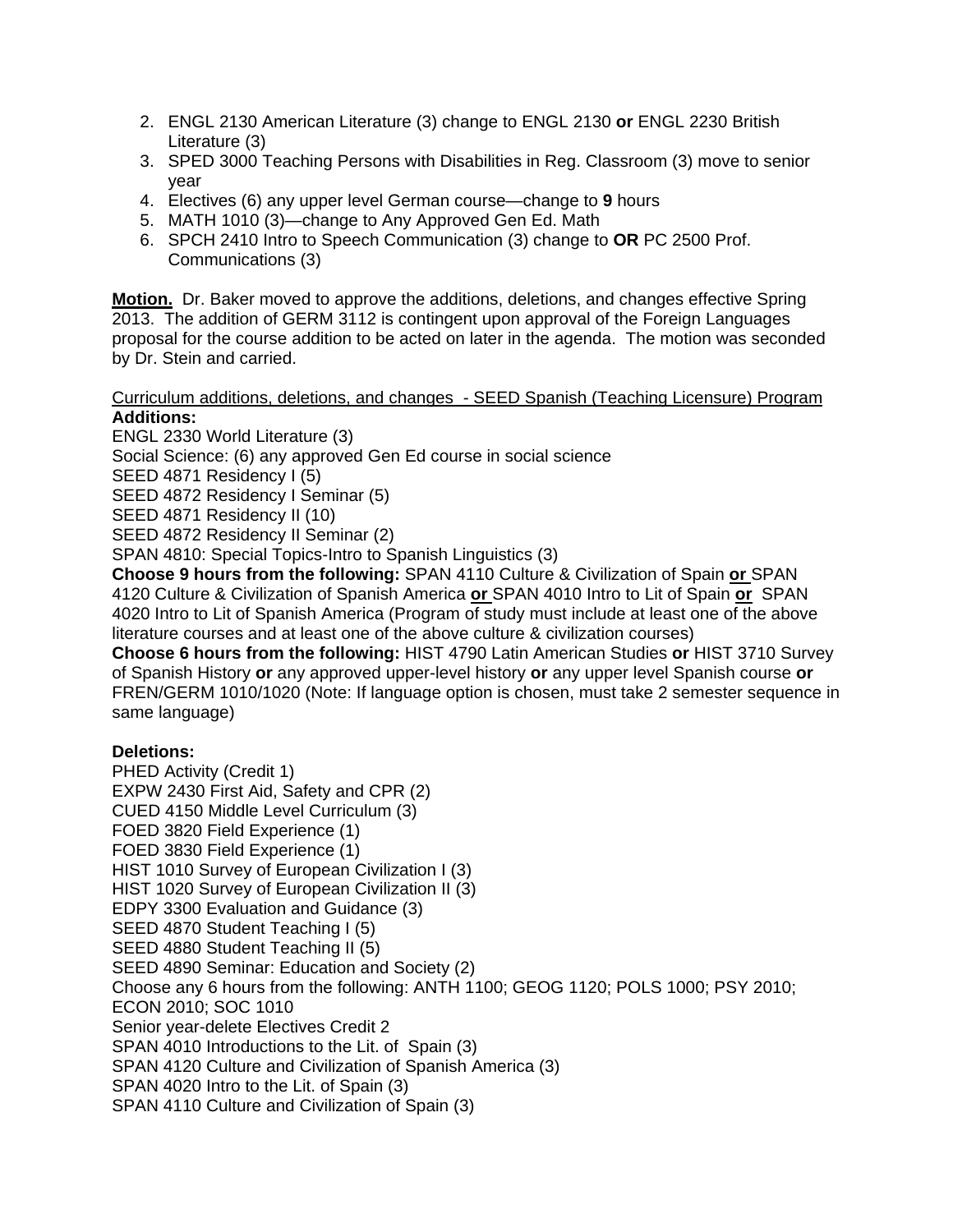SPAN 3510 Spain: The Country and the People (3) SPAN 3550 Latin America: The Countries and the Peoples (3)

## **Change:**

- 1. ART 1030 Art Appreciation (Credit 3) **or** MUS 1030 Music Appreciation (Credit 3) move from sophomore year to freshman year
- 2. ENGL 2130 American Literature (3) change to ENGL 2130 **or** ENGL 2230 British Literature (3)
- 3. SPED 3000 Teaching Persons with Disabilities in Reg. Classroom (3) move to senior year
- 4. MATH 1010—Change to Any Approved Gen Ed MATH (3)
- 5. Junior year—change SPAN upper-division Credit 3 to Credit 6
- 6. SPCH 2410 Intro to Speech Communication (3) change to **OR** PC 2500 Prof. Communications (3)

**Motion.** Dr. Baker moved to approve the additions, deletions, and changes effective Spring 2013. The motion was seconded by Dr. Stein and carried.

## Curriculum Change – SPED 4200 (5200)

The current catalog has this course listed as "Independent Study." It is delivered as a lecture class.

Change to: SPED 4200 (5200) Teaching Students with Autism Spectrum Disorders Lec. 3, Credit 3

## **13. Approval of Curriculum Changes for the Dramatic Arts Concentration from the Department of English and Communications**

In a memorandum dated October 2, 2012, approval was requested for the following:

Curriculum Change

Add three elective hours to the senior year curriculum of the Dramatic Arts Concentration

From: ENGL 4121 (5121) Shakespeare Credit 3 ENGL 4640 (5640) Modern and Contemporary Drama Credit 3 ENGL 4995 Senior Colloquium Credit 3. THEA 4300 Play Directing Credit 3. Humanities/Fine Arts Elective Credit 3 Electives Credit 9

English Language Studies Course ENGL 4511 (5511) Introduction to Descriptive Linguistics Credit 3 or ENGL 4521 (5521) History of the English Language Credit 3 or ENGL 4531 (5531) Grammar and Language Credit 3

## Total 27

To: ENGL 4121 (5121) Shakespeare Credit 3 ENGL 4640 (5640) Modern and Contemporary Drama Credit 3 ENGL 4995 Senior Colloquium Credit 3. THEA 4300 Play Directing Credit 3. Humanities/Fine Arts Elective Credit 3 Electives Credit 12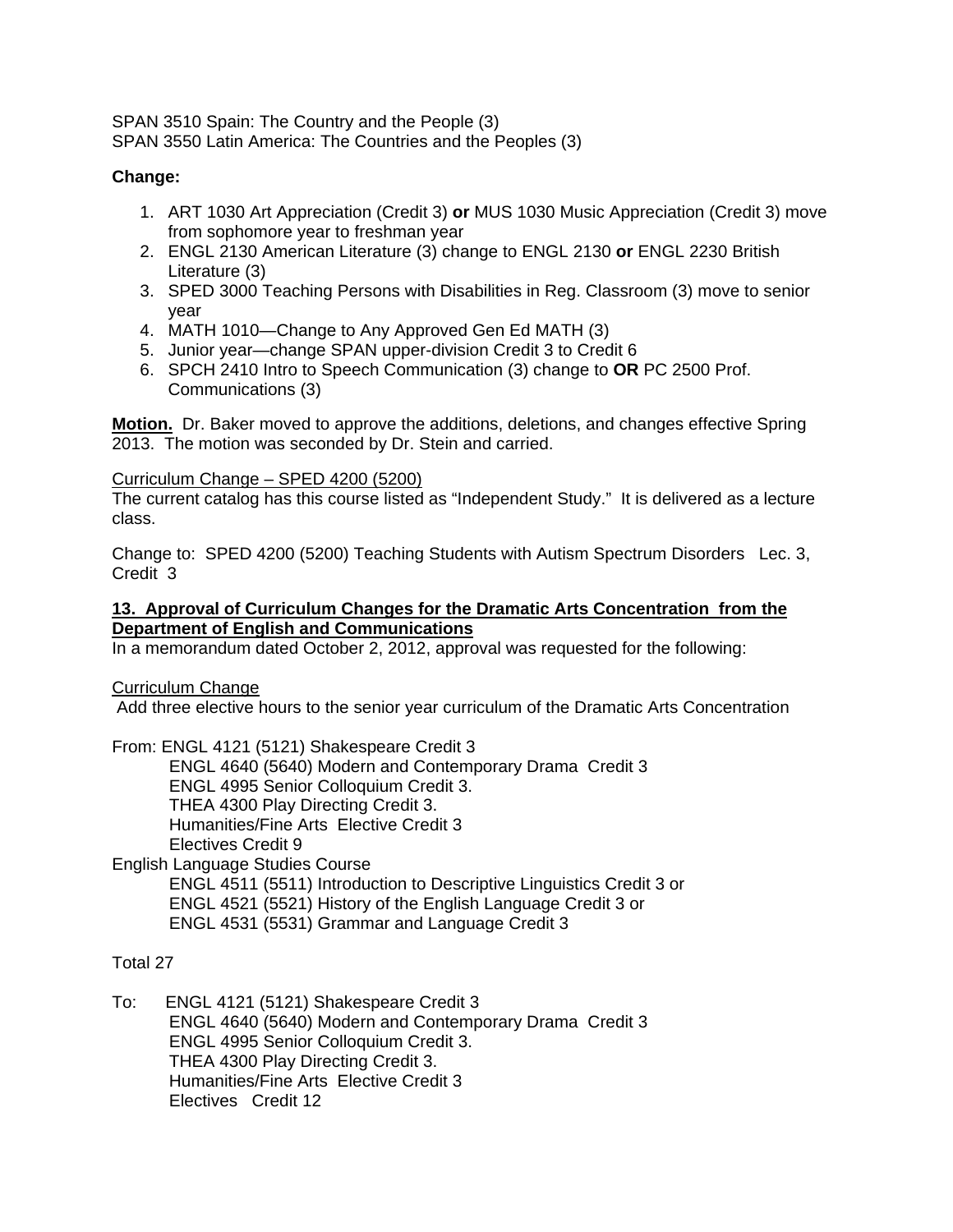English Language Studies Course

 ENGL 4511 (5511) Introduction to Descriptive Linguistics Credit 3 or ENGL 4521 (5521) History of the English Language Credit 3 or ENGL 4531 (5531) Grammar and Language Credit 3

Total 30

**Motion.** Dr. Null moved to approve the change effective Spring 2013. The motion was seconded by Dr. Stein and carried.

#### **14. Approval of Curriculum Changes to PC/WEBD 3500 from the Department of English and Communications**

In a memorandum dated September 11, 2012, approval was requested for the following:

#### Curriculum Changes:

From: WEBD/PC 3500 Web Site Construction/The Rhetoric of Internet Publishing

To: WEBD/PC 3500 Rhetoric and the Internet

Add WEBD/PC 3500 ( 3 hours) to the junior year Professional Communication list of courses within the English Bachelor of Arts.

Reduce the number of elective hours within the Professional Communication curriculum from 24 credit hours to 21

**Motion.** Dr. Null moved to approve the changes effective Spring 2013. The motion was seconded by Dr. Talbert and carried.

#### **15. Approval of Termination of B.S. in Web Design Concentration from the Department of English and Communications**

In a memorandum dated October 1, 2012, approval was requested for the following:

Terminating the BS in Web Design and creating a Web Design concentration in the BS in Communications (Effective Fall 2013)

Program Change

Begun in 2003 as an interdisciplinary degree in the College of Arts and Sciences, the Web Design program was developed jointly by the Computer Science Department and the program in Professional Communication in the Department of English and Communications, and includes courses from other departments and programs at the University.

Since 2007, when its founding director left the University, the Web Design program has not had stable, permanent leadership, with the number of declared majors peaking in 2009 at 57, and declining in the past few years, with only 29 reported this past fall. The annual number of degrees granted in Web Design has not met projections, never reaching 10 in any year, and with majors declining sharply, it will almost certainly remain a "low producing" program. New majors in Web Design will be accepted through Fall 2012. The final semester that the degree will be awarded will be Summer 2017; this should give new majors who start in Fall 2012 sufficient time to complete the required coursework. The University will continue to offer the courses Web Design majors need to complete their degrees through Summer 2017. Because we still believe that this is an important academic area for the University, the Communications program is developing a new web design concentration within the BS in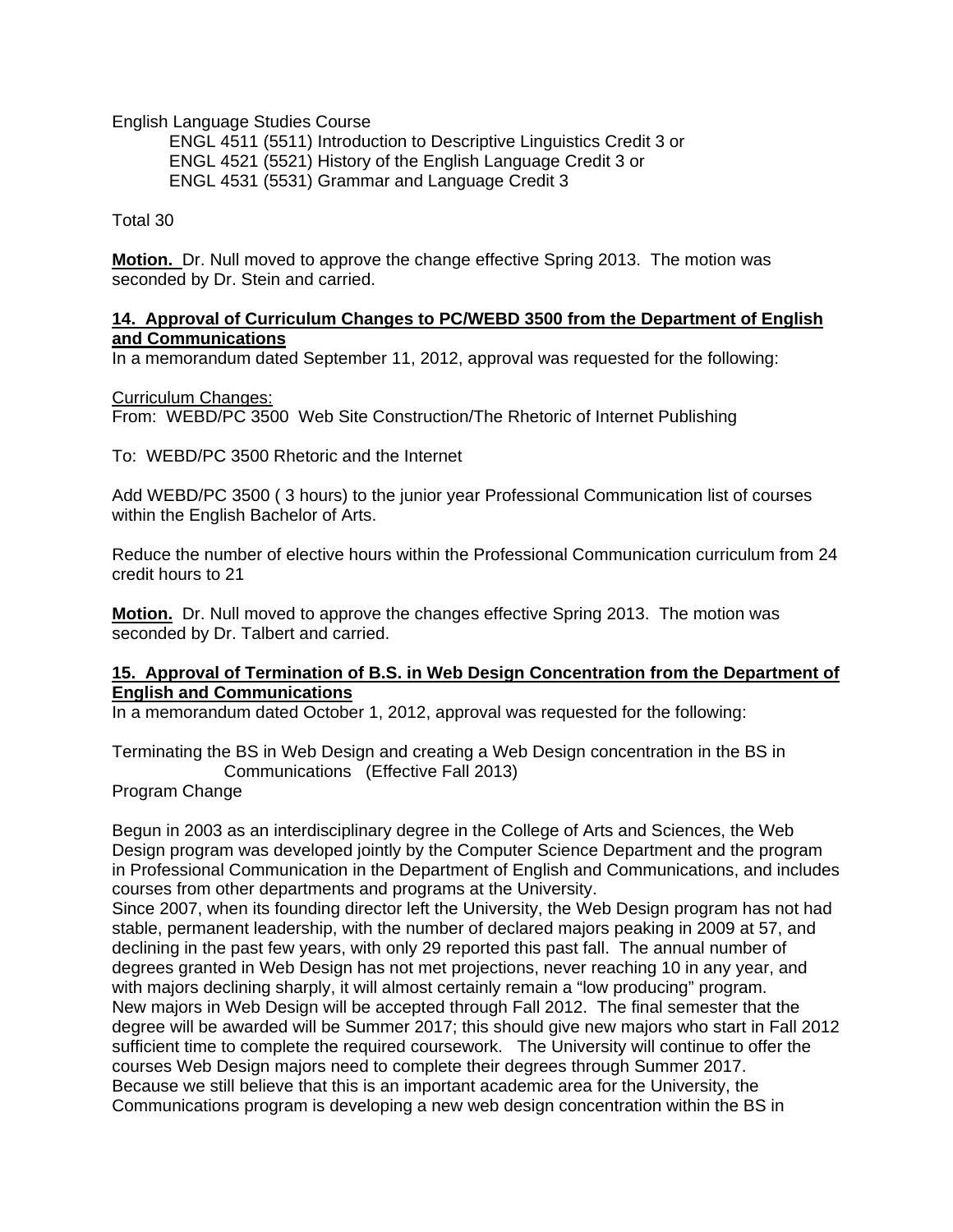Communication. While still an interdisciplinary program, this new concentration will align more directly with current industry trends, as well as emerging graduate fields of academic training, within traditional fields such as journalism but also in new PhD programs in digital media at Georgia Tech, North Carolina State, and elsewhere.

The BS in Web Design is scheduled for an Academic Audit during 2012-13. In light of this termination process, we request that the program be deleted from that schedule. Dr. Doug Talbert, chair of the department that offers many of the courses in the Web Design curriculum, concurs with the termination of the BS in Web Design and the creation of a new concentration in the BS in Communications.

TBR Cover Form

**FORM - COVER** (Required for All Proposals)

Please refer to TBR Policy 2:01:01:00, TBR Guideline A-010, and THEC Policy A1:0 and A1:1 before developing this proposal. A letter of intent must be submitted for any proposal requiring both TBR and THEC approval as the first step, before a proposal is developed. Approval to proceed with the development of a proposal will be provided in writing to the President before a proposal is submitted to TBR for consideration.

Sponsoring Institution(s): **Tennessee Tech University**

Proposal: **Termination of BS, Web Design**

Degree Designation [or] Type of Certificate:

| <b>BS</b>                                                            |                            | <b>Web Design</b>                                       |
|----------------------------------------------------------------------|----------------------------|---------------------------------------------------------|
| Formal Degree Abbreviation                                           | in                         | Title of Proposed Program to be established or impacted |
| Concentrations: N/A<br>(if applicable)                               |                            |                                                         |
| Delivery Site(s): Tennessee Tech University                          |                            |                                                         |
| Proposed CIP Code: 06.11.0801.00                                     |                            |                                                         |
| Proposed Implementation Date: Spring 2013 (termination: Summer 2017) |                            |                                                         |
| <b>Cooperative Partners:</b>                                         |                            |                                                         |
| For more information contact:                                        | <b>Paul Semmes</b><br>Name | 931-372-3118<br>Telephone                               |
|                                                                      |                            |                                                         |
|                                                                      | Institutional Approval:    |                                                         |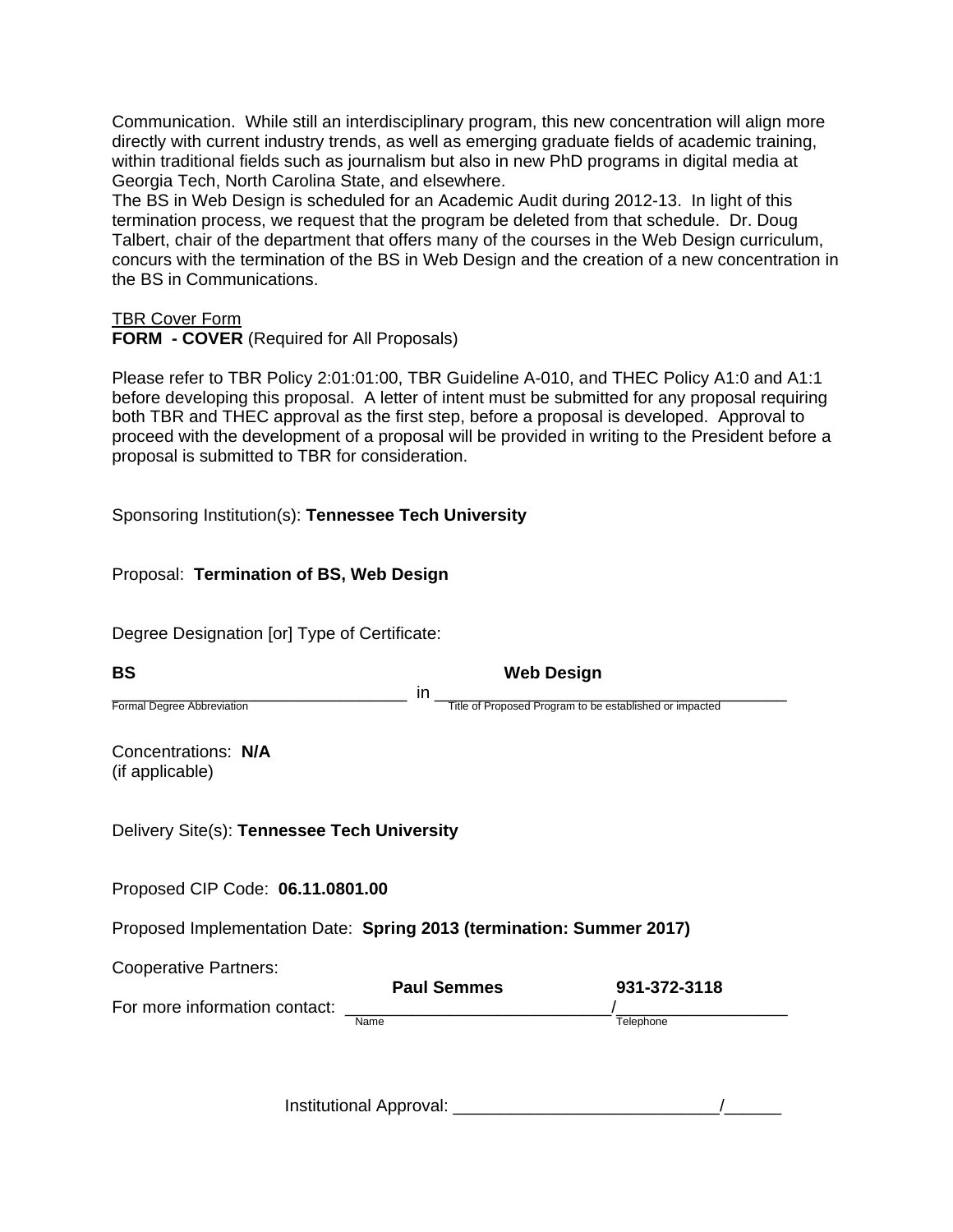#### Program Change Form

*Format PC* 

## **PROGRAM CHANGE FORM (Also used for the CREATION OF A NEW ACADEMIC UNIT)**

1. Submitted by: Tennessee Technological University Name of Institution

2. Type of Program Change (Check those that apply):

\_\_\_\_\_ Title change only (may be submitted as a memo or by responding to item 3 below)

Note: This information must be submitted to the TBR Office of Academic Affairs prior to implementation so that academic inventory records can be properly maintained.

- \_\_\_\_\_ \*Create a new academic unit
- \_\_\_\_\_ \*Consolidate an existing academic program

**Substantive Curriculum Modification in an existing academic program** 

**\_\_X\_\_\_** Termination of an existing program or concentration

Inactivation of an existing program or concentration (If a program is not reactivated

 within a period of three years, the program will automatically be terminated and removed

from the Academic Inventory by December of that year.)

\_\_\_\_\_ Reactivation of a program that was placed on inactivation within the past 3 y ears

Date of inactivation:

3. Indicate Program Change:

| Before the Proposed Change                           | After the Proposed Change |                   |                                                                |        |          |
|------------------------------------------------------|---------------------------|-------------------|----------------------------------------------------------------|--------|----------|
| Title of Old Program or<br><b>Certificate Option</b> | Degree                    | CIP Code          | <b>Title of New</b><br>Program or<br><b>Certificate Option</b> | Degree | CIP Code |
| Web Design                                           | <b>B.S.</b>               | 06.11.0801.<br>00 |                                                                |        |          |

4.\*Attach a copy of the "before and after" curriculum or organizational chart, as applicable, and a rationale for

the proposed change.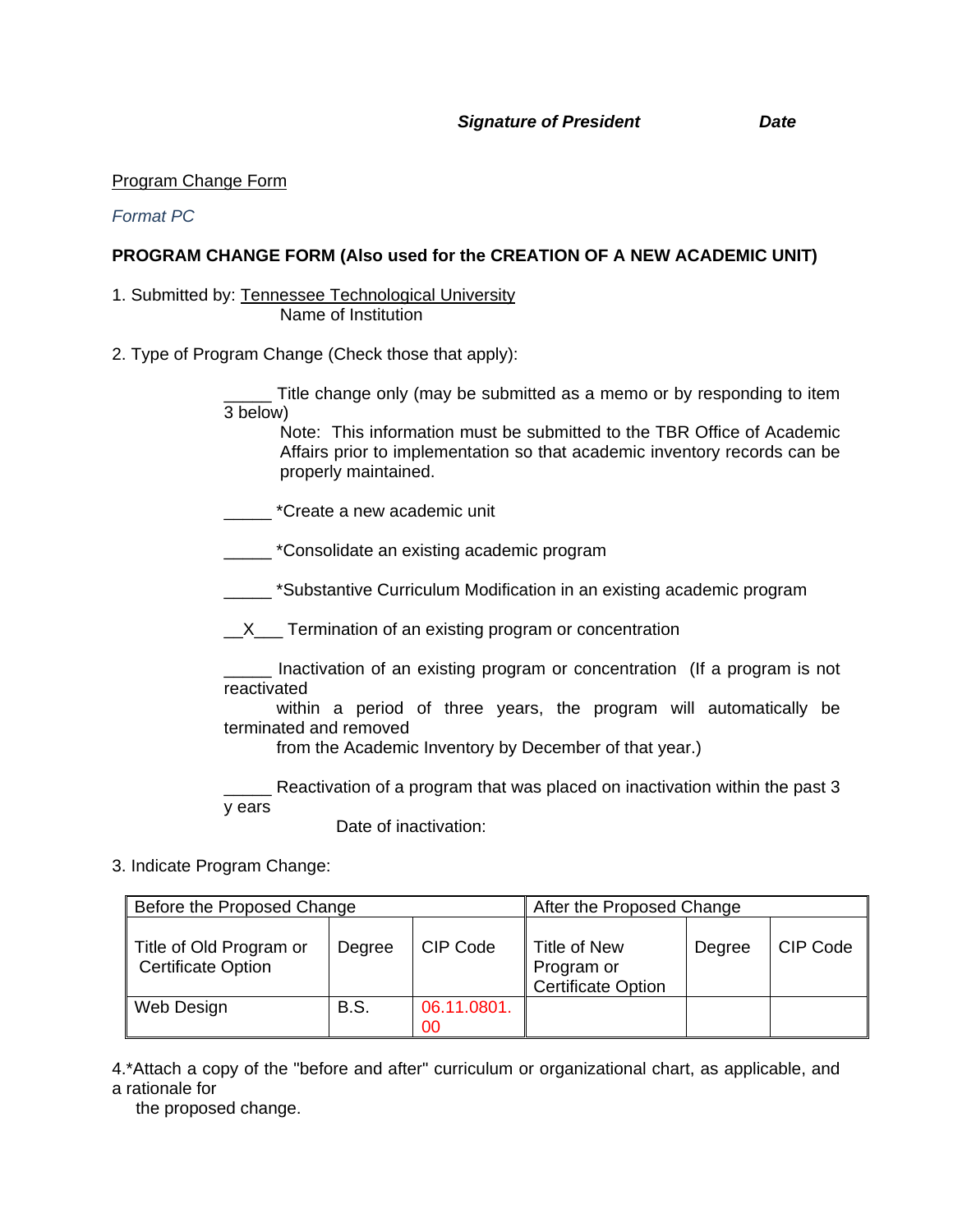5. Intended implementation date for program change: Spring 2013

6. For terminations, date phase-out period will end: Summer of 2017

7. If it has not been covered on other forms, briefly describe the reasons for the requested action and the

 implications that the proposed action will have on any of the following: 1) fiscal resources, 2) personnel, 3)

students or other clientele, and 4) institutional desegregation objectives.

The decision to terminate this degree program is the result of low and decreasing enrollment; a similar concentration in the Communication BS degree will be submitted for approval in fall 2012. No significant impact will take place as a result of this action; students currently in the program, or entering fall 2012, will have time to complete their coursework by summer of 2017.

#### **TTU Internal Cover Form** (Required for All Proposals)

Please refer to the TTU Strategic Planning website for New Programs before developing a proposal. http://www.tntech.edu/strategicplanning/home/

Degree Designation or Type of Certificate \_\_\_\_\_Web Design Bachelor of Science

| <b>WEBD</b><br>$\mathsf{in}$ and $\mathsf{in}$                                                                                                      | Department of English and Communications                                                  |
|-----------------------------------------------------------------------------------------------------------------------------------------------------|-------------------------------------------------------------------------------------------|
| Formal Degree Abbreviation<br>impacted                                                                                                              | Title of Proposed Program to be established or                                            |
| (if applicable)                                                                                                                                     |                                                                                           |
|                                                                                                                                                     | Proposed Implementation Date: Termination by Spring 2013, with sunset date of Summer 2017 |
| For more information contact: Paul Semmes/2372-3118                                                                                                 |                                                                                           |
| Name                                                                                                                                                | Telephone                                                                                 |
| <b>Committee Approvals:</b><br><b>University Curriculum Committee</b><br>(for undergraduate programs)<br><b>Graduate School Executive Committee</b> |                                                                                           |
| (for graduate programs)<br><b>Admissions and Credits Committee</b><br>(if applicable)                                                               | Approval Date: ____________________________                                               |
| <b>Academic Council</b>                                                                                                                             |                                                                                           |
| College Approval: ________<br><b>Signature of Dean</b>                                                                                              | <b>Date</b>                                                                               |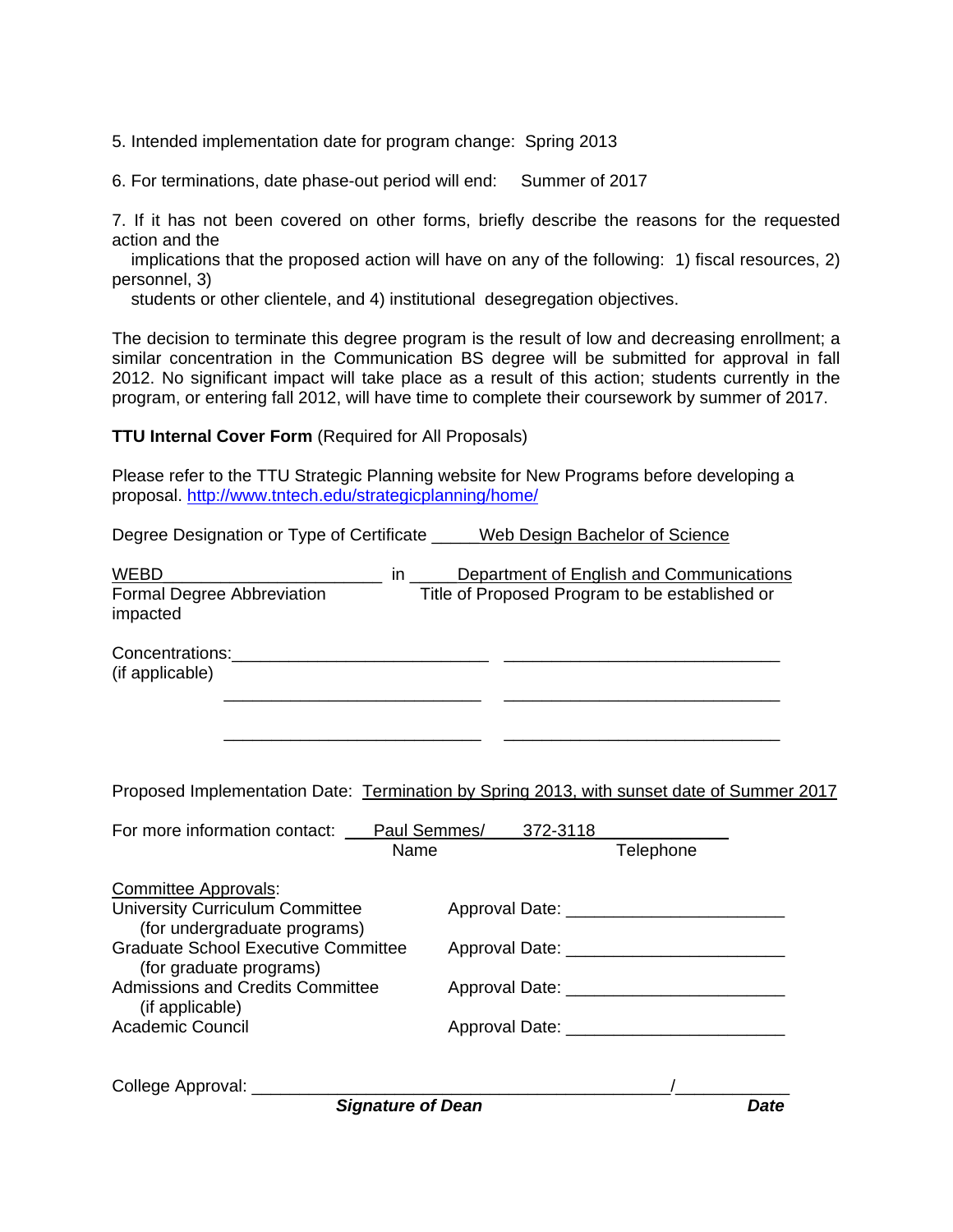| Graduate School Approval:  |                                                                          |             |             |
|----------------------------|--------------------------------------------------------------------------|-------------|-------------|
|                            | (if graduate program) Signature of Assoc. VP Research & Graduate Studies |             | <b>Date</b> |
| Academic Affairs Approval: |                                                                          |             |             |
|                            | <b>Signature of Provost</b>                                              | <b>Date</b> |             |

**Motion.** Dr. Null moved to approve the termination effective Fall 2013. The motion was seconded by Dr. Eisen and carried.

## **16. Approval of Separation of English and Communications from the Department of English and Communications**

The following forms were submitted:

## **Revision/Change Form for the Revision of Existing Programs, Policies, and the Establishment of New Academic Units and Minors**



*Please refer to TBR Policy 2:01:01:00, TBR Guideline A-010, and THEC Policy A1:0 and A1:1 before developing a proposal.* 

**INSTRUCTIONS: Please respond to each question. If the question is not applicable, please use "NA" and include a brief explanation of why the question is not applicable to the proposed action. The form will expand to allow space as needed and must be submitted to the TBR Vice Chancellor for Academic Affairs as an MSWord document.** 

## **EXECUTIVE SUMMARY**

**INSTITUTION:** Tennessee Technological University

**PROPOSAL:** To reorganize the English and Communications department into two separate units: Department of Communication and Department of English.

## **PROPOSED EFFECTIVE DATE:** Fall 2013

**PURPOSE:** (Goals and Objectives in keeping with Institutional Mission)

In order to provide the greatest opportunity for growth and success of each program, this proposal requests a separation of the current Department of English and Communications into two academic units, a Department of English and a Department of Communication. The faculties of both disciplines unanimously support this change. Distinct academic units will support the mission of Tennessee Technological University to serve its students, especially those from the Upper Cumberland region of Tennessee, as outlined below. The University's Mission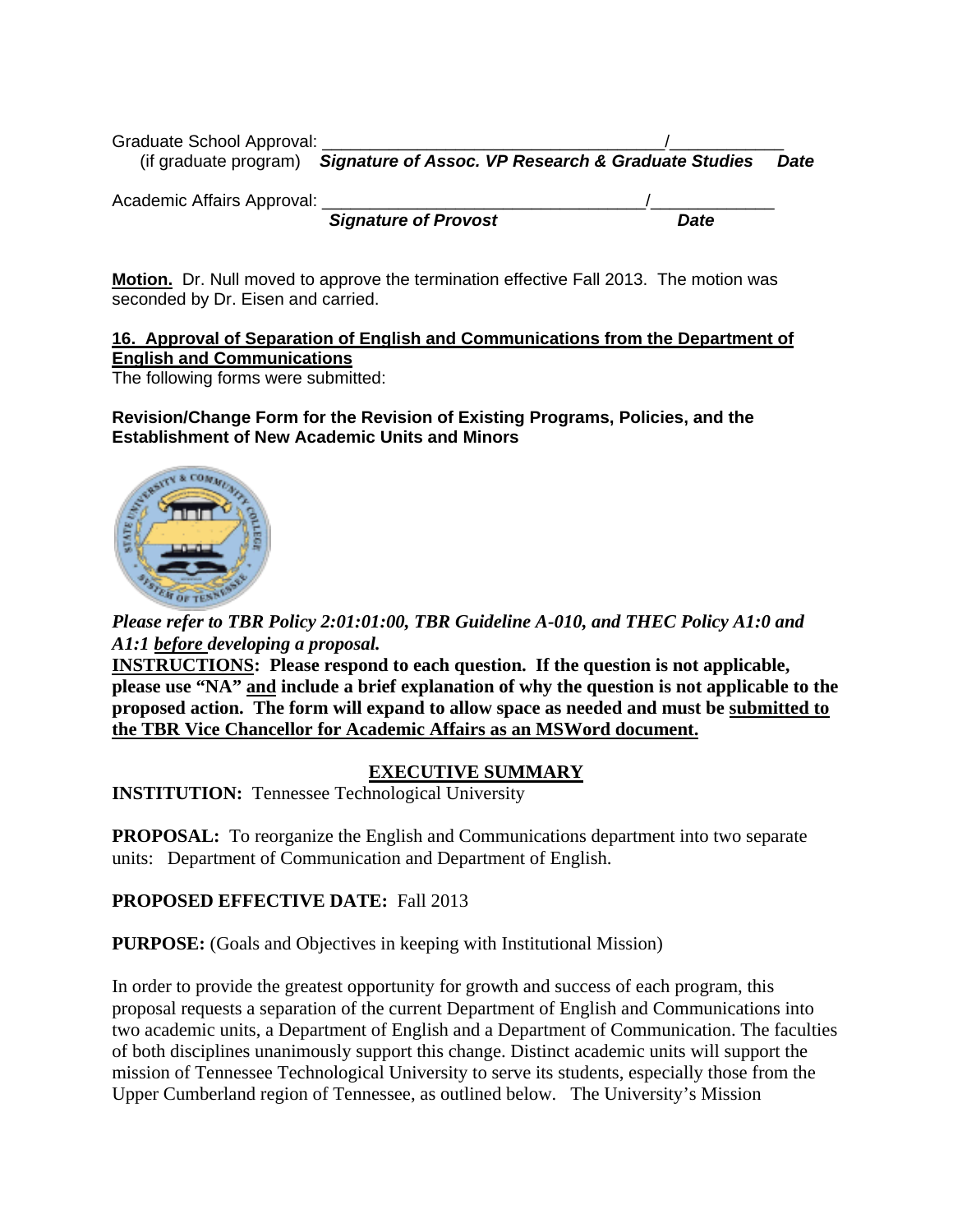Statement pays special attention to Tennessee Tech's role in enriching the lives of the people and communities of the Upper Cumberland and in engaging our students in creative endeavors while preparing them for success in a global economy. The English program promotes cultural awareness and the creative and critical capacities of its majors while providing general education writing courses for all students. The Communication division supports the University's mission by preparing majors for professional opportunities that require excellent communication skills while fostering an understanding of the role of communication in society. A Department of Communication would include both Journalism and Speech, two programs now housed in separate buildings. The University plans to consolidate these programs physically by moving the Journalism classrooms, offices, student media lab and computer lab to the same building (Henderson Hall) where the Speech classrooms and offices are already located.

The creation of a separate Department of English will allow the leadership to concentrate on expanding the Writing Center, strengthening the graduate program, diversifying the curriculum and nurturing the newer concentrations in Dramatic Arts and Professional Communication. The recent audit of the BA and MA programs stressed the need for growth in these areas. With so many different programs to develop, the current department structure often results in no one program being given the attention and leadership it needs to reach its potential.

Tennessee Tech is the only university in the TBR or UT system without an established Department of Communication. The separation of Communication into its own department will allow the program to have greater visibility at the University and affirm the University's commitment to the communication skills of its students. This visibility will be further enhanced by the physical consolidation of the Speech and Journalism programs in Henderson Hall by Fall 2014.

**NEED:** For the past six years, the Department of English and Communications has had an interim chair. Now is the logical time to search for a permanent chair; however, finding a single individual with the expertise in both English and Communications will make the search much more challenging. Attracting informed and dynamic leadership for English and for Communication will be much more likely if the two areas are in separate departments.

English is a humanities discipline while Communication is a social science discipline. Although the two academic areas were once more closely related, with Journalism having sprung from the English discipline decades ago, the field of Communication developed as a social science beginning in the 1920s. The disciplines of Journalism and Speech are now associated with departments, colleges and schools of Communication across the United States. Finding a pool of chair applicants with expertise in both the humanities and the social sciences academic areas would be difficult. Historically, the department chair has been from the English discipline, and outside reviewers have noted the disadvantage this poses to the Communication program.

The most recent self-study of the Communication program underscored the need for separate departments. The outside reviewers reiterated comments from earlier reviewers that the two academic units would be more efficient and more successful if they operated separately. AEJMC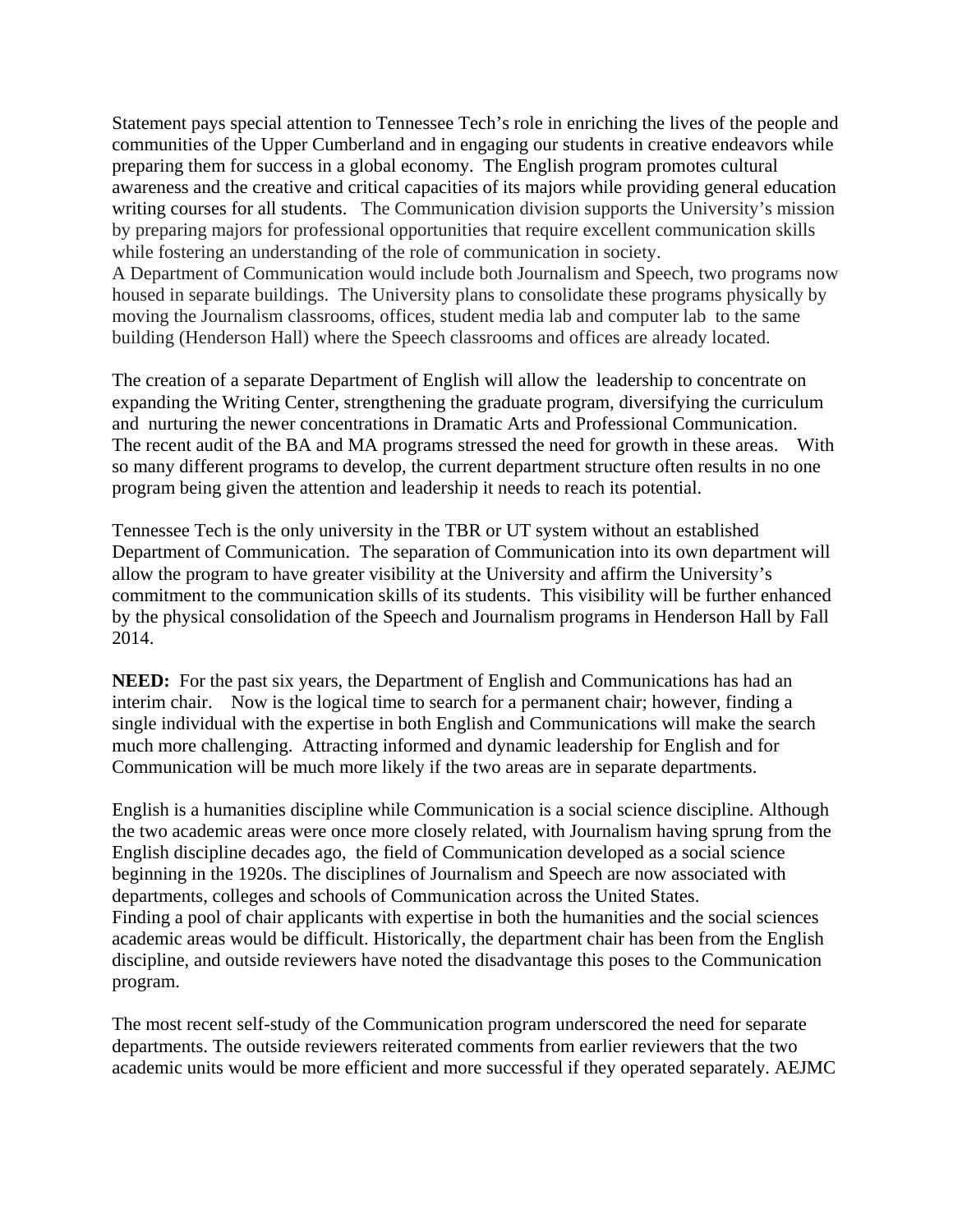(Association for Education in Journalism and Mass Communication) requires separation before the Communication program can be accredited.

The number of majors in each discipline is strong enough to sustain separate departments, and each area is eager to grow its number of majors once the units can focus on their own goals and objectives. The Journalism and Speech programs have experienced dramatic growth in the past few years. This is an opportune time to continue that growth as the Communication program becomes more visible as a separate Department of Communication.

**IMPACT:** Addressed in accompanying documentation

## **DIVERSITY STATEMENT:**

Separating the department will confirm the University's commitment to diversity by allowing each group to pursue its discipline in its own distinctive way, English with its emphasis on the humanities and Communication with a focus on the social sciences. As students in the English program study the literature of traditionally under-represented groups, they acquire the ability to identify and understand the underlying values of other cultures. Communication majors study the social dynamics of communicating across cultures.

**PLANS FOR ACCREDITATION:** (Identify the source and **projected date** of Professional accreditation if applicable; SACS notification, if required, and if a substantive change, the scope of the substantive change. If there are no plans to seek specialized accreditation, please provide reasons.)

No substantive change to accreditation is expected. All appropriate accrediting bodies will be notified, including SACS, AEJMC and NCA.

The Communication program has no immediate plans for seeking accreditation from AEJMC (Association for Education in Journalism and Mass Communication) or NCA (National Communication Association). Journalism and Mass Communication programs of similar size at comparable institutions are not currently accredited. Once the Communication Department is established, the Communication faculty will determine whether to seek accreditation. Program growth and available resources will determine whether to seek accreditation eventually.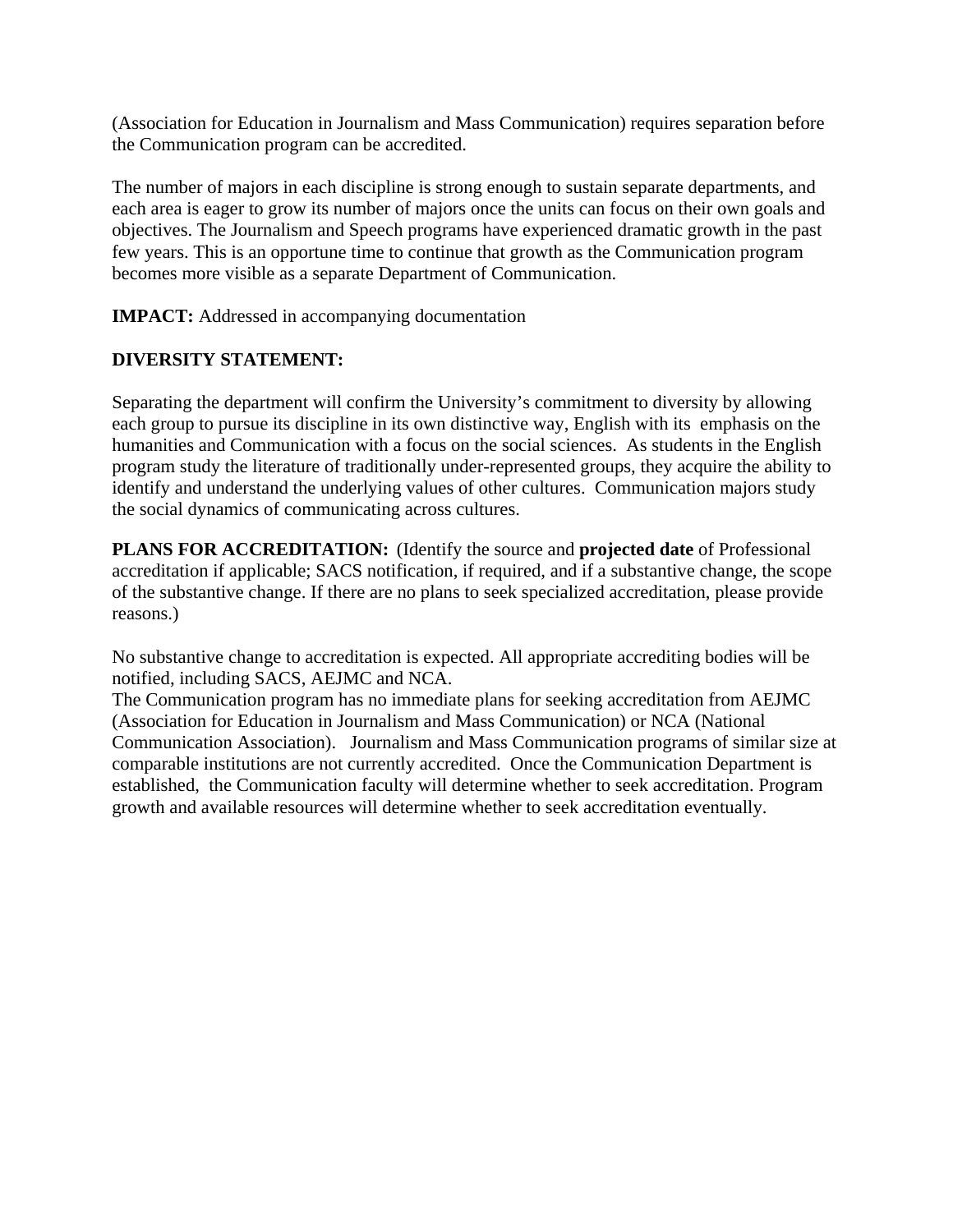## **Form PC**

## **PROGRAM CHANGE FORM (Also used for the CREATION OF A NEW ACADEMIC UNIT)**

|  | 1. Submitted by: Tennessee Technological University |  |  |  |
|--|-----------------------------------------------------|--|--|--|
|--|-----------------------------------------------------|--|--|--|

- 2. Type of Program Change (Check those that apply):
- $X$  \*Establish a new academic unit (specify department, division, college, campus, etc.)

(Attach an organizational chart.) (Note: This is NOT for new programs.)

The Department of English and Communications is proposing to separate into the Department of Communication and the Department of English.

\_\_\_\_\_ \*Consolidate an existing academic program

\_\_\_\_\_ \*Substantive Curriculum Modification in an existing academic program

The proposed program requires completion of \_\_\_\_ semester credit hours distributed as follows:

Curriculum Component Hours

Required

General Education Major Field Core (required of all students in program) Concentration (courses specific to the concentration) Electives (may be guided or general electives) Other (specify, i.e.,)

TOTAL:

No. of new courses: with credit hours No. of credit hours impacted by the revision since last TBR action \_\_\_\_\_

\_\_\_\_\_ Termination of an existing program or concentration

Inactivation of an existing program or concentration (If a program is not reactivated within a period of three years, the program will automatically be terminated and removed from the Academic Inventory by December of that year.)

Reactivation of a program that was placed on inactivation within the past 3 years Date of inactivation: Date of proposed reactivation: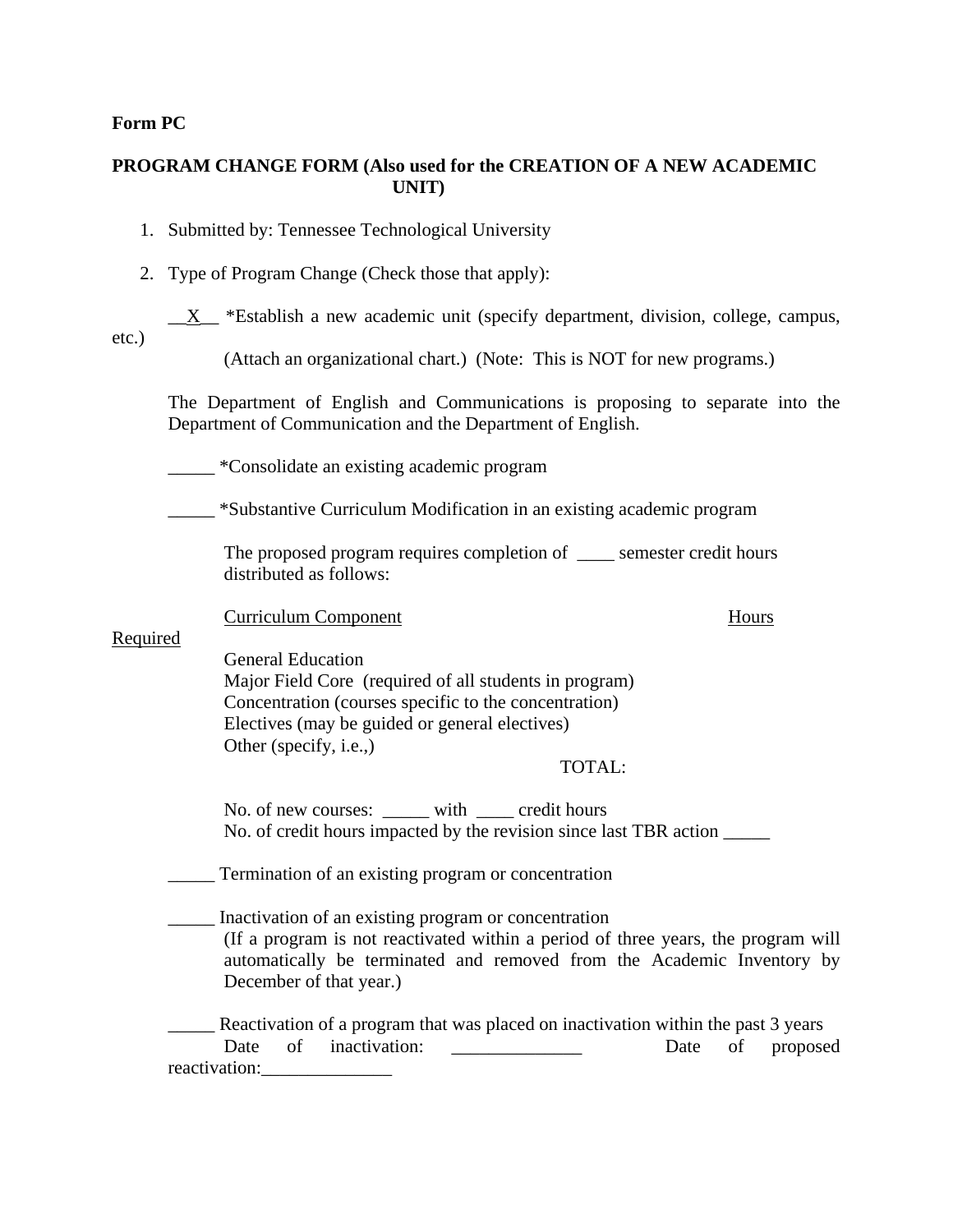|               | *Revision Admission/Progression/Graduation Policy                                                                                                 |
|---------------|---------------------------------------------------------------------------------------------------------------------------------------------------|
|               | Extend an existing <b>degree</b> program to be delivered 100% at an off-campus                                                                    |
| location.     |                                                                                                                                                   |
|               | (Extension to 100% off-campus delivery requires additional action if the location<br>of delivery is to be converted from a "site" to a "center.") |
| descriptions) | *Establish a new academic MINOR (attach a list of required courses with                                                                           |
| Board.)       | (May be approved by the Vice Chancellor for Academic Affairs or referred to the                                                                   |
|               | Other                                                                                                                                             |

3. Indicate Program Change as Reflected in the Academic Program Inventory:

| Before the Proposed Change<br>(List as it now appears on the official<br>Academic Program Inventory at THEC)          |        |                   | After the Proposed Change<br>(List as it should appear on the official<br>Academic Program Inventory at THEC once<br>approved.) |        |                 |
|-----------------------------------------------------------------------------------------------------------------------|--------|-------------------|---------------------------------------------------------------------------------------------------------------------------------|--------|-----------------|
| Title of Old Program or<br><b>Certificate Option</b><br>(Include all existing)<br>concentrations before<br>revision.) | Degree | CIP Code          | Title of New Program<br>or Certificate Option<br>(Include concentrations<br>existing after revision<br>is approved.)            | Degree | <b>CIP</b> Code |
| Communications                                                                                                        | B.S.   | 05.09.999<br>9.00 | Communication                                                                                                                   | B.S.   |                 |
| English                                                                                                               | B.A.   | 15.23.010<br>1.00 | English                                                                                                                         | B.A.   |                 |
| English                                                                                                               | M.A.   | 15.23.010<br>1.00 | English                                                                                                                         | M.A.   |                 |

**4.\*Attach a copy of the "before and after" curriculum or organizational chart, as applicable, and a rationale for the proposed change. For policy changes, include the current and proposed policy. Whenever possible a side-by-side comparison is preferred.** 

Please see following pages.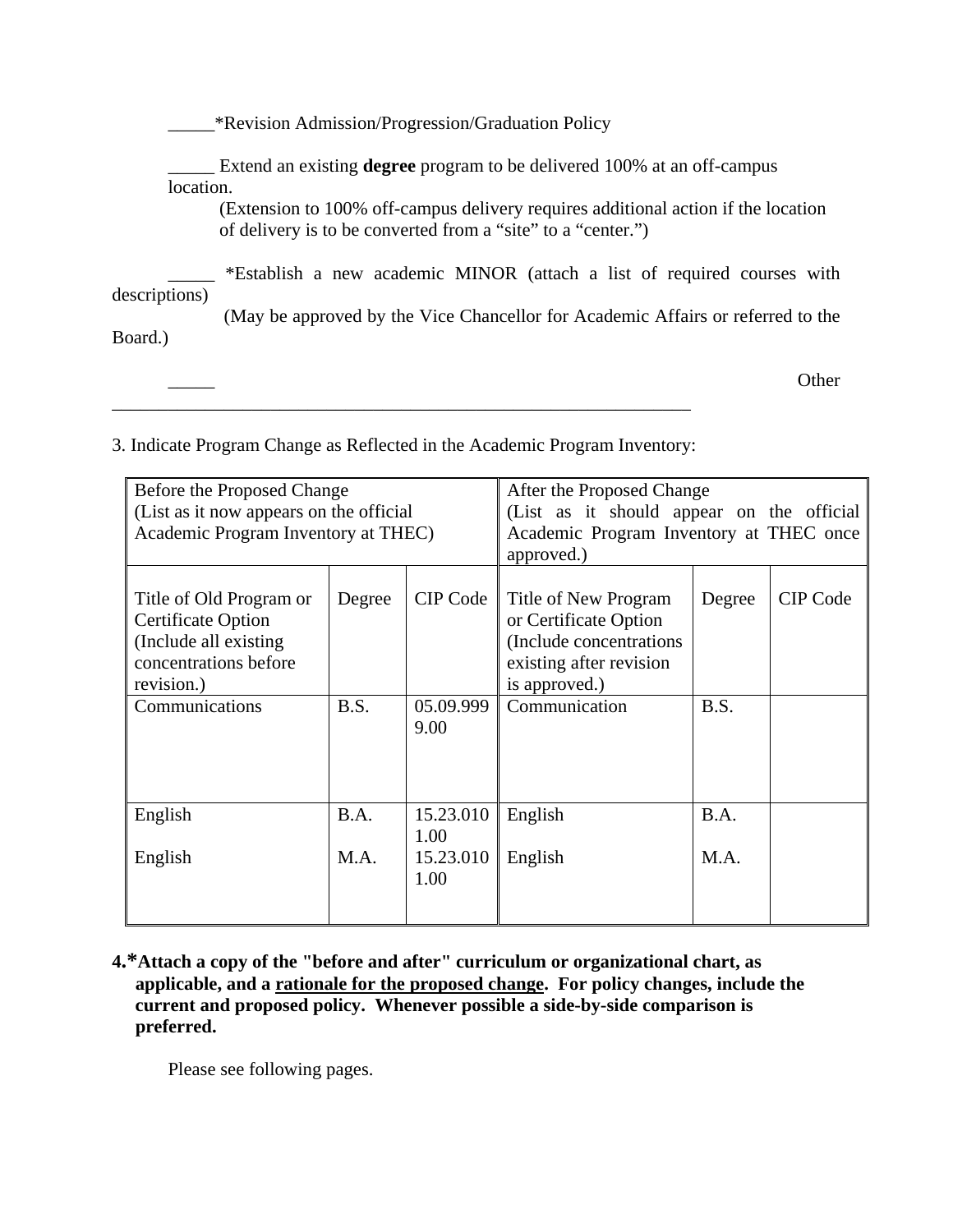**Form PC** *(continued)*  4. "Before and After" Organizational Chart

# Current Organizational Chart President | Provost | (fiscal matters) Associate Vice President for Academic Affairs | Dean, College of Arts and Sciences | Chair, Department of English and Communications Proposed Organizational Chart President | Provost |

(fiscal matters) Associate Vice President for Academic Affairs | Dean, College of Arts and Sciences | | Chair, Department of Communication Chair, Department of English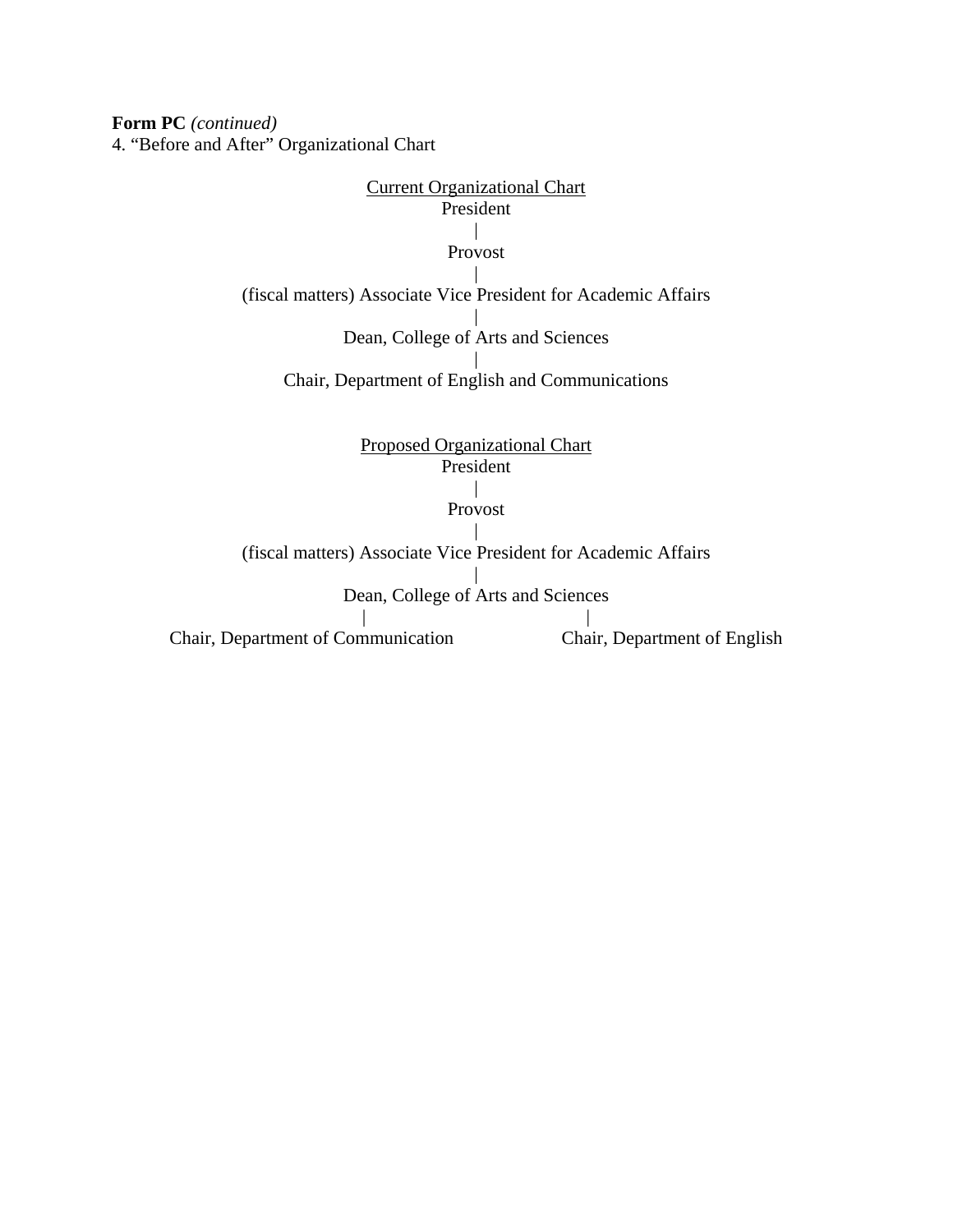## **Form PC** *(continued)*

#### 4. Rationale for Proposed Change:

The faculties of English and Communications unanimously voted to separate into two academic units in 2004 with the Communication Department housing the journalism and speech programs and the English Department housing the English programs.

Separate departments will comply with suggestions by self-study reviewers as well as the recommendation of an outside consultant, in keeping with the University's strategic plan.

Separating into two units will better facilitate identifying leadership within each unit and academic discipline. Having an interim chair presently provides an opportune time to carry out a division.

The chairs of the separate departments along with their faculty will be able to concentrate on the success of their units in keeping with best practices for their academic disciplines.

Having distinct units focused on the success of that particular unit will enhance the learning environment for students in keeping with the University's strategic plan.

Establishing an autonomous identity for each academic unit supports the University's strategic plan to increase enrollment and retention. Students, whether currently enrolled or transfers, will better identify with their academic discipline as Communication or English and will establish bonds with that discipline as students and later alumni. This also supports development efforts of the University.

5. Intended implementation date for program change: Fall 2013

6. For terminations, date phase-out period will end:

(If the phase-out period is greater than 1 year for certificates or 3 years for any other program, explain why more time is needed.)

## 7. **If any new costs are anticipated, attach the THEC Financial Projections Form.**

Please see attached forms.

#### 8. Describe the anticipated impact for students, personnel, fiscal resources, and other clientele.

Students: This separation stands to benefit students of both academic areas through improved advising, more efficient administrative processes, and most importantly, a clearer identity with their academic major. Students will experience a more personalized academic setting in a smaller, more intimate environment with peers and professors who have similar academic interests and goals. This improvement aligns with the campus recruitment and retention efforts.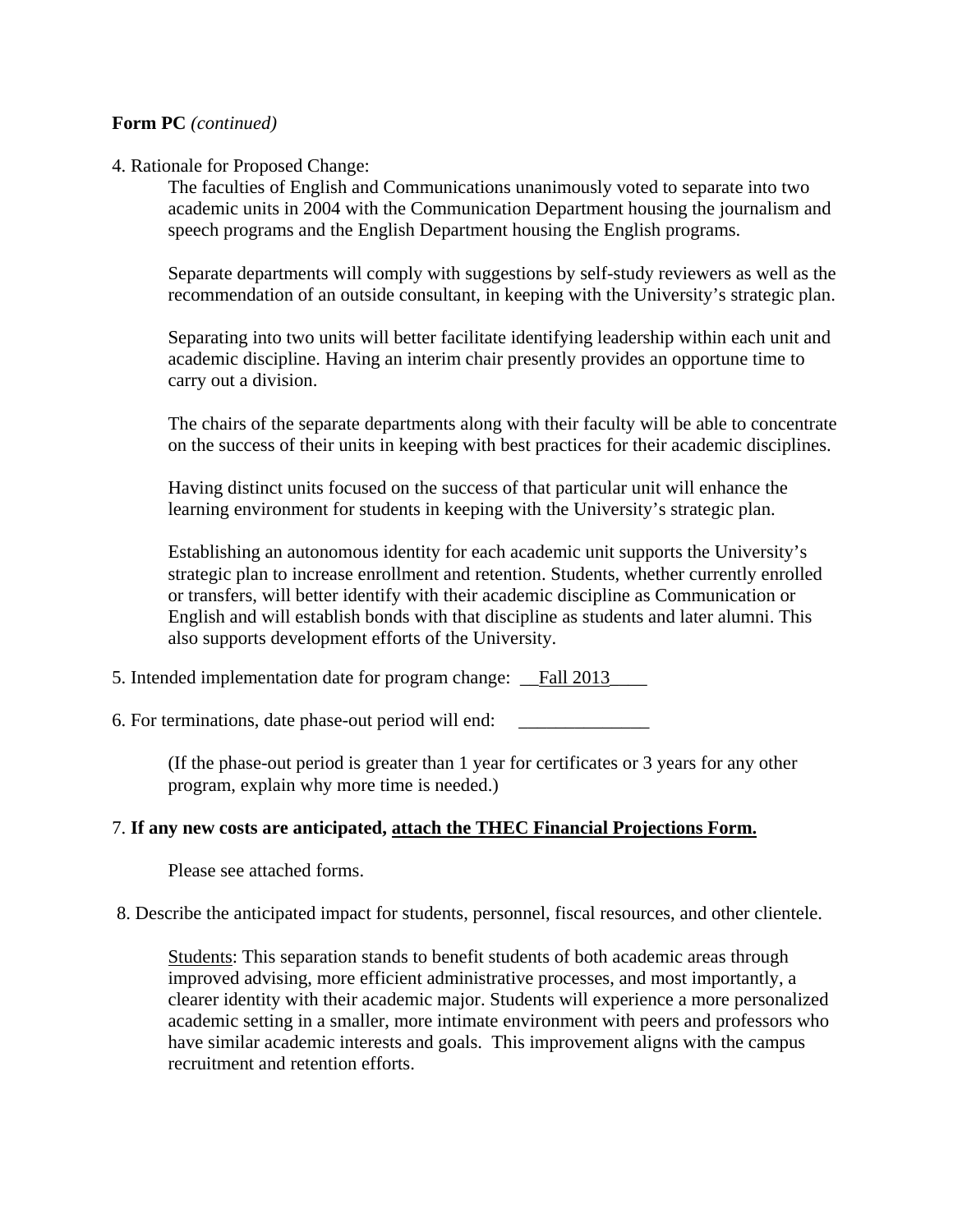Personnel: The English Department chair and secretary will see a slight decrease in their job duties with the shift of several faculty to the Communication Department and the elimination of redundant administrative procedures.

The student media secretary will become the secretary for the new Communication Department with no substantial changes in her job duties. The student media secretary currently handles faculty and student needs for the communication program.

The directors of academic programs will see a slight decrease in their work load as administrative redundancies are eliminated. Having department chairs lead the two programs will allow academic program directors to better serve students through continuous monitoring of program goals and objectives as well as focusing on student advisement and curriculum issues.

These improvements align with the strategic plan to make administrative processes more efficient.

Fiscal Resources: Efforts have begun to separate the budgets of the two units. The main fiscal changes are a slight increase in operational costs, as well as an additional department chair stipend and additional adjunct pay to offset release time for the chair. Other Clientele: Alumni and supporters of the academic units mainly identify with the academic area in which their degree was obtained or their interests rest; therefore, we anticipate little to no impact on this clientele.

We expect prospective students to embrace the new divisions as distinct academic units aligned with their specific academic goals and interests and that this in turn will increase enrollment.



# **TENNESSEE BOARD OF REGENTS**

**Academic Proposal Form for All New Programs** 

**COVER PAGE**

*This form is submitted with all proposals requiring Board approval to the TBR Vice Chancellor for Academic Affairs. The COVER PAGE may be submitted as a PDF. All other forms should be submitted as MSWord documents.* 

*Please remember to submit only one proposal with related support documents per e-mail.* **Sponsoring Institution(s): Tennessee Technological University** 

**Proposal Statement: The Department of English and Communications will be separated into two departments, the Department of English and the Department of Communication.** 

## **Degree Designation [or] Type of Certificate:**

\_\_\_\_\_\_\_\_\_\_\_\_\_\_\_\_\_\_\_\_\_\_\_\_\_\_\_\_\_\_\_ in \_\_\_\_\_\_\_\_\_\_\_\_\_\_\_\_\_\_\_\_\_\_\_\_\_\_\_\_\_\_\_\_\_\_\_\_\_ **Formal Degree Abbreviation Title of Proposed Program to be established or impacted** 

**Concentrations:** (if applicable)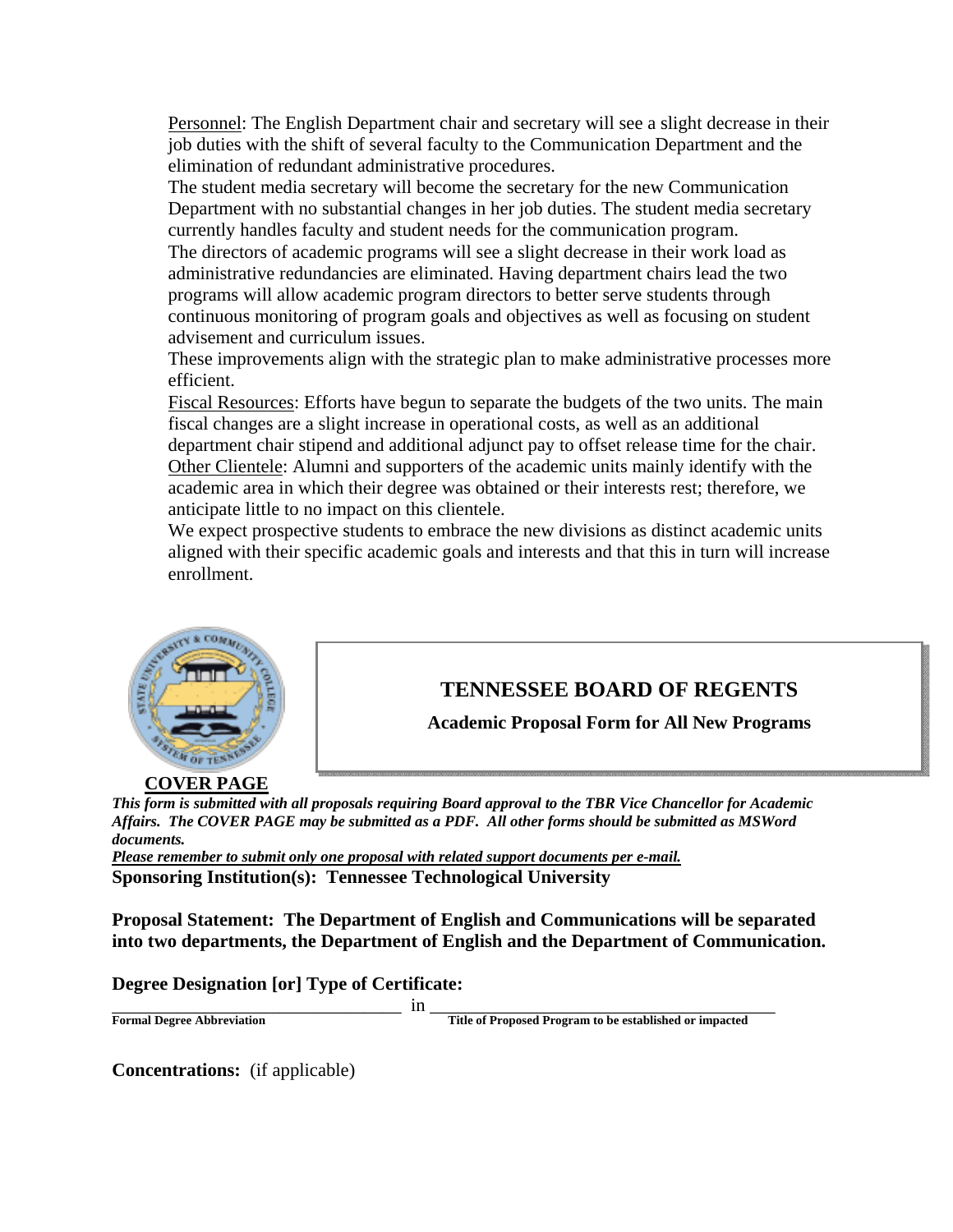**Anticipated Delivery Site(s): Tennessee Technological University** 

**Proposed CIP Code: Communication 05.09.9999.00 Subcodes: 09.0901; 09.0903; 09.0907; 09.0904; 09.0900; 09.0902; 09.0906; 09.0908; 09.0999; 09.0401; 09.0404; 09.0499; 09.0701** 

**English 15.23.0101.00 Subcodes: 23.0101; 23.1402; 23.1404; 23.1401, 23.1499; 23.1301; 23.1302; 23.1303; 23.1304; 23.1399; 23.9999; 50.0501** 

#### **Proposed Implementation Date: Fall 2013**

#### **Cooperative/Collaborative Partners:**

| For more information contact: Linda Null |      | 931-372-  |
|------------------------------------------|------|-----------|
| 3343                                     |      |           |
|                                          | Name | Telephone |
|                                          |      |           |

| <b>Institutional Approval:</b> |                                          |             |
|--------------------------------|------------------------------------------|-------------|
|                                | <b>Signature of President (required)</b> | <b>Date</b> |

*The Cover Page documents the President's support and that the proposal has been reviewed and approved through the established institutional processes. Collaborative programs require the President's signature from all participating institutions.*

**Motion.** Dr. Null moved to approve the separation. The motion was seconded by Dr. Eisen and carried.

#### **17. Approval of Curriculum Changes from the Department of History**

In a memorandum dated September 23, 2012, approval was requested for the following:

Adding footnotes to upper-division history requirements for History B.S. and B.A.

- 1. Replace 3 hours of upper division history with 3 hours of upper division American History (3100, 3360, 3900, 4010-4310, 4340-4390, 4440
- 2. Replace 3 hours of upper division history with 3 hours of upper division European History (3550, 3560, 3710, 4510-4690)
- 3. Replace 3 hours of upper division history with 3 hours of upper division World History (4440, 4620, 4710-4790)

**Motion.** Dr. Roberts moved to approve the changes effective as soon as possible. The motion was seconded by Dr. Boles and carried.

## **18. Approval of BFA Concentration in Digital Media**

In a memorandum dated October 12, 2012, approval was requested for the following: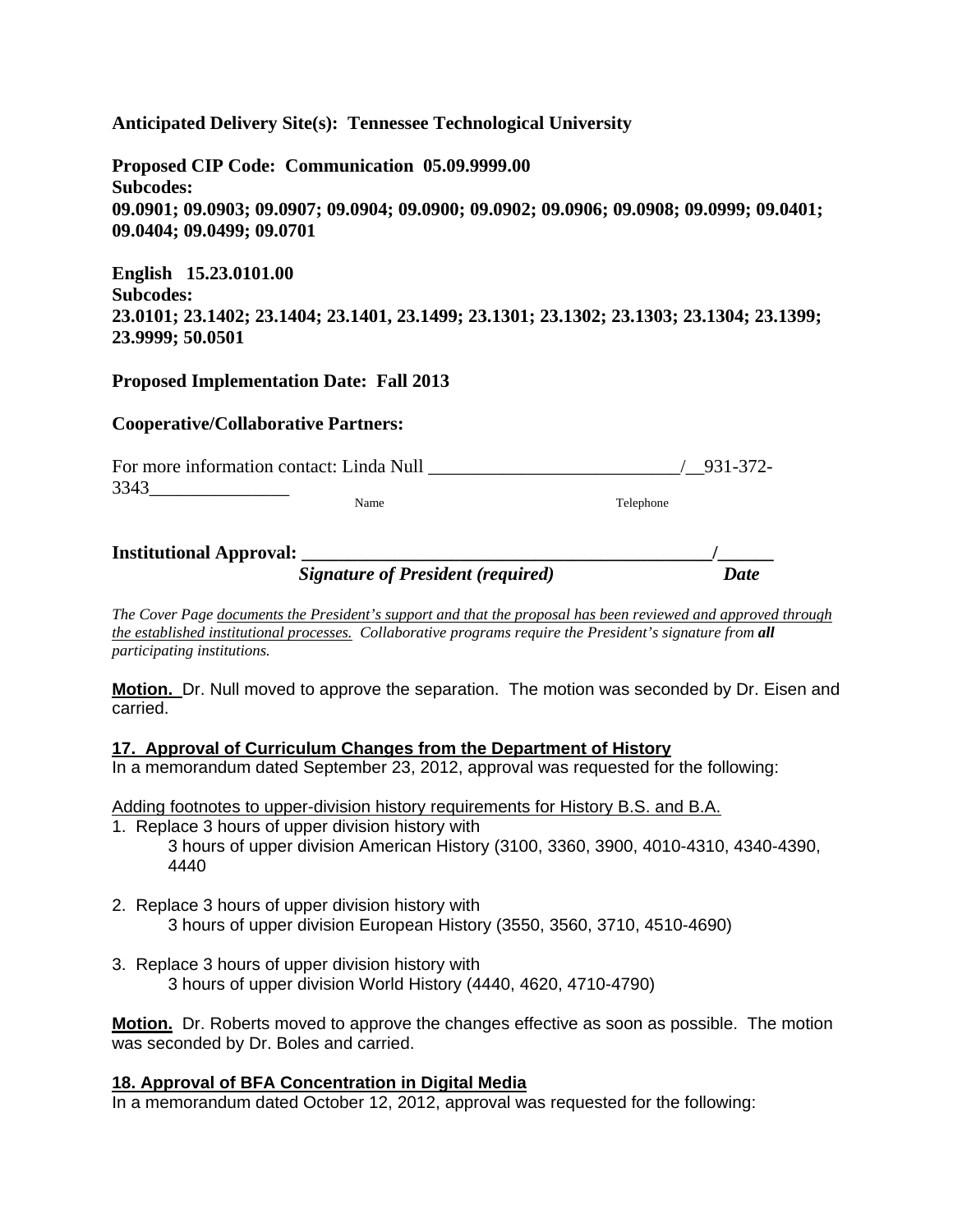## BFA Concentration in Digital Media; Subsequent Changes to Other BFA Concentrations

## **Addition:**

## BFA Concentration in Digital Media

The program being proposed is a BFA Concentration in Digital Media. This title is intended to reflect a contemporary, wide-ranging and interdisciplinary approach in a pre-professional concentration, preparing students for numerous potential directions in visual art or design. These skills can lead to career development as an artist or to work in fields such as graphic design, illustration or web design. Every art or design practitioner today must have a capacity to function across the boundaries of existing specializations and the ability to interact effectively in a team involving a range of specialists. Therefore, elements of this program will be accessible to art students in other media, and to majors in related programs. The Art Department plans for students in this concentration to develop both a broad comprehension of the work of artists and designers in digital media, and a strong set of practical artistic and production skills.

A graduation checklist for the proposed concentration, titled "Digital Media Concentration Checklist" is attached.

#### Resources:

The College of Education has approved a faculty position for the support of this curriculum, to be advertised as soon as possible for a Fall 2013 appointment. A classroom and a faculty office space have been identified in Bryan Fine Arts Building to house the program. Estimated costs of digital equipment and maintenance were submitted to the College of Education and Academic Affairs in the course of proposing this curriculum.

Effective Date: Fall Semester 2013

## **Additions:**

The following list of courses is proposed to populate the curriculum of the concentration in Digital Media:

ART 1250 Introduction to Digital Imaging, cr.3 ART 2210 Introduction to Digital Media, cr.3 ART 3210 Digital Media Studio I, cr.3 ART 3220 Digital Media Studio II, cr.3 ART 3230 Digital Media Studio III, cr.3 ART 3240 Typography, Text and Image, cr.3 ART 3250 Illustration and Visual Narrative, cr.3 ART 3260 Independent Studies in Digital Media, cr. 1-3 ART 4210 Digital Media Practicum, cr. 4 or 8 ART 4220 Digital Media Internship, cr. 4 or 8 ART 4230 Digital Media Portfolio, cr. 4 ART 4240 Special Problems in Digital Media, cr.4

Digital Media Course Descriptions

ART 1250. Introduction to Digital Imaging. Studio 6. Credit 3.

Prerequisite: ART 1010 or consent of the instructor. Introduction to photographic techniques, image capture, formatting and modifying still imagery in digital media.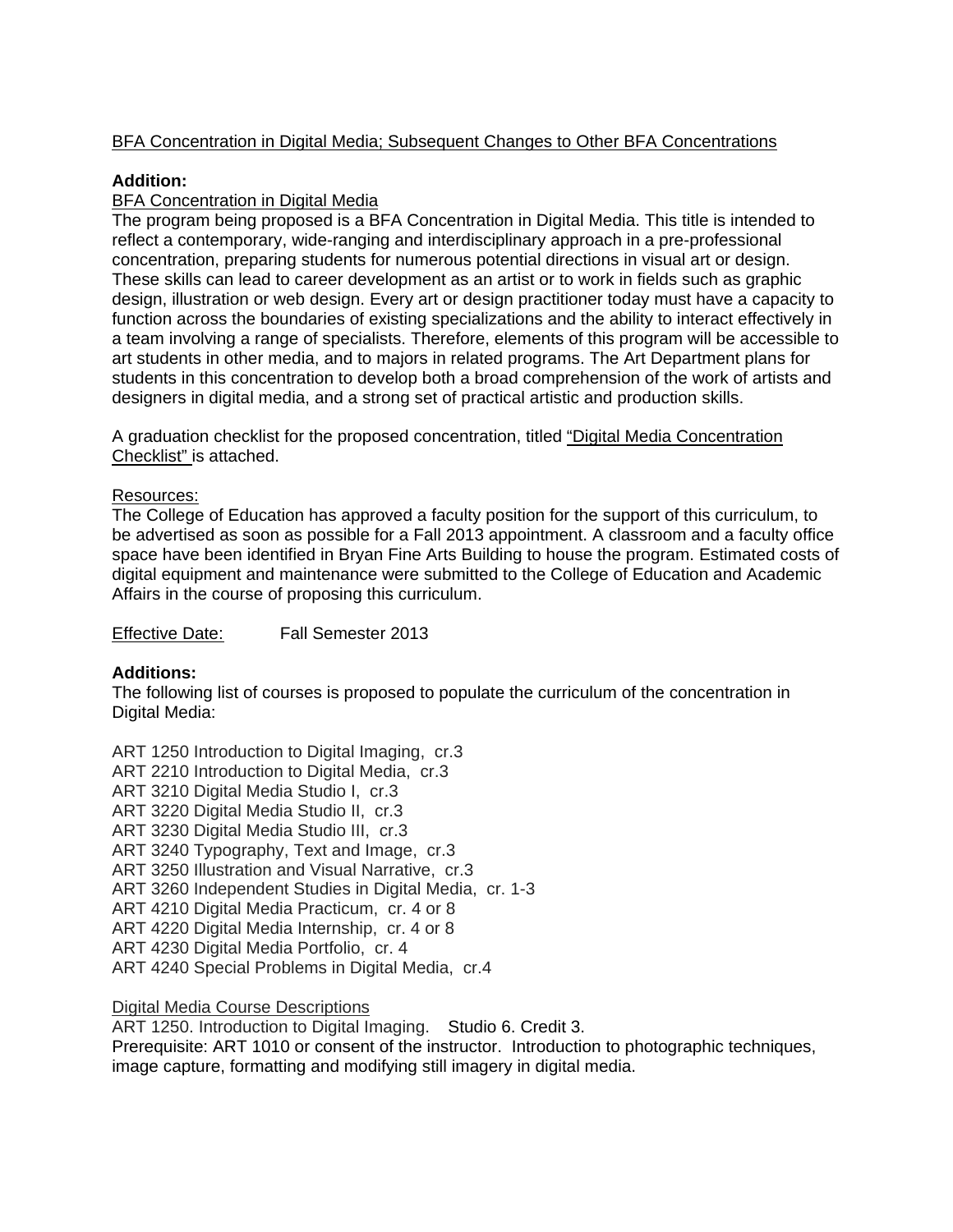ART 2210. Introduction to Digital Media. Studio 6. Credit 3.

Prerequisite: ART 1250 or consent of the instructor. An introduction to the principles and requirements of digital artwork for reproduction. Basic processes and standard software for digital design in raster and vector image files, and page layout processes are covered.

ART 3210. Digital Media Studio I. Studio 6. Credit 3.

Prerequisite: ART 2210 or consent of the instructor. Concept development and design problems in the development of digital still images, as well as applying more extensive capabilities of raster, vector and page layout software.

ART 3220. Digital Media Studio II. Studio 6. Credit 3.

Prerequisite: ART 3210 or consent of the instructor. Projects developing more advanced and complex production techniques, design problems and conceptual skills. Continuing development of advanced software skills.

ART 3230. Digital Media Studio III.Studio 6. Credit 3.

Prerequisite: ART 3220 or consent of the instructor. Projects developing visual communication strategies, design coherence, technical mastery, and an understanding of production requirements. Explores ethical issues and copyright and licensing requirements for publication in print and online formats.

ART 3240. Typography, Text and Image. Studio 6. Credit 3. Prerequisite: ART 3210 or consent of the instructor. Introduction to type and the history of letterforms. Design with letterforms in blocks of text and page structure. Interaction of typography with content and the relation of typography to imagery.

ART 3250. Illustration and Visual Narrative. Studio 6. Credit 3.

Prerequisite: ART 3210 or consent of the instructor. An introduction to the concepts of digital illustration using vector graphic software. Development of narrative concepts and visual continuity.

ART 3260. Independent Studies in Digital Media. Studio 2-6. Credit 1-3. Prerequisite: Consent of the instructor. Directed projects in digital media arranged between the student and instructor. May be repeated up to 9 credits.

ART 4240. Special Problems in Digital Media. Studio 8. Credit 4. Prerequisite: ART 3210 or consent of the instructor. Targeted application of digital media skills to content development and problem solving in individual and team design projects.

ART 4210 Digital Media Practicum

Credit 4 - 8 Prerequisite: 4240 or consent of the instructor.

Guided projects developing specific visual communications solutions to real world problems, addressing individual, organizational or service learning opportunities. Project proposal, assessment and evaluation schedule to be approved by the instructor prior to enrollment.

ART 4220. Digital Media Internship. Credit 4 – 8.

Prerequisite: ART 4240 or consent of the instructor. Internship in an approved professional visual communications agency.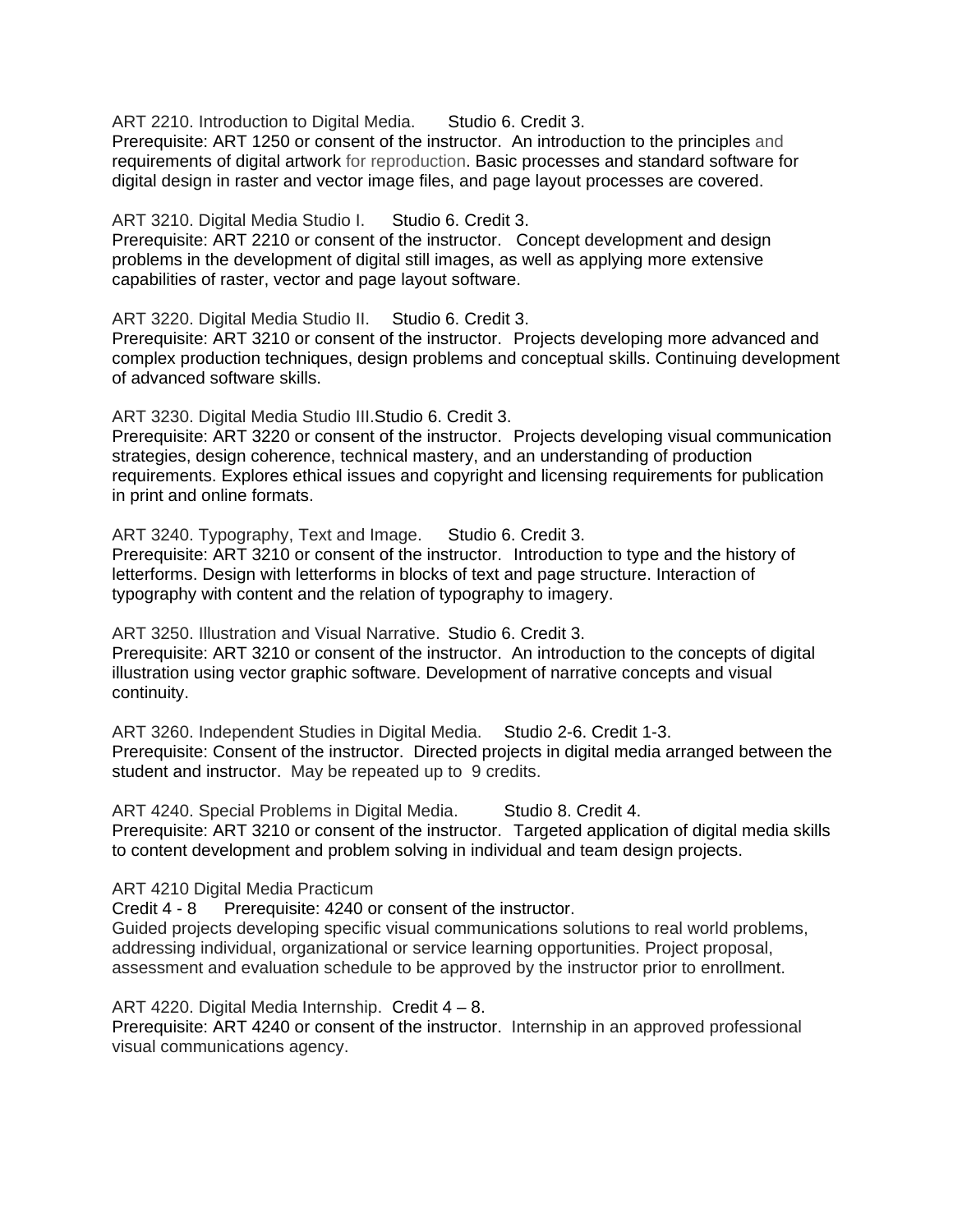ART 4230. Digital Media Portfolio. Credit 4.

Prerequisite: ART 4240 or consent of the instructor. Development and presentation of a professional quality portfolio of artwork and projects in digital media.

#### Resources:

The faculty member in Digital Media will be responsible to develop and teach these courses. ART 1250 Introduction to Digital Imaging will replace ART 2070 Digital Art Basics, which is currently taught by adjuncts at 2 credits per semester. The Art Department may incur the cost of 1 additional credit per semester for adjunct instruction of ART 1250.

Effective Date: Fall Semester 2013

**Motion.** Mr. Doubet moved to approve the BFA Concentration in Digital Media and courses effective Fall 2013. The motion was seconded by Dr. Stein and carried.

#### **Change:**

Replace ART 2070 Digital Art in the foundations requirements of all BFA concentration with ART 1250 Introduction to Digital Imaging. Reduce Art Studio Electives requirements in BFA concentrations in Clay, Fibers, Glass, Metals, Painting and Wood from 8 credits to 7 credits to compensate the 1 credit increase in Art Foundations requirements. In the ARED concentration, reduce the Studio Emphasis from 16 credits to 15 credits to compensate changing the requirement from ART 2070 to Art 1250.

#### **Deletion:**

ART 2070 Digital Art Basics, 2 credits, will be replaced by ART 1250 Introduction to Digital Imaging

Effective Date: Fall 2014

**Motion.** Mr. Doubet moved to approve the BFA concentration changes. The motion was seconded by Dr. Stein and carried.

#### **19. Approval of Course Additions and Curriculum Changes from the School of Human Ecology**

In a memorandum dated October 10, 2012, approval was requested for the following:

#### Course Additions:

HEC 4590. Clinical Child Life Experience. Credit 12.

Prerequisites: Senior standing; HEC 3570; HEC 4550. Supervised work experience in a pediatric health care facility to develop clinical child life skills. Direct supervision by a Certified Child Life Specialist in good standing with the Child Life Council is required. In order to meet the Child Life Council eligibility requirements to sit for the Child Life Certification Exam, the Child Life Internship experience must be a minimum of 480 clock hours.

Effective Date: Immediately

HEC 3590. Child Life Clinical Preparation. The contract of the Credit 1.

Corequisite: HEC 3560. Preparation for child life practicum and clinical experience including application deadlines and process, on-site or phone interviews, content areas to discuss, and communicating for success in earning a service learning placement in a pediatric health care setting.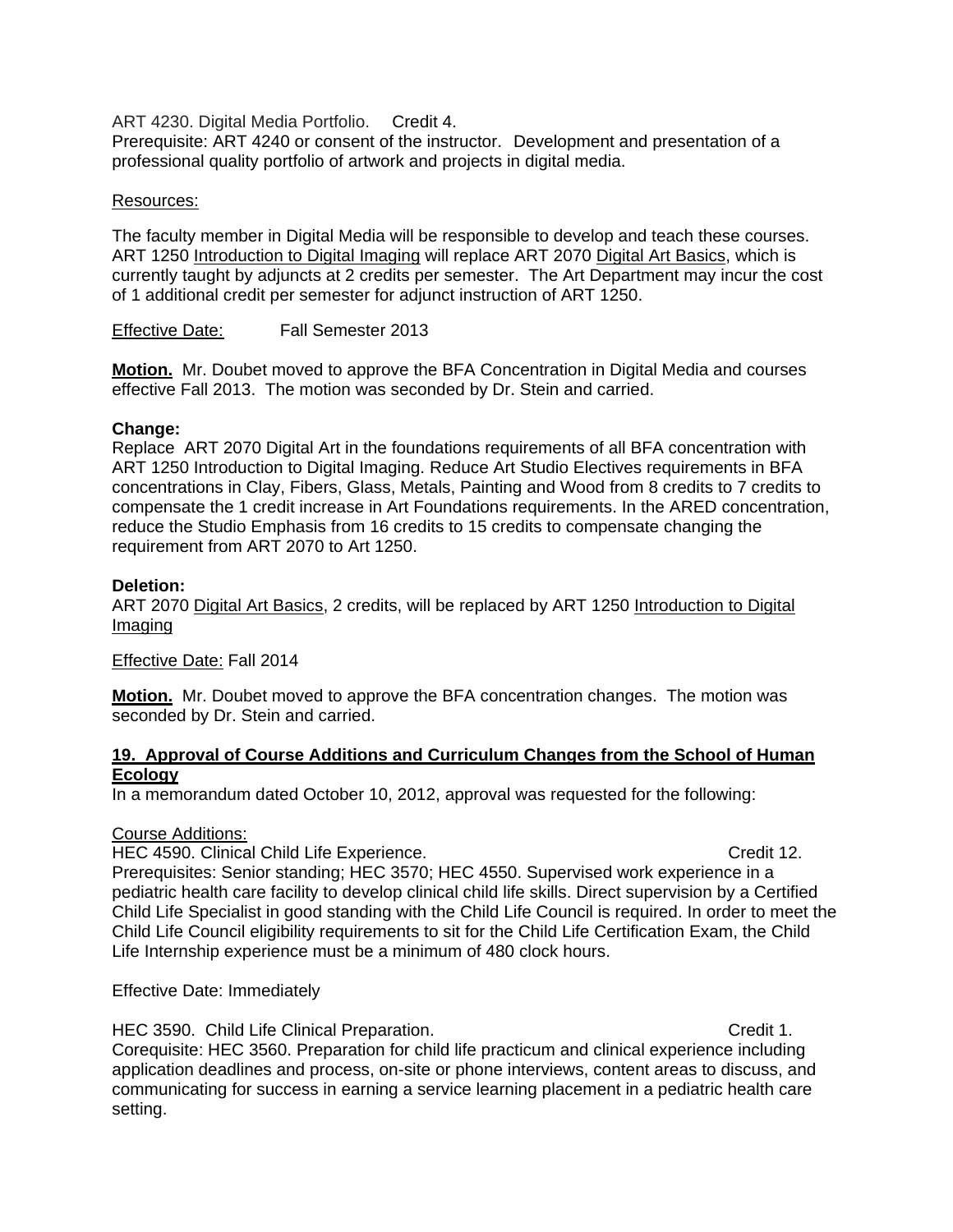Effective Date: Fall 2013

#### Changes**:**

From: HEC CDFR Curriculum Sheet, Child Life option: HEC 4990 (5990) Internship (Twelve credit hours required)

To: HEC CDFR Curriculum Sheet, Child Life option: HEC 4590 Clinical Child Life Experience Credit 12.

From: HEC CDFR Curriculum Sheet, Child Life option: Junior Year Electives Credit 8.

To: HEC CDFR Curriculum Sheet, Child Life option: Junior Year Electives Credit 7.

From: HEC Food, Nutrition & Dietetics Concentration, Foodsystems Administration Option: MKT 3310 Services Marketing Credit 3.

To: HEC Food, Nutrition & Dietetics Concentration, Foodsystems Administration Option: MKT 3310 Services Marketing Credit 3. OR MKT 3400 Principles of Marketing Credit 3.

**Motion.** Dr. Anderson moved to approve the additions and changes. The motion was seconded by Dr. Gaines and carried.

#### **20. Approval of Curriculum Changes from the School of Agriculture**

In memorandums (6), approval was requested for the following:

#### Curriculum Changes

## **Agritourism**

The proposed curriculum changes are to accommodate changes affected by course changes in Agricultural Engineering and Agronomy (Soils). The effective date for these changes was Fall 2012. These changes were sent through Curriculum, but the details in the individual concentrations were not always complete. This curriculum has been checked to balance to 120 units and approved by faculty and school director.

#### **From:**

| Freshman Year    |                                | sem.<br>hrs. | Sophomore Year               |                                     | sem.<br>hrs.   |
|------------------|--------------------------------|--------------|------------------------------|-------------------------------------|----------------|
| AGBE 1120        | Into to<br>Agritourism         |              | $3$ <sup>ACCT</sup><br> 2110 | Principles of Financial Accounting  | 3 <sup>l</sup> |
| <b>ANS 1200</b>  | Introductory<br>Animal Science |              | AGBE<br>2010                 | World Food and Society              | 3 <sup>l</sup> |
|                  | AGRN 1100 Plant Science        |              | $\frac{1}{2}$ AGBE<br>2100   | Economics of Agriculture            | 3 <sup>1</sup> |
| <b>ENGL 1010</b> | Writing I                      |              |                              | AGET 2110/2115 or<br>AGET 3110/3115 | 3 <sup>l</sup> |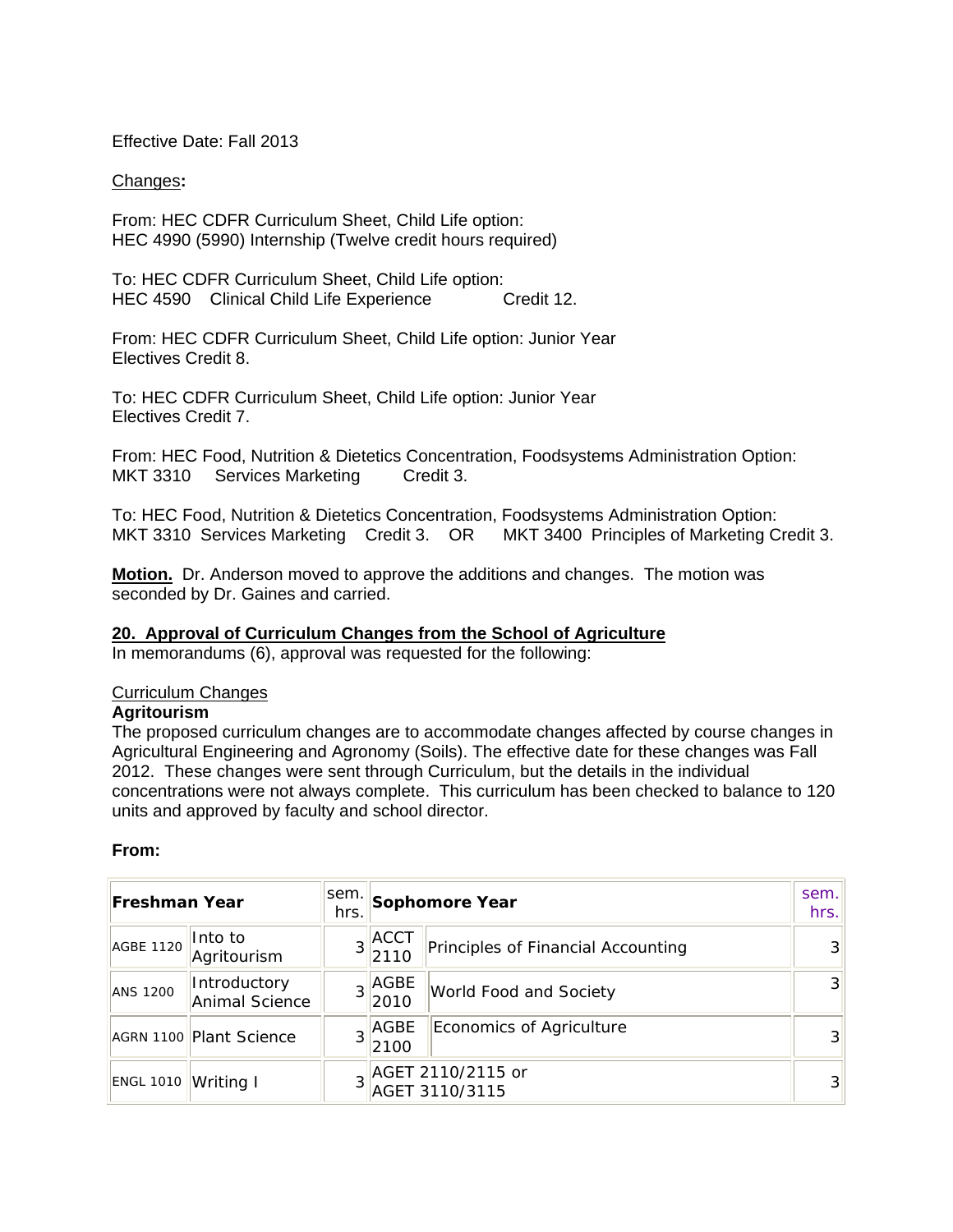|                                                             | ENGL 1020 Writing II                            | 3              | DS<br>2810          | <b>Computer Applications in Business</b> | $\overline{3}$ |
|-------------------------------------------------------------|-------------------------------------------------|----------------|---------------------|------------------------------------------|----------------|
| MATH 1130, or MATH<br>1530, or MATH 1630 or<br>1830 or 1910 |                                                 | $6 - 7$        | <b>ECON</b><br>2010 | Principles of Microeconomics             | 3              |
| <b>CHEM 1010</b>                                            | Introduction to<br>Chemistry I                  | 4              | <b>SPCH</b><br>2410 | Introduction to Speech Communication     | 3              |
| <b>CHEM 1020</b>                                            | Introduction to<br>Chemistry II                 |                |                     | 4 ENGL 2130, 2230, or 2330               | 3              |
| SOC 1010                                                    | Introduction<br>to Sociology                    | 3              | HIST<br>2010        | <b>American History I</b>                | 3              |
| <b>AGR 1020</b>                                             | Connections to<br>Agriculture                   | 1              | HIST<br>2020        | <b>American History II</b>               | 3              |
|                                                             |                                                 |                | MIT<br>2000         | <b>Occupational Safety</b>               | $\overline{2}$ |
| <b>Total</b>                                                |                                                 | 30-<br>31      | Total               |                                          | 32             |
| <b>Junior Year</b>                                          |                                                 | sem.<br>hrs.   | <b>Senior Year</b>  |                                          | sem.<br>hrs.   |
| <b>AGBE 3020</b>                                            | Agriculture and<br>Heritage Based<br>Tourism    |                | <b>AGR</b><br>33950 | Advanced Internship                      | 3              |
| <b>AGBE 3110</b>                                            | Agricultural<br>Marketing and<br><b>Futures</b> | 3              | <b>AGBE</b><br>4030 | Agribusiness Management                  | 3              |
| <b>AGET 3320</b>                                            | <b>Small Power</b><br>Equipment and<br>Lab      | $\overline{2}$ | <b>AGBE</b><br>4940 | <b>Agribusiness Economics Topics</b>     | 3              |
| <b>AGET 3325</b>                                            | <b>Small Power</b><br>Equipment Lab             | 1              | LAW<br>4720         | <b>Business Law</b>                      | 3              |
| <b>AGHT 3400</b>                                            | Landscape<br>Horticulture                       | 3              | MKT<br>3900         | <b>Entrepreneurship/Small Business</b>   | 3              |
| <b>AGHT 3470</b>                                            | Landscape Plant<br>Materials                    | 3              | <b>MKT</b><br>4530  | <b>Consumer Behavior</b>                 | $\overline{3}$ |
| AGRN 3210 Soils                                             |                                                 | 3              | <b>WFS</b><br>4700  | Habitat Management                       |                |
| <b>AGRN 3210</b>                                            | Soils Lab                                       | 1              |                     | Electives                                | $\overline{2}$ |
| <b>WFS 3130</b>                                             | General<br>Ecology                              | 4              |                     |                                          |                |
|                                                             | Humanities/Fine Arts                            | 6              |                     |                                          |                |
| Total                                                       |                                                 |                | 29 Total            |                                          | 23             |

<sup>1</sup> No more than one course from any Agriculture discipline. (AGBE, AGED, AGET, AGHT, AGRN, and ANS)

<sup>2</sup><br>From University approved list.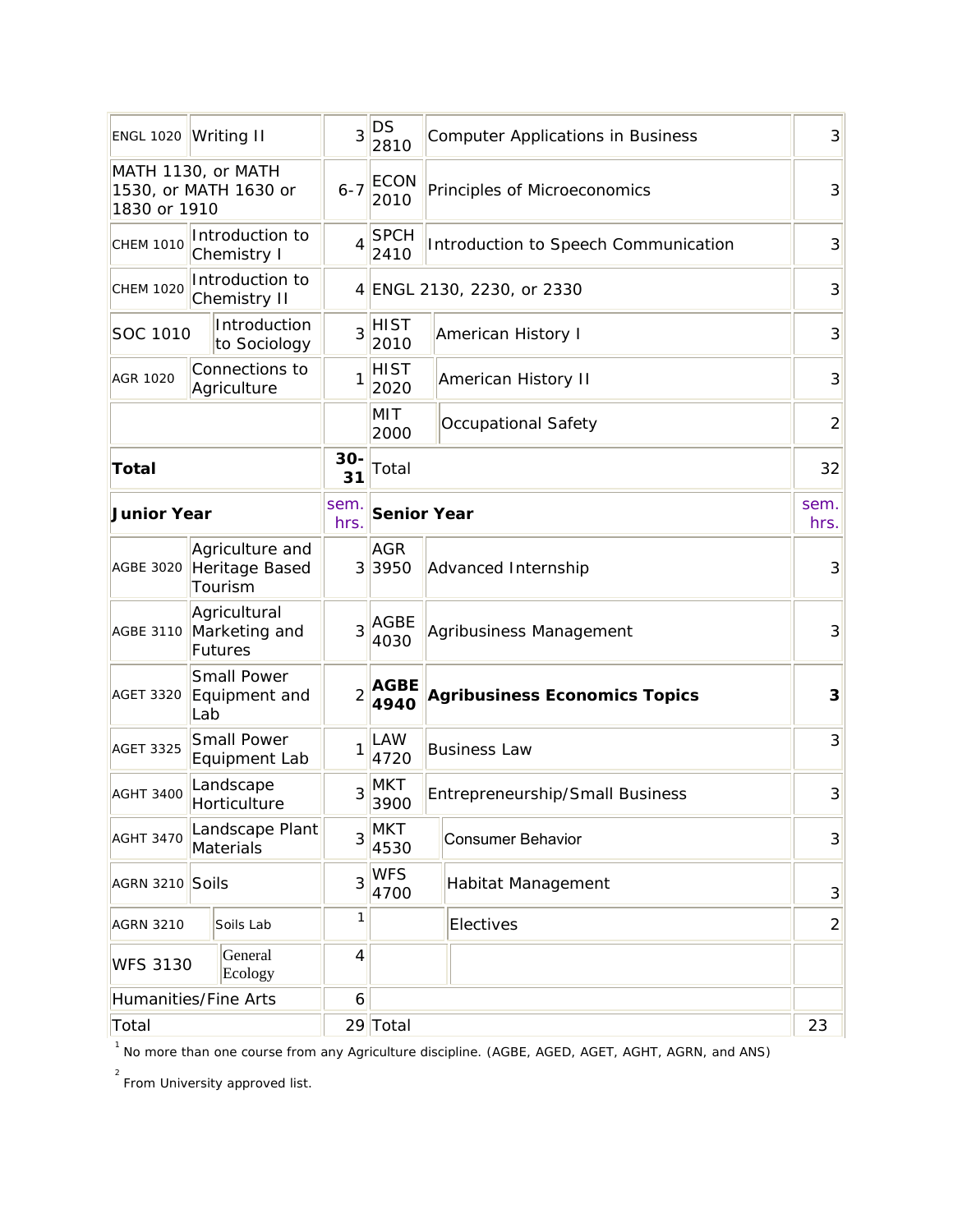## **TO:**

| <b>Freshman Year</b> |                                              | sem.<br>hrs.    |                      | <b>Sophomore Year</b>                    | sem.<br>hrs.   |
|----------------------|----------------------------------------------|-----------------|----------------------|------------------------------------------|----------------|
| <b>AGBE</b><br>1120  | Into to<br>Agritourism                       | $\overline{3}$  | <b>ACCT</b><br>2110  | Principles of Financial Accounting       | 3              |
| <b>ANS 1200</b>      | Introductory<br><b>Animal Science</b>        | $\overline{3}$  | AGBE<br>2010         | World Food and Society                   | 3              |
| <b>AGRN</b><br>1100  | <b>Plant Science</b>                         | 3 <sup>1</sup>  | AGBE<br>2100         | Economics of Agriculture                 | 3              |
| <b>ENGL</b><br>1010  | Writing I                                    | 3               |                      | AGET 2110/2115 or<br>AGET 3110/3115      | 3              |
| <b>ENGL</b><br>1020  | Writing II                                   | $\overline{3}$  | DS<br>2810           | <b>Computer Applications in Business</b> | 3              |
| 1830 or 1910         | MATH 1130, or MATH<br>1530, or MATH 1630 or  | $6 - 7$         | <b>ECON</b><br>2010  | Principles of Microeconomics             | 3              |
| CHEM<br>1010         | Introduction to<br>Chemistry I               | $\vert 4 \vert$ | <b>SPCH</b><br>2410  | Introduction to Speech Communication     | $\overline{3}$ |
| <b>CHEM</b><br>1020  | Introduction to<br>Chemistry II              |                 |                      | 4 ENGL 2130, 2230, or 2330               | 3              |
| SOC 1010             | Introduction to<br>Sociology                 | $\overline{3}$  | <b>HIST</b><br>2010  | American History I                       | 3              |
| <b>AGR</b><br>1020   | Connections to<br>Agriculture                | 1               | <b>HIST</b><br>2020  | <b>American History II</b>               | 3              |
|                      |                                              |                 | MIT<br>2000          | Occupational Safety                      | $\overline{2}$ |
| <b>Total</b>         |                                              | $33-$<br>34     | Total                |                                          | 32             |
| <b>Junior Year</b>   |                                              | sem.<br>hrs.    |                      | <b>Senior Year</b>                       | sem.<br>hrs.   |
| AGBE<br>3020         | Agriculture and<br>Heritage Based<br>Tourism |                 | <b>AGR</b><br>3 3950 | Advanced Internship                      | 3              |
| <b>AGBE</b><br>3110  | Agricultural<br>Marketing and<br>Futures     | $\overline{3}$  | <b>AGBE</b><br>4030  | Agribusiness Management                  | $\overline{3}$ |
| <b>AGET</b><br>3320  | Small Power<br>Equipment                     | $\overline{2}$  | <b>AGBE</b><br>4940  | <b>Agribusiness Economics Topics</b>     | $2 - 3$        |
| <b>AGET</b><br>3325  | Small Power Lab                              | 1               | <b>AGR</b><br>4930   | <b>Senior Seminar</b>                    | $\overline{2}$ |
| <b>AGHT</b><br>3400  | Landscape<br>Horticulture                    | $\overline{3}$  | <b>BMGT</b><br>3630  | Human Resource Management                | 3              |
| AGHT<br>3470         | Landscape Plant<br>Materials                 | $\overline{3}$  | LAW<br>4720          | <b>Business Law</b>                      | $\overline{3}$ |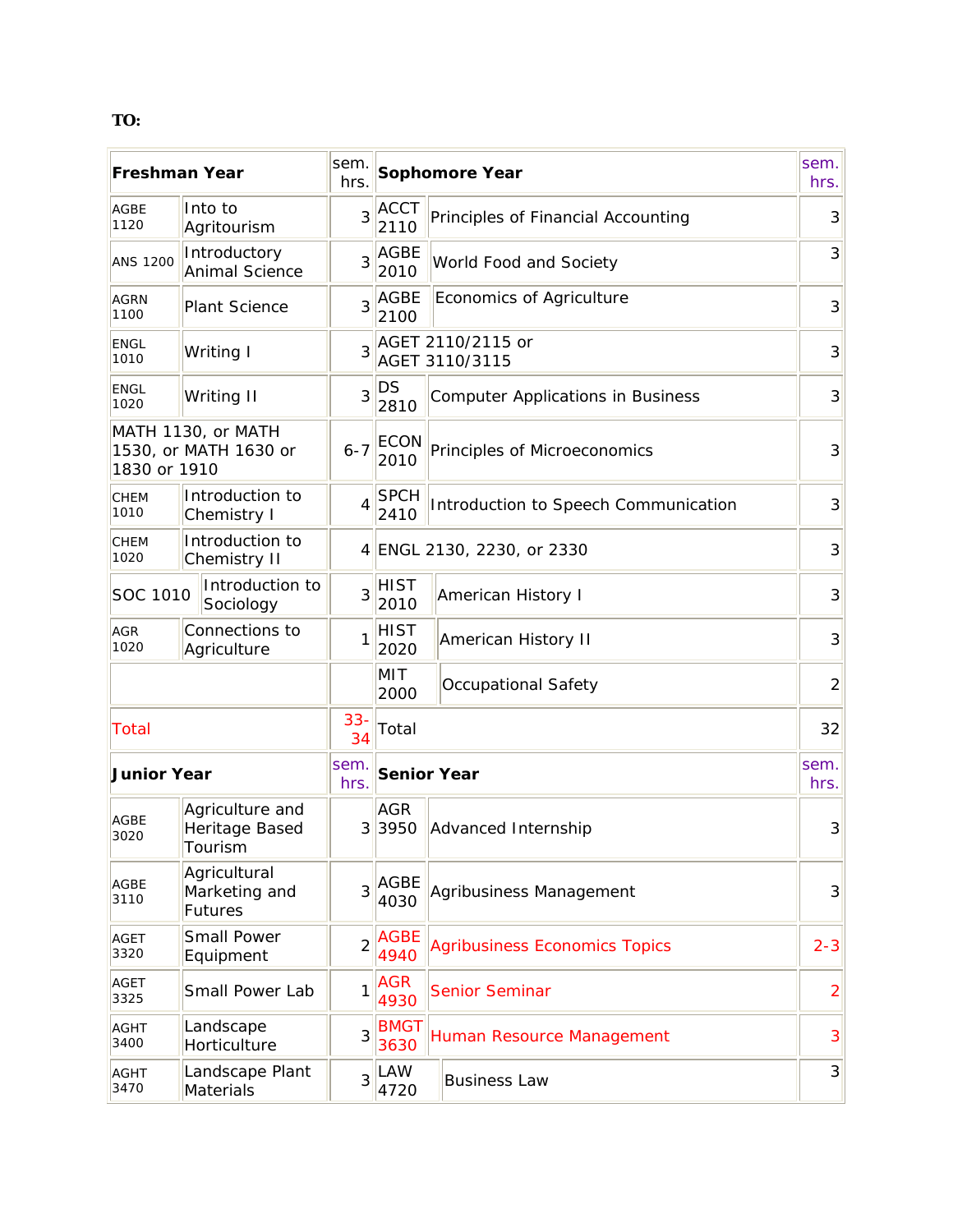| AGRN<br>3210                              | <b>Soils</b>    | 3 <sup>1</sup> | <b>MKT</b><br>3900 | Entrepreneurship/Small Business | 3 <sup>l</sup> |
|-------------------------------------------|-----------------|----------------|--------------------|---------------------------------|----------------|
| <b>AGRN 3210</b>                          | Soils Lab       |                | $1$ MKT<br>4530    | Consumer Behavior               | $\mathbf{3}$   |
| <b>WFS 3130</b>                           | General Ecology |                | 4 WFS<br>4700      | Habitat Management              | $\overline{3}$ |
| 6 <i>Elective</i><br>Humanities/Fine Arts |                 |                |                    | $0 - 1$                         |                |
| Total                                     |                 |                | 29 Total           |                                 | $26 -$<br>27   |

1 No more than one course from any Agriculture discipline. (AGBE, AGED, AGET, AGHT, AGRN, and ANS)

2 From University approved list.

#### **Agribusiness Management**

The proposed curriculum changes are to accommodate changes affected by course changes in Agronomy (Soils). The effective date for these changes was Fall 2012. These changes were sent through Curriculum, but the details in the individual concentrations were not always complete. This curriculum has been checked to balance to 120 units and approved by faculty and school director.

From:

| <b>Freshman Year</b>          |                                       | sem.<br>hrs.   |                     | Sophomore Year                               |                |
|-------------------------------|---------------------------------------|----------------|---------------------|----------------------------------------------|----------------|
| <b>ANS 1200</b>               | <b>Introductory Animal</b><br>Science | 3              | AGBE<br>2100        | Economics of Agriculture                     | 3              |
| <b>AGRN 1100</b>              | <b>Plant Science</b>                  |                |                     | 3 AGET 2110/2115 or AGET3110/3115            | 3              |
| <b>ENGL 1010</b>              | Writing I                             |                |                     | 3 SPCH 2410 or PC 2500                       | $\overline{3}$ |
| <b>ENGL 1020</b>              | Writing II                            | 3              | <b>ECON</b><br>2010 | Principles of<br>Microeconomics              | $\overline{3}$ |
| <b>MATH 1130</b>              | College Algebra                       | 3              | <b>ECON</b><br>2020 | Principles of<br>Macroeconomics              | $\overline{3}$ |
| MATH 1530, 1630, 1830 or 1910 |                                       | $3 - 4$        | <b>ACCT</b><br>2110 | Principles of Financial<br>Accounting        | $\overline{3}$ |
| <b>CHEM 1010</b>              | Introduction to<br>Chemistry I        | $\overline{4}$ | <b>ACCT</b><br>2120 | Principles of Managerial<br>Accounting       | $\overline{3}$ |
| <b>CHEM 1020</b>              | Introduction to<br>Chemistry II       |                |                     | 4 ENGL 2130, 2230, or 2330                   | $\overline{3}$ |
| CSC 1100 or DS 2810           |                                       |                |                     | 3 Humanities/Fine Arts Elective <sup>2</sup> | 3              |
| <b>AGR 1020</b>               | Connections to<br>Agriculture         | 1              | BIOL 1110 or 1120   |                                              | 4              |
| Total                         |                                       | 30-31 Total    |                     |                                              |                |
| <b>Junior Year</b>            |                                       |                |                     | sem. Senior Year                             |                |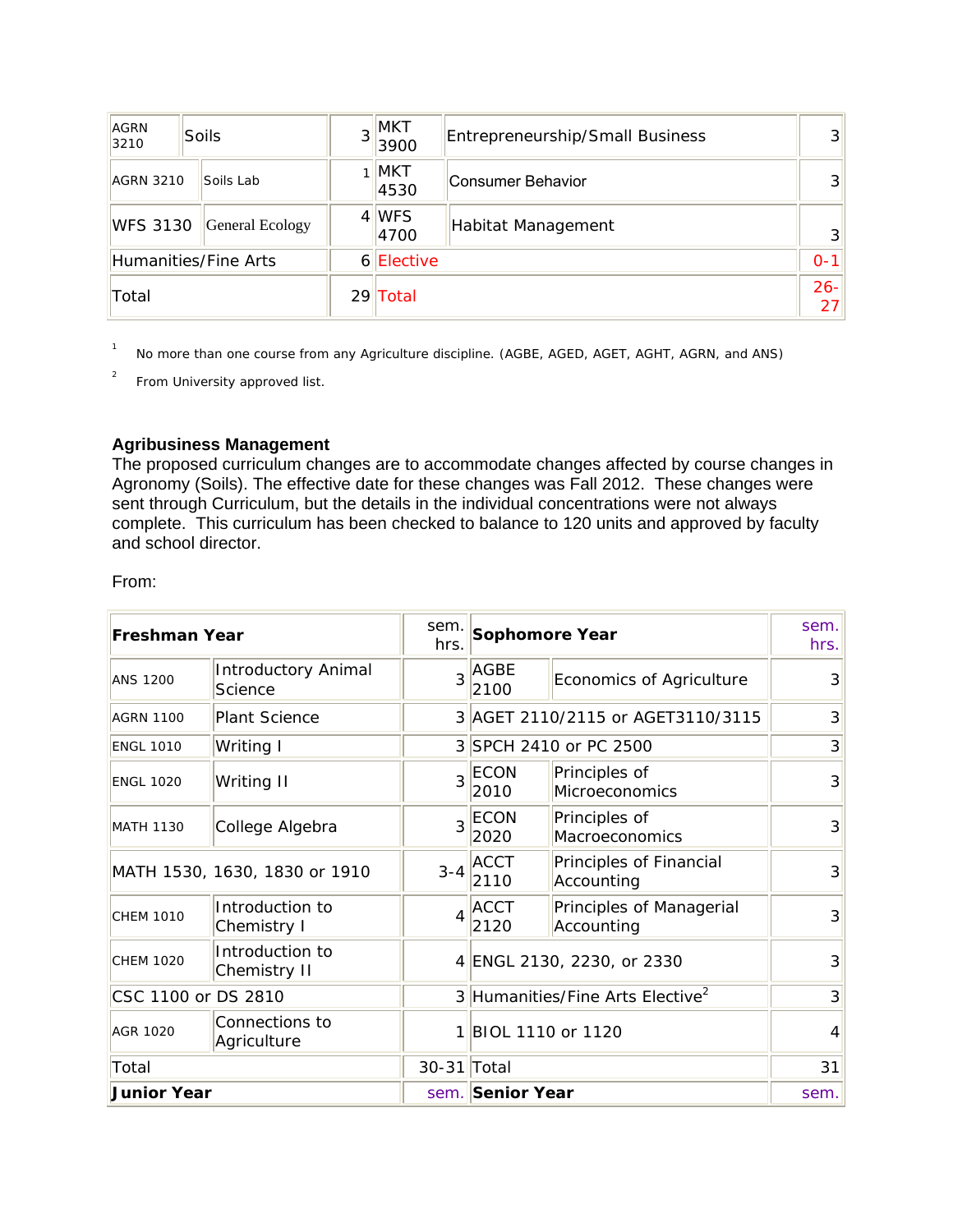|                                                                |                                            | hrs.           |                                                               |                                                          | hrs.          |
|----------------------------------------------------------------|--------------------------------------------|----------------|---------------------------------------------------------------|----------------------------------------------------------|---------------|
| <b>AGBE 3110</b>                                               | Agricultural Marketing<br>& Futures        |                | $3$ <sup>AGBE</sup><br>4120                                   | Environmental & Natural<br>Resource Economics            | $\mathcal{E}$ |
| <b>AGBE 3400</b>                                               | Agricultural Finance                       |                | $3$ <sup>AGBE</sup><br>4130                                   | Agricultural Policy                                      | 3             |
| <b>AGBE 4030</b>                                               | Agribusiness<br>Management                 |                | $3$ <sup>AGBE</sup><br>4210                                   | Agricultural & Biological<br>Statistics                  | 3             |
| <b>AGRN 2210</b>                                               | Soils                                      |                | $3$ <sup><math>\overline{\phantom{a}}</math>AGR</sup><br>4930 | Senior Seminar                                           | $\mathcal{P}$ |
| <b>HIST 2010</b>                                               | American History I                         | $\overline{3}$ |                                                               | Upper Division Business or<br><b>Economics Electives</b> |               |
| <b>HIST 2020</b>                                               | American History II                        |                |                                                               | 3 Upper Division Agriculture elective <sup>1</sup>       | 3             |
| <b>Upper Division Business or</b><br><b>Economics Elective</b> |                                            |                | 3 Electives                                                   |                                                          | $5-6$         |
|                                                                | Upper Division Agriculture Electives $^1$  | 6              |                                                               |                                                          |               |
|                                                                | Humanities/Fine Arts Elective <sup>2</sup> | 3              |                                                               |                                                          |               |
| Total                                                          |                                            |                | 30 Total                                                      |                                                          | $28 - 29$     |

(Note: A student would be able to qualify for consideration into the MBA program at Tennessee Tech by completing the following courses as Business/Economics electives: MKT 3400, BMGT 3510, FIN 3210, DS 3620, LAW 3810, and ECON 3610.)

1 No more than one course from any Agriculture discipline. (AGBE, AGED, AGET, AGHT, AGRN, and ANS)

2 From University approved list.

#### **TO:**

| <b>Freshman Year</b> |                                       | sem.<br>hrs. |                     | Sophomore Year                               |                   |
|----------------------|---------------------------------------|--------------|---------------------|----------------------------------------------|-------------------|
| <b>ANS 1200</b>      | <b>Introductory Animal</b><br>Science |              | $3$ $AGBE$<br>2100  | Economics of Agriculture                     | $\overline{3}$    |
| <b>AGRN 1100</b>     | <b>Plant Science</b>                  |              |                     | 3 AGET 2110/2115 or 3110/3115                | $\lvert 3 \rvert$ |
| <b>ENGL 1010</b>     | Writing I                             |              |                     | 3 SPCH 2410 or PC 2500                       | 3                 |
| <b>ENGL 1020</b>     | Writing II                            | 3            | ECON<br>2010        | Principles of<br>Microeconomics              | 3                 |
| <b>MATH 1130</b>     | College Algebra                       | 3            | ECON<br>2020        | Principles of<br>Macroeconomics              | $\overline{3}$    |
|                      | MATH 1530, 1630, 1830 or 1910         | $3 - 4$      | <b>ACCT</b><br>2110 | Principles of Financial<br>Accounting        | $\overline{3}$    |
| <b>CHEM 1010</b>     | Introduction to<br>Chemistry I        | 4            | ACCT<br>2120        | Principles of Managerial<br>Accounting       | $\overline{3}$    |
| <b>CHEM 1020</b>     | Introduction to<br>Chemistry II       |              |                     | 4 ENGL 2130, 2230, or 2330                   | $\overline{3}$    |
| CSC 1100 or DS 2810  |                                       |              |                     | 3 Humanities/Fine Arts Elective <sup>2</sup> | $\overline{3}$    |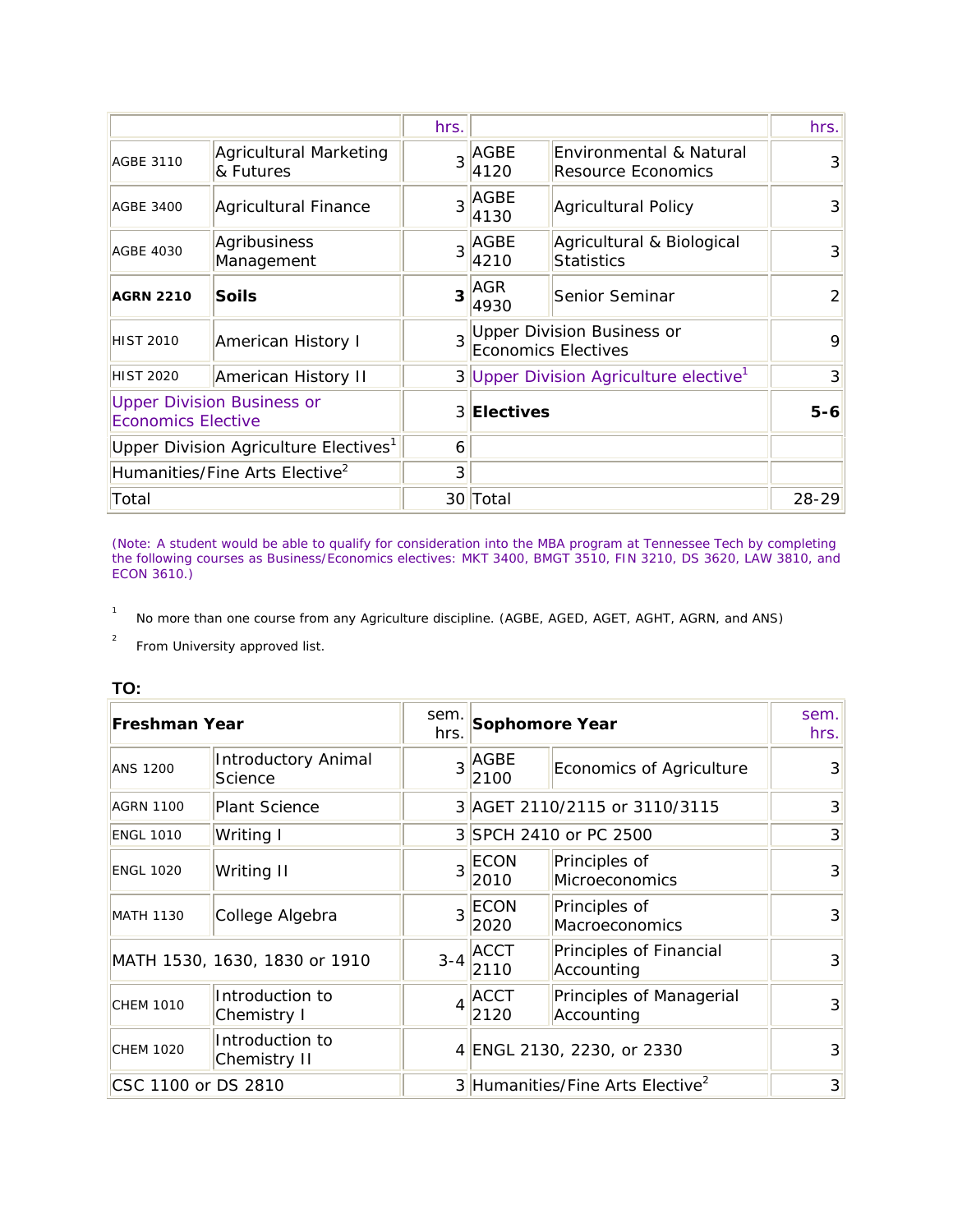| <b>AGR 1020</b>                                                | Connections to<br>Agriculture                     | 1            | <b>BIOL 1110 or 1120</b> |                                                            | 4            |
|----------------------------------------------------------------|---------------------------------------------------|--------------|--------------------------|------------------------------------------------------------|--------------|
| Total                                                          |                                                   | 30-31 Total  |                          |                                                            | 31           |
| <b>Junior Year</b>                                             |                                                   | sem.<br>hrs. | <b>Senior Year</b>       |                                                            | sem.<br>hrs. |
| <b>AGBE 3110</b>                                               | <b>Agricultural Marketing</b><br>& Futures        | 3            | AGBE<br>4120             | Environmental & Natural<br><b>Resource Economics</b>       | 3            |
| <b>AGBE 3400</b>                                               | Agricultural Finance                              | 3            | AGBE<br>4130             | Agricultural Policy                                        | 3            |
| <b>AGBE 4030</b>                                               | Agribusiness<br>Management                        | 3            | <b>AGBE</b><br>4210      | Agricultural & Biological<br>Statistics                    | 3            |
| <b>AGRN 3210</b><br><b>AGRN 3220</b>                           | <b>Soils</b><br><b>Soils Laboratory</b>           | 1            | $3$ AGR<br>4930          | Senior Seminar                                             | 2            |
| <b>HIST 2010</b>                                               | American History I                                |              |                          | 3 Upper Division Business or<br><b>Economics Electives</b> | $\mathsf o$  |
| <b>HIST 2020</b>                                               | American History II                               |              |                          | 3 Upper Division Agriculture elective <sup>1</sup>         | 3            |
| <b>Upper Division Business or</b><br><b>Economics Elective</b> |                                                   |              | 3 Electives              |                                                            | $4 - 5$      |
|                                                                | Upper Division Agriculture Electives <sup>1</sup> | 6            |                          |                                                            |              |
| Humanities/Fine Arts Elective <sup>2</sup>                     |                                                   | 3            |                          |                                                            |              |
| Total                                                          |                                                   | 31           | Total                    |                                                            | $27 - 28$    |

(Note: A student would be able to qualify for consideration into the MBA program at Tennessee Tech by completing the following courses as Business/Economics electives: MKT 3400, BMGT 3510, FIN 3210, DS 3620, LAW 3810, and ECON 3610.)

1 No more than one course from any Agriculture discipline. (AGBE, AGED, AGET, AGHT, AGRN, and ANS)

2 From University approved list.

## **Horticulture**

The proposed curriculum changes are to accommodate changes affected by course changes in Agricultural Engineering and Agronomy (Soils). The effective date for these changes is Fall 2012. These changes were sent through Curriculum, but the details in the individual concentrations were not always complete. This curriculum has been checked to balance to 120 units and approved by faculty and school director

#### **From:**

|                               | <b>Freshman Year</b>                      | sem. hrs. |                                 | <b>Sophomore Year</b>           | sem. hrs. |
|-------------------------------|-------------------------------------------|-----------|---------------------------------|---------------------------------|-----------|
| ANS 1200                      | <b>Introductory Animal Science</b>        | 3         | AGBE 2100                       | <b>Economics of Agriculture</b> |           |
| <b>AGRN 1100</b><br>AGRN 1110 | <b>Plant Science</b><br>Plant Science Lab | 3         | $AGRN$ 3210<br><b>AGRN 3220</b> | Soils<br>Soils Laboratory       |           |
| <b>ENGL 1010</b>              | Writing I                                 | 3         | <b>BIOL 1120</b>                | General Botany                  |           |
| <b>ENGL 1020</b>              | Writing II                                | 3         |                                 | Elective Credit                 | 3         |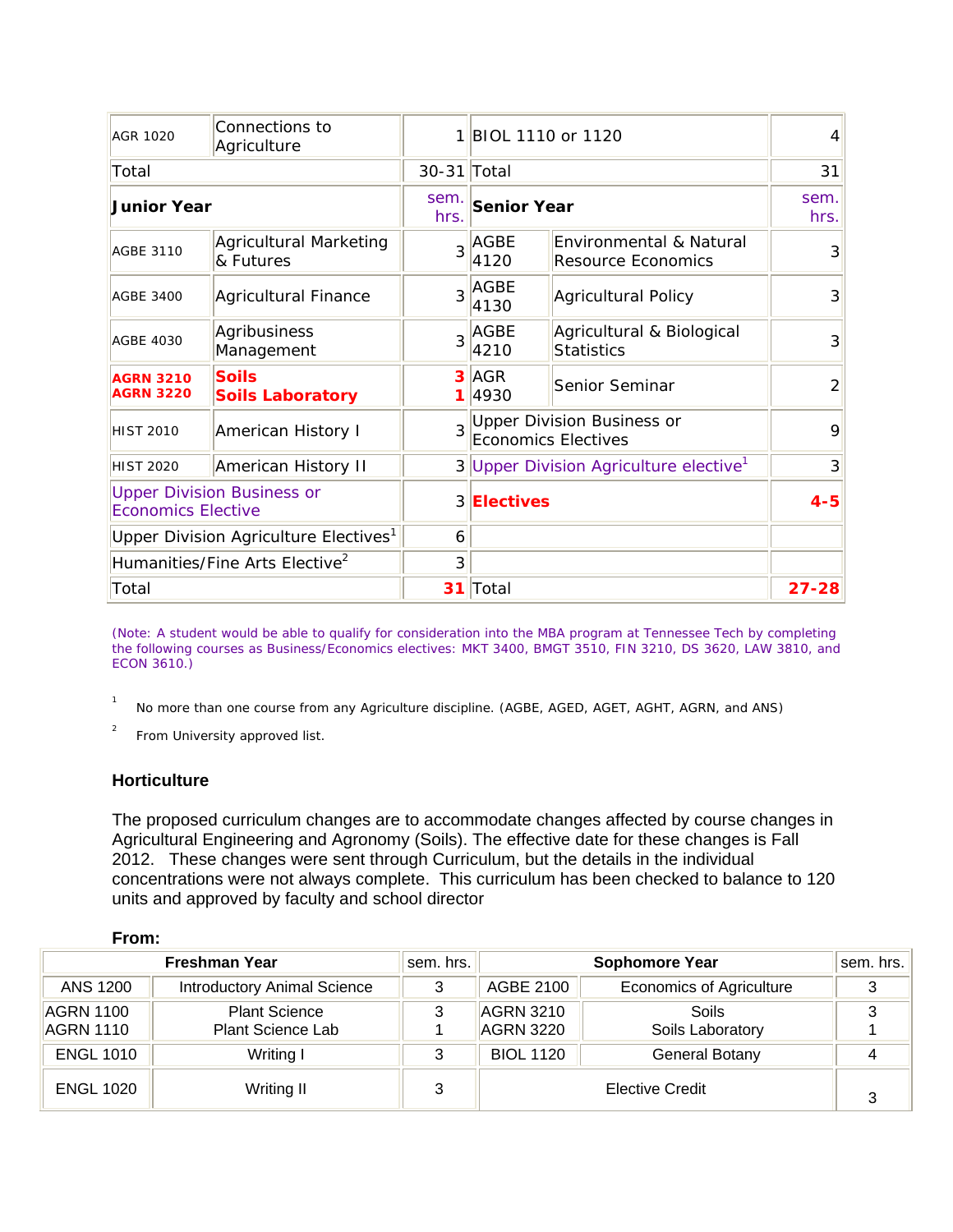| Select 6-7 hrs<br>Math                     | Math 1130, Math 1530, Math 1630,<br>Math 1830, or Math 1910              | $6 - 7$        |                                   | ENGL 2130 or ENGL 2230 or ENGL 2330                             | 3              |
|--------------------------------------------|--------------------------------------------------------------------------|----------------|-----------------------------------|-----------------------------------------------------------------|----------------|
| <b>CSC 1100 or</b><br>DS 2810              | Introduction to computing or<br><b>Computer applications in Business</b> | 3              | <b>SPCH 2410</b><br>or<br>PC 2500 | Introduction to Speech<br>Or<br>Communicating in the Profession | 3              |
| <b>CHEM 1010</b><br>or<br><b>CHEM 1110</b> | Introduction to Chemistry I or<br><b>General Chemistry I</b>             | 4              | <b>HIST 2010</b>                  | American History I                                              | 3              |
| <b>CHEM 1020</b><br>or<br><b>CHEM 1120</b> | Introduction to Chemistry II or<br><b>General Chemistry II</b>           | 4              | <b>HIST 2020</b>                  | American History II                                             | 3              |
| AGR 1020                                   | <b>Connections to Agriculture</b>                                        | 1              |                                   | Social /Behavioral Sciences Elective <sup>2</sup>               | 6              |
|                                            | Total<br>$31 - 32$                                                       |                | Total                             | 32                                                              |                |
|                                            | <b>Junior Year</b>                                                       | sem. hrs.      |                                   | <b>Senior Year</b>                                              |                |
| <b>AGET 3110</b>                           | <b>Natural Resource Systems</b>                                          | $\overline{2}$ | AGR 4930                          | Senior Seminar                                                  | $\overline{2}$ |
| <b>AGET 3115</b>                           | Natural Resource Systems Lab                                             | 1              | <b>AGHT 4410</b>                  | <b>Nursery Management</b>                                       | 3              |
| <b>AGHT 3030</b>                           | Integrated Pest Management                                               | 3              | <b>AGHT 4420</b>                  | Greenhouse Management and<br><b>Crop Production</b>             | 3              |
| <b>AGHT 3400</b>                           | Landscape Horticulture                                                   | 3              |                                   | <b>AGHT</b> elective                                            | 3              |
| <b>AGHT 3410</b>                           | Plant Propagation                                                        | 3              | <b>AGRN 4210</b>                  | Soil Fertility and Fertilizers                                  | 3              |
| <b>AGHT 3450</b>                           | Dendrology                                                               | 3              | <b>AGET 4610</b>                  | Greenhouse Structures and<br>Landscaping Equipment              | 3              |
| <b>AGHT 3470</b>                           | Landscape Plant Materials                                                | 3              |                                   | Upper-division Agriculture Electives Credit <sup>1</sup>        | 6              |
|                                            | Humanities/Fine Arts Elective <sup>2</sup>                               | 3              |                                   | Humanities/Fine Arts Elective <sup>2</sup>                      | 3              |
| or BIOL 4310 or BIOL 4320                  | BIOL 3200, BIOL 3330 or BIOL 3810 or BIOL 4250                           | $3 - 4$        | <b>Elective Credit</b>            |                                                                 | $0 - 2$        |
|                                            | Upper Division Ag Elective Credit <sup>1</sup>                           | 3              |                                   |                                                                 |                |
|                                            | AGHT elective (may use one AGR 3940/<br>AGR 3950/AGR 3960 Internship)    | 3              |                                   |                                                                 |                |
|                                            | Total                                                                    | $31 - 32$      |                                   | Total                                                           |                |

1  $^{\text{\tiny{\textsf{1}}}}$  No more than one course from any Agriculture discipline. (AGBE, AGED, AGET, AGHT, AGRN, and ANS)  $^{\text{\tiny{\textsf{2}}}}$  Select from the University-approved list

**TO:** 

| <b>Freshman Year</b>   |                                           | sem. hrs. |                               | <b>Sophomore Year</b>           | sem. hrs. |
|------------------------|-------------------------------------------|-----------|-------------------------------|---------------------------------|-----------|
| ANS 1200               | <b>Introductory Animal Science</b>        | 3         | AGBE 2100                     | <b>Economics of Agriculture</b> | 3         |
| AGRN 1100<br>AGRN 1110 | <b>Plant Science</b><br>Plant Science Lab |           | <b>AGRN 3210</b><br>AGRN 3220 | Soils<br>Soils Laboratory       |           |
| <b>ENGL 1010</b>       | Writing I                                 | 3         | <b>BIOL 1120</b>              | General Botany                  |           |
| <b>ENGL 1020</b>       | Writing II                                | 3         | Elective Credit               |                                 | з         |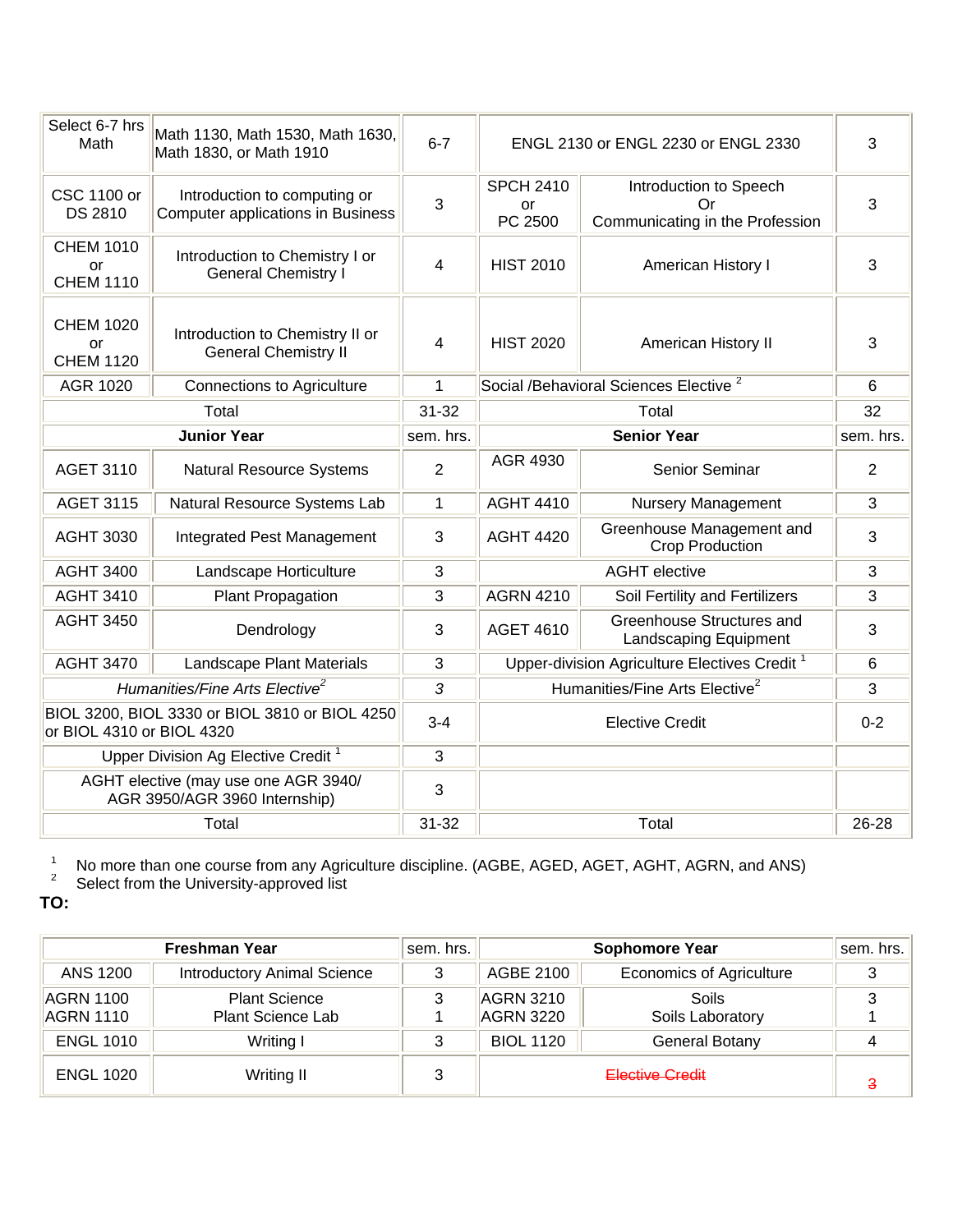| Select 6-7 hrs<br>Math               | Math 1130, Math 1530, Math<br>1630, Math 1830, or Math 1910              | $6 - 7$        |                                   | ENGL 2130 or ENGL 2230 or ENGL 2330                             | 3              |
|--------------------------------------|--------------------------------------------------------------------------|----------------|-----------------------------------|-----------------------------------------------------------------|----------------|
| <b>CSC 1100 or</b><br><b>DS 2810</b> | Introduction to computing or<br><b>Computer applications in Business</b> | 3              | <b>SPCH 2410</b><br>or<br>PC 2500 | Introduction to Speech<br>Or<br>Communicating in the Profession | 3              |
| CHEM 1010 or<br><b>CHEM 1110</b>     | Introduction to Chemistry I or<br><b>General Chemistry I</b>             | $\overline{4}$ | <b>HIST 2010</b>                  | American History I                                              | 3              |
| CHEM 1020 or<br><b>CHEM 1120</b>     | Introduction to Chemistry II or<br><b>General Chemistry II</b>           | 4              | <b>HIST 2020</b>                  | American History II                                             | 3              |
| AGR 1020                             | <b>Connections to Agriculture</b>                                        | 1              |                                   | Social /Behavioral Sciences Elective <sup>2</sup>               | 6              |
|                                      | Total                                                                    | $31 - 32$      |                                   | <b>Total</b>                                                    | 29             |
|                                      | <b>Junior Year</b>                                                       | sem. hrs.      |                                   | <b>Senior Year</b>                                              | sem. hrs.      |
| <b>AGET 3110</b>                     | <b>Natural Resource Systems</b>                                          | $\overline{2}$ | AGR 4930                          | Senior Seminar                                                  | $\overline{2}$ |
| <b>AGET 3115</b>                     | Natural Resource Systems Lab                                             | $\mathbf{1}$   | <b>AGHT 4410</b>                  | <b>Nursery Management</b>                                       | 3              |
| <b>AGHT 3030</b>                     | <b>Integrated Pest Management</b>                                        | 3              | <b>AGHT 4420</b>                  | Greenhouse Management and<br><b>Crop Production</b>             | 3              |
| <b>AGHT 3400</b>                     | Landscape Horticulture                                                   | 3              |                                   | <b>AGHT</b> elective                                            | 3              |
| <b>AGHT 3410</b>                     | Plant Propagation                                                        | 3              | <b>AGRN 4210</b>                  | Soil Fertility and Fertilizers                                  | 3              |
| <b>AGHT 3450</b>                     | Dendrology                                                               | 3              | <b>AGET 4610</b>                  | Greenhouse Structures and<br>Landscaping Equipment              | 3              |
| <b>AGHT 3470</b>                     | Landscape Plant Materials                                                | 3              |                                   | Upper-division Agriculture Electives Credit <sup>1</sup>        | 6              |
|                                      | Humanities/Fine Arts Elective <sup>2</sup>                               | 3              |                                   | Humanities/Fine Arts Elective <sup>2</sup>                      | 3              |
| or BIOL 4310 or BIOL 4320            | BIOL 3200, BIOL 3330 or BIOL 3810 or BIOL 4250                           | $3 - 4$        | <b>Elective Credit</b>            |                                                                 | $2 - 4$        |
|                                      | Upper Division Ag Elective Credit <sup>1</sup>                           | 3              |                                   |                                                                 |                |
|                                      | AGHT elective (may use one AGR 3940/<br>AGR 3950/AGR 3960 Internship)    | $\mathbf{3}$   |                                   |                                                                 |                |
|                                      | Total                                                                    | $30 - 31$      |                                   | Total                                                           | 28-30          |

1 Select from the University-approved list.

2 No more than one course from any Agriculture discipline. (AGBE, AGED, AGET, AGHT, AGRN, and ANS)

## **Agronomy & Soils**

The proposed curriculum changes are to accommodate changes affected by course changes in Agricultural Engineering and Agronomy (Soils). The effective date for these changes was Fall 2012. These changes were sent through Curriculum, but the details in the individual concentrations were not always complete. This curriculum has been checked to balance to 120 units and approved by faculty and school director.

#### **From: Agronomy & Soils**

| <b> Freshman Year</b> | sem. Sophomore Year | sem. hrs. |
|-----------------------|---------------------|-----------|
|-----------------------|---------------------|-----------|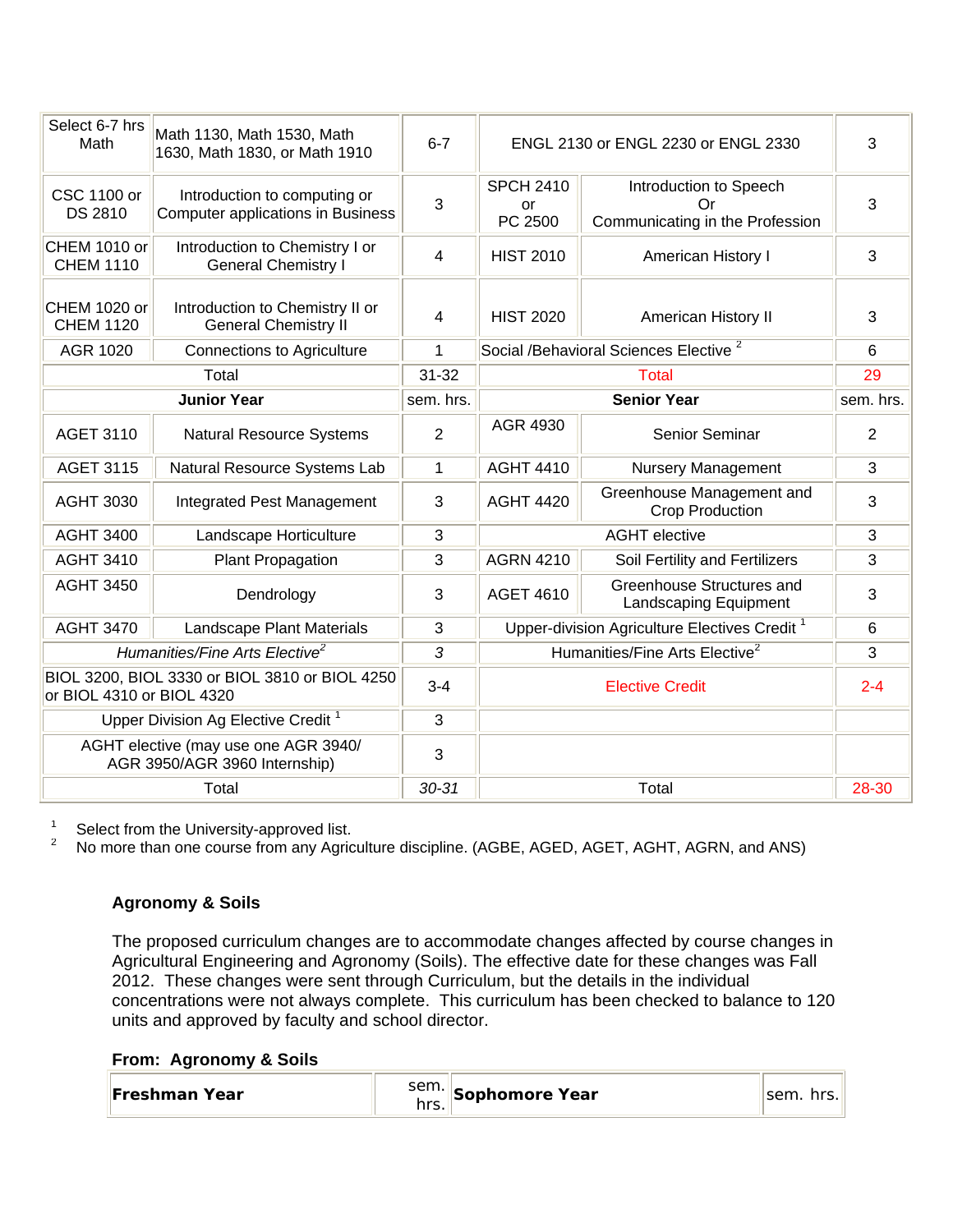| <b>ANS</b><br>1200    | <b>Introductory Animal</b><br>Science            | 3              | <b>AGBE</b><br>2100                             | Economics of Agriculture                              | 3              |
|-----------------------|--------------------------------------------------|----------------|-------------------------------------------------|-------------------------------------------------------|----------------|
| <b>ANS</b><br>1210    | <b>Introductory Animal</b><br>Science Laboratory | 11             |                                                 | ENGL 2130, 2230, or 2330                              | 3              |
| <b>AGRN</b><br>1100   | Plant Science                                    | 3              | HIST<br>2010                                    | American History I                                    | 3              |
| <b>AGRN</b><br>1110   | <b>Plant Science</b><br>Laboratory               | 1              | HIST<br>2020                                    | <b>American History II</b>                            | 3              |
| or 1910 (Any two)     | MATH 1130, 1530, 1630, 1830,                     | $6 - 7$        | <b>BIOL</b><br>1120                             | General Botany                                        | $\overline{4}$ |
| <b>ENGL</b><br>1010   | Writing I                                        |                |                                                 | 3 AGET 2110/2115 or 3110/3115                         | 3              |
| <b>ENGL</b><br>1020   | Writing II                                       |                |                                                 | 3 AGRN 3230 or 4230                                   | $4 - 3$        |
| 1120                  | CHEM 1010, 1020 or 1110,                         | 8              | <b>AGRN</b><br>3100                             | <b>Turfgrass Management</b>                           | 3              |
|                       | CSC 1100 or DS 2810                              | 3              |                                                 |                                                       |                |
| <b>AGR</b><br>1020    | Connections to<br>Agriculture                    | 1              | Social/Behavioral Science Elective <sup>2</sup> |                                                       | 3              |
| Total                 |                                                  | 32-33 Total    |                                                 |                                                       | $31 - 32$      |
|                       |                                                  |                |                                                 |                                                       |                |
| <b>Junior Year</b>    |                                                  | sem.<br>hrs.   | <b>Senior Year</b>                              |                                                       | sem. hrs.      |
| <b>AGRN</b><br>3020   | Crops in Sustainable<br>Systems                  | 3              | AGRN<br>4100                                    | <b>Weed Science</b>                                   | 3              |
| <b>AGHT</b><br>3030   | <b>Integrated Pest</b><br>Management             | 3              | AGRN<br>4210                                    | Soil Fertility & Fertilizers                          | 3              |
|                       | CHEM 3005 or 3710                                | $4 - 3$        | AGR<br>4930                                     | Senior Seminar                                        | $\overline{2}$ |
|                       | SPCH 2410 or PC 2500                             |                |                                                 | 3 AGRN 4120, ANS 3130, or BIOL 3810                   | $3 - 4$        |
| BIOL 3200 or 3330     |                                                  |                |                                                 | 4-3 Upper-division Agriculture Electives <sup>1</sup> | 6              |
|                       | Humanities/Fine Arts Elective <sup>3</sup>       |                |                                                 | 3 Humanities/Fine Arts Elective <sup>3</sup>          | $\overline{3}$ |
| Elective <sup>1</sup> | <b>Upper-division Agriculture</b>                |                | $3$ Electives <sup>3</sup>                      |                                                       | $4 - 9$        |
| <b>AGRN</b><br>4110   | Forage Crops<br>Production &<br>Management       | 4              |                                                 |                                                       |                |
| Elective <sup>3</sup> | Social/Behavioral Sciences                       | $\overline{3}$ |                                                 |                                                       |                |

<sup>1</sup> No more than one course from any Agriculture discipline. (AGBE, AGED, AGET, AGHT, AGRN, and ANS)

 $2^2$  Select two from University approved list.

<sup>3</sup> Select two from University approved list.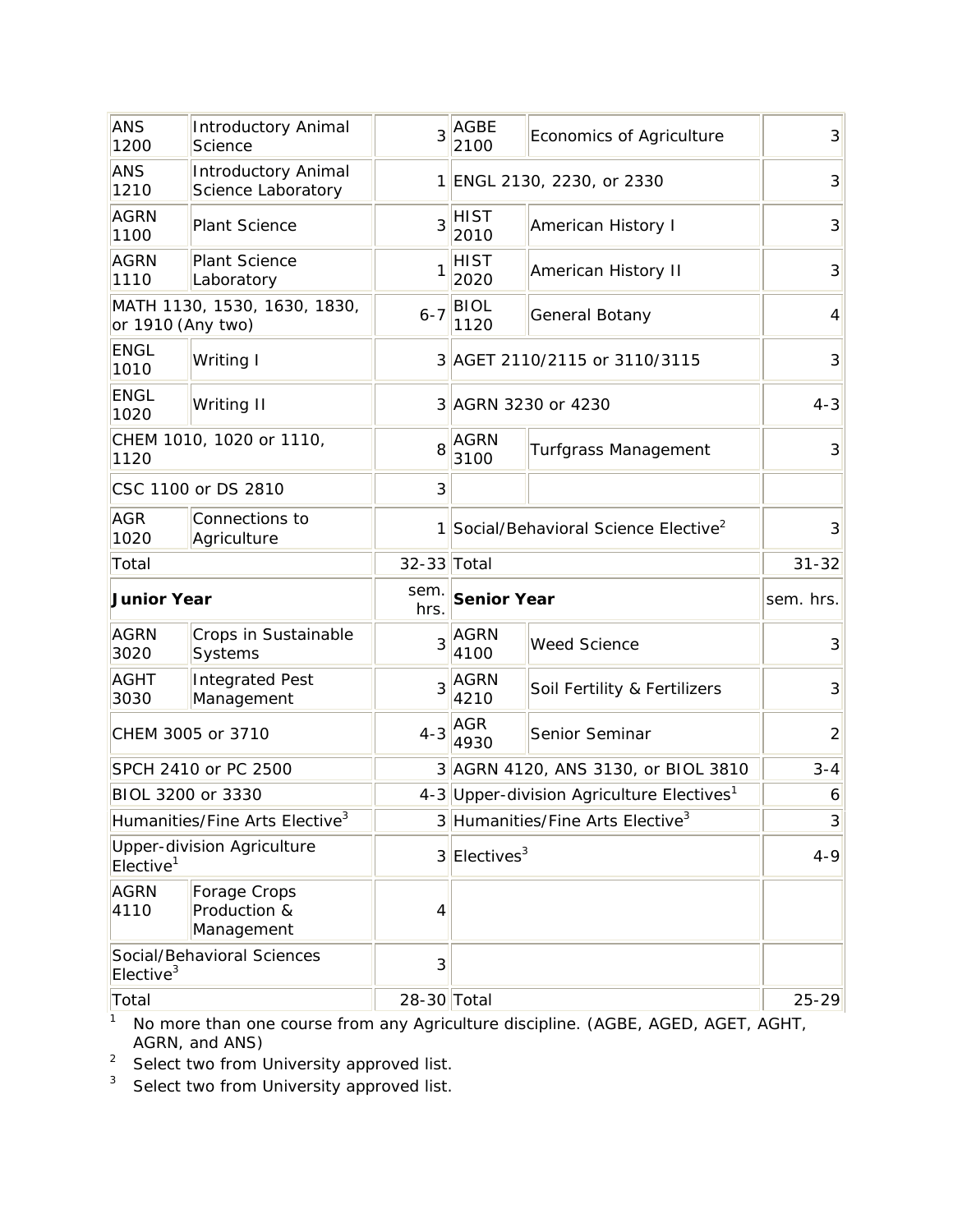| To:                   |                                                  |                |                                                 |                                                       |                |
|-----------------------|--------------------------------------------------|----------------|-------------------------------------------------|-------------------------------------------------------|----------------|
| <b>Freshman Year</b>  |                                                  | sem.<br>hrs.   |                                                 | <b>Sophomore Year</b>                                 | sem.<br>hrs.   |
| <b>ANS</b><br>1200    | <b>Introductory Animal</b><br>Science            | 3              | <b>AGBE</b><br>2100                             | Economics of Agriculture                              | 3              |
| <b>ANS</b><br>1210    | <b>Introductory Animal</b><br>Science Laboratory |                |                                                 | 1 ENGL 2130, 2230, or 2330                            | 3              |
| <b>AGRN</b><br>1100   | <b>Plant Science</b>                             | 3              | <b>HIST</b><br>2010                             | American History I                                    | 3              |
| <b>AGRN</b><br>1110   | Plant Science<br>Laboratory                      |                | <b>HIST</b><br>2020                             | American History II                                   | 3              |
| or 1910 (Any two)     | MATH 1130, 1530, 1630, 1830,                     | $6 - 7$        | <b>BIOL</b><br>1120                             | General Botany                                        | 4              |
| <b>ENGL</b><br>1010   | Writing I                                        |                |                                                 | 3 AGET 2110/2115 or 3110/3115                         | 3              |
| <b>ENGL</b><br>1020   | Writing II                                       |                |                                                 | 3 AGRN 3230 or 4230                                   | $4 - 3$        |
|                       | CHEM 1010, 1020 or 1110, 1120                    | 8              | <b>AGRN</b><br>Turfgrass Management<br>3100     |                                                       | 3              |
| CSC 1100 or DS 2810   |                                                  | 3              | <b>AGRN</b><br>3210                             | <b>Soils</b>                                          | 3              |
|                       |                                                  |                | <b>AGRN</b><br>3220                             | Soils Laboratory                                      | 1              |
| <b>AGR</b><br>1020    | Connections to<br>Agriculture                    |                |                                                 | 1 Social/Behavioral Science Elective <sup>2</sup>     | 3              |
| Total                 |                                                  | 32-33 Total    |                                                 |                                                       | $32 - 33$      |
| <b>Junior Year</b>    |                                                  | sem.<br>hrs.   | <b>Senior Year</b>                              |                                                       | sem.<br>hrs.   |
| <b>AGRN</b><br>3020   | Crops in Sustainable<br>Systems                  | 3              | <b>AGRN</b><br>4100                             | <b>Weed Science</b>                                   | 3              |
| <b>AGHT</b><br>3030   | <b>Integrated Pest</b><br>Management             |                | $3$ $\overline{\overline{\text{AGRN}}}$<br>4210 | Soil Fertility & Fertilizers                          | $\overline{3}$ |
|                       | CHEM 3005 or 3710                                | $4 - 3$        | <b>AGR</b><br>4930                              | Senior Seminar                                        | $\overline{2}$ |
|                       | SPCH 2410 or PC 2500                             |                |                                                 | 3 AGRN 4120, ANS 3130, or BIOL 3810                   | $3 - 4$        |
|                       | BIOL 3200 or 3330                                |                |                                                 | 4-3 Upper-division Agriculture Electives <sup>1</sup> | 6              |
|                       | Humanities/Fine Arts Elective <sup>3</sup>       |                |                                                 | 3 Humanities/Fine Arts Elective <sup>3</sup>          | $\overline{3}$ |
| Elective <sup>1</sup> | <b>Upper-division Agriculture</b>                |                | $3$ Electives <sup>3</sup>                      |                                                       | $4 - 8$        |
| <b>AGRN</b><br>4110   | Forage Crops<br>Production &<br>Management       | 4              |                                                 |                                                       |                |
| Elective $3$          | Social/Behavioral Sciences                       | $\overline{3}$ |                                                 |                                                       |                |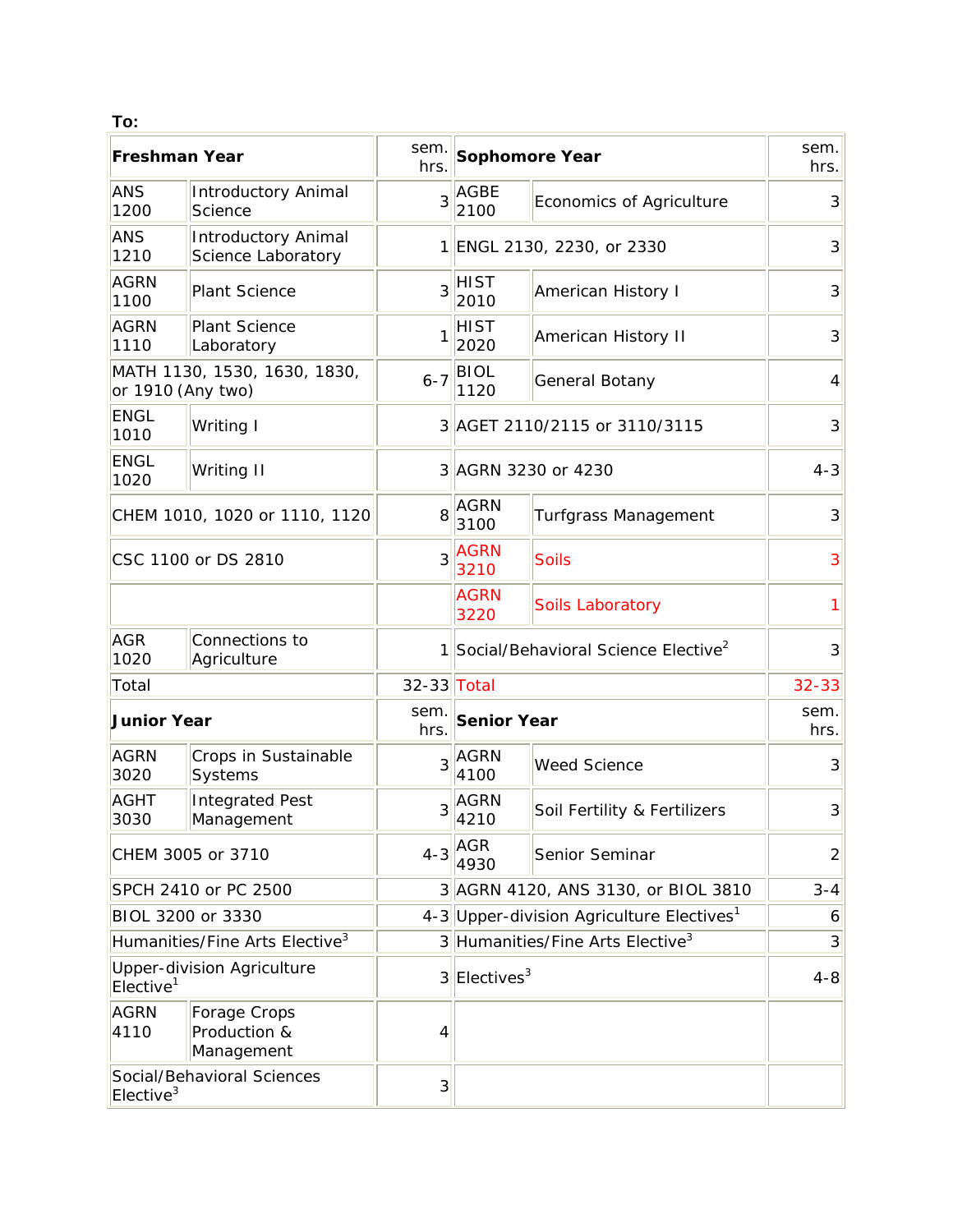| 'Total | 28-30 그<br>Total<br>____ | וסר<br>$\Lambda$ |
|--------|--------------------------|------------------|
|        |                          |                  |

- <sup>1</sup> No more than one course from any Agriculture discipline. (AGBE, AGED, AGET, AGHT, AGRN, and ANS)
- <sup>2</sup> Select two from University approved list.
- <sup>3</sup> Select two from University approved list.

#### **Pre Veterinary Science Option II**

**From:** 

The proposed curriculum changes are to accommodate changes affected by course changes in Agricultural Engineering and Agronomy (Soils). The effective date for these changes was Fall 2012. These changes were sent through Curriculum, but the details in the individual concentrations were not always complete. This curriculum has been checked to balance to 120 units and approved by faculty and school director.

|                     |                                           |                                    |                |                                                  |                                                                 | sem.           |
|---------------------|-------------------------------------------|------------------------------------|----------------|--------------------------------------------------|-----------------------------------------------------------------|----------------|
|                     | <b>Freshman Year</b>                      |                                    | sem.<br>hrs.   |                                                  | <b>Sophomore Year</b>                                           | hrs.           |
| <b>ANS</b><br>1200  |                                           | <b>Introductory Animal Science</b> | $\overline{3}$ | <b>AGET</b><br>2110                              | <b>Agricultural Engineering</b><br>Technology                   | $\overline{2}$ |
| <b>ANS</b><br>1210  | <b>Introductory Animal Science</b><br>Lab |                                    | 1              | <b>AGET</b><br>2115                              | <b>Agricultural Engineering</b><br><b>Technology Laboratory</b> | $\mathbf{1}$   |
| <b>AGRN</b><br>1100 | <b>Plant Science</b>                      |                                    | 3              | AGET<br>3110                                     | Natural Resource Systems                                        | $\overline{2}$ |
| <b>AGRN</b><br>1110 | Plant Science Lab                         |                                    |                | 1 AGET<br>3115                                   | Natural Resource Systems                                        | 1              |
| <b>ENGL</b><br>1010 | Writing I                                 |                                    |                | 3 ENGL 2130, or 2230, or 2330                    |                                                                 | 3              |
| <b>ENGL</b><br>1020 | Writing II                                |                                    | 3              | Math 1130, 1530, 1630, 1830 or 1910 <sup>1</sup> |                                                                 | $3 - 4$        |
| 1910                |                                           | MATH 1130, 1530, 1630, 1830, or    | $3 - 4$        | <b>BIOL</b><br>Cellular Biology<br>3140          |                                                                 | 4              |
| <b>BIOL</b><br>1110 | General Zoology                           |                                    |                | <b>CHEM</b><br>4 3010                            | Organic Chemistry I                                             | 4              |
| <b>ANS 2020</b>     |                                           | Livestock<br>Management            | 3              | <b>CHEM</b><br>3020                              | Organic Chemistry II                                            | $\overline{4}$ |
| <b>CHEM 1110</b>    |                                           | <b>General Chemistry</b>           | 4              |                                                  | SPCH 2410 or PC 2500                                            | 3              |
| <b>CHEM 1120</b>    |                                           | <b>General Chemistry</b><br>П      |                | $4$ AGBE<br>2100                                 | Economics of Agriculture                                        | 3              |
| <b>AGR 1020</b>     |                                           | Connections to<br>Agriculture      |                | <b>BIOL</b><br>1120                              | General Botany                                                  | $\overline{4}$ |
| Total               |                                           |                                    | $33 -$<br>34   | Total                                            |                                                                 | $31 -$<br>32   |
| <b>Junior Year</b>  |                                           |                                    | sem.<br>hrs.   | <b>Senior Year</b>                               |                                                                 | sem.<br>hrs.   |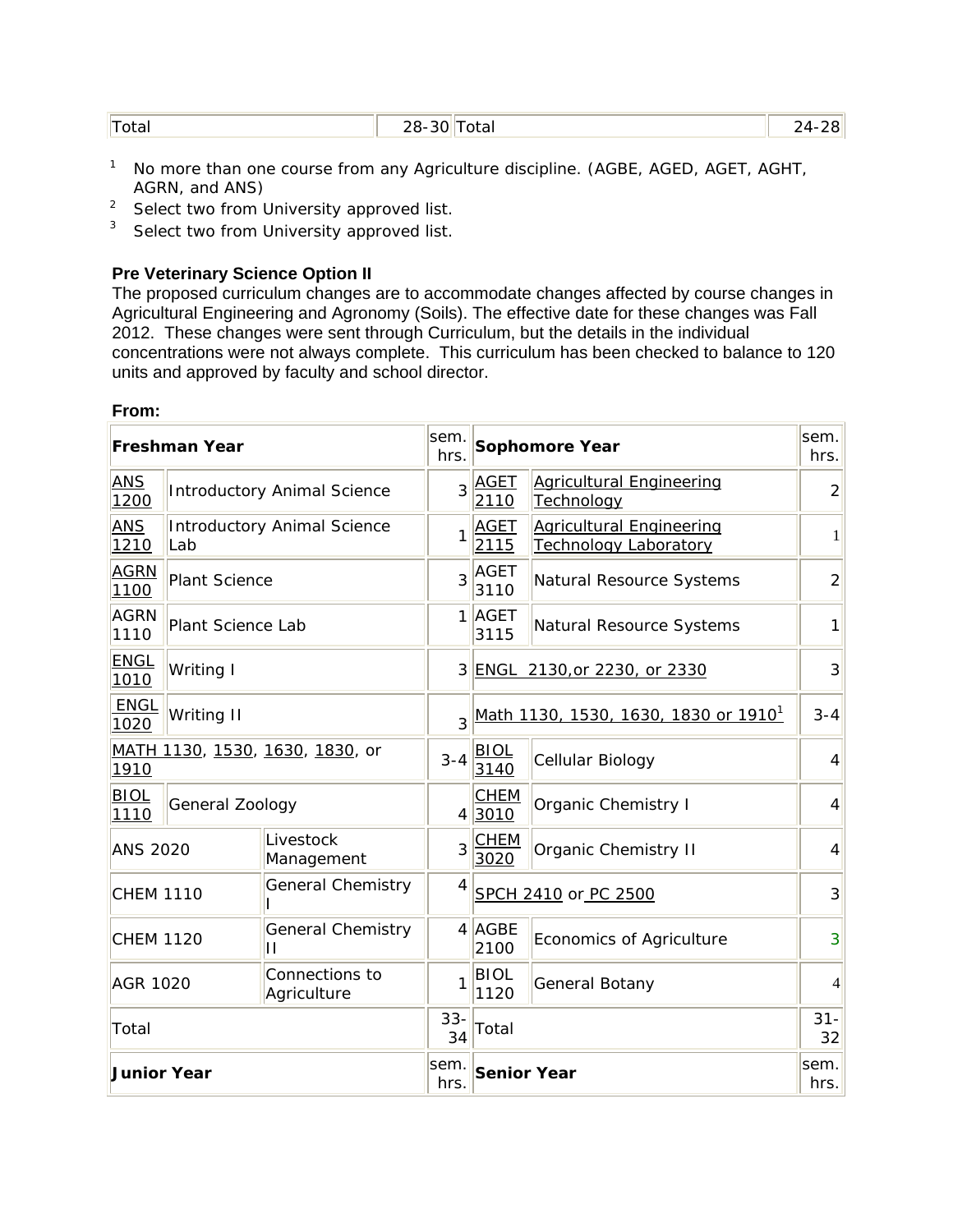| <b>ANS</b><br>3010  | <b>Animal Nutrition</b>                              |    | $3$ $ AGR$<br>4930                           | Senior Seminar                                     | $\overline{2}$ |  |  |
|---------------------|------------------------------------------------------|----|----------------------------------------------|----------------------------------------------------|----------------|--|--|
| <b>ANS</b><br>3130  | Animal Breeding                                      |    | $3$ <sup>CHEM</sup><br>4610                  | <b>General Biochemistry</b>                        | 3              |  |  |
| <b>ANS</b><br>3140  | Reproduction in Farm Animals                         |    | $3$ CHEM<br>4620                             | <b>General Biochemistry</b>                        | 3              |  |  |
| <b>ANS</b><br>3150  | Common Diseases and<br>Parasites of Domestic Animals |    |                                              | 3 Social Behavioral Science Elective <sup>1</sup>  |                |  |  |
| <b>PHYS</b><br>2010 | Algebra Based Physics I                              |    |                                              | 4 4000 Level ANS Production Courses                |                |  |  |
| <b>PHYS</b><br>2020 | Algebra Based Physics II                             |    |                                              | 4 Upper-division Agriculture Elective <sup>3</sup> |                |  |  |
|                     | Social/Behavioral Science Elective <sup>1</sup>      |    | 3 Elective                                   |                                                    | $0 - 1$        |  |  |
|                     | Humanities/Fine Arts Elective <sup>2</sup>           |    | 3 Humanities/Fine Arts Elective <sup>2</sup> |                                                    | 3              |  |  |
| <b>AGRN</b><br>3210 | Soils                                                |    | 3 HIST<br>2010                               | American History I                                 | 3              |  |  |
| <b>AGRN</b><br>3220 | Soils Laboratory                                     |    | $1$ HIST<br>2020                             | American History II                                | 3              |  |  |
| Total               |                                                      | 30 | Total                                        |                                                    |                |  |  |

<sup>1</sup> Select two math courses from the above list.

 $2^2$  Select two courses from the University approved social/behavioral science list and two courses from the University

approved humanities and/or fine arts lists<br><sup>3</sup> No more than one course from any Agriculture discipline (AGBE, AGED, AGET, AGHT, AGRN and ANS).

| ×<br>٠<br>v |  |
|-------------|--|

|                     | <b>Freshman Year</b>               | sem.<br>hrs. | Sophomore Year                                                                                | sem.<br>hrs.   |
|---------------------|------------------------------------|--------------|-----------------------------------------------------------------------------------------------|----------------|
| <b>ANS</b><br>1200  | <b>Introductory Animal Science</b> | $\mathbf{3}$ | <b>AGET 2110 or Agricultural Engineering</b><br>AGET 3110*<br><b>Technology</b>               | $\mathcal{D}$  |
| <b>ANS</b><br>1210  | Introductory Animal Science<br>Lab |              | <b>Agricultural Engineering</b><br>AGET 2115 or<br><b>Technology Laboratory</b><br>AGET 3115* | 1              |
| <b>AGRN</b><br>1100 | <b>Plant Science</b>               |              | 3 ENGL 2130, or 2230, or 2330                                                                 | $\overline{3}$ |
| <b>AGRN</b><br>1110 | Plant Science Lab                  | 1            |                                                                                               |                |
| <b>ENGL</b><br>1010 | Writing I                          |              | 3 Math 1130, 1530, 1630, 1830 or 1910 <sup>1</sup>                                            | $3-4$          |
| <b>ENGL</b><br>1020 | Writing II                         | 3            |                                                                                               |                |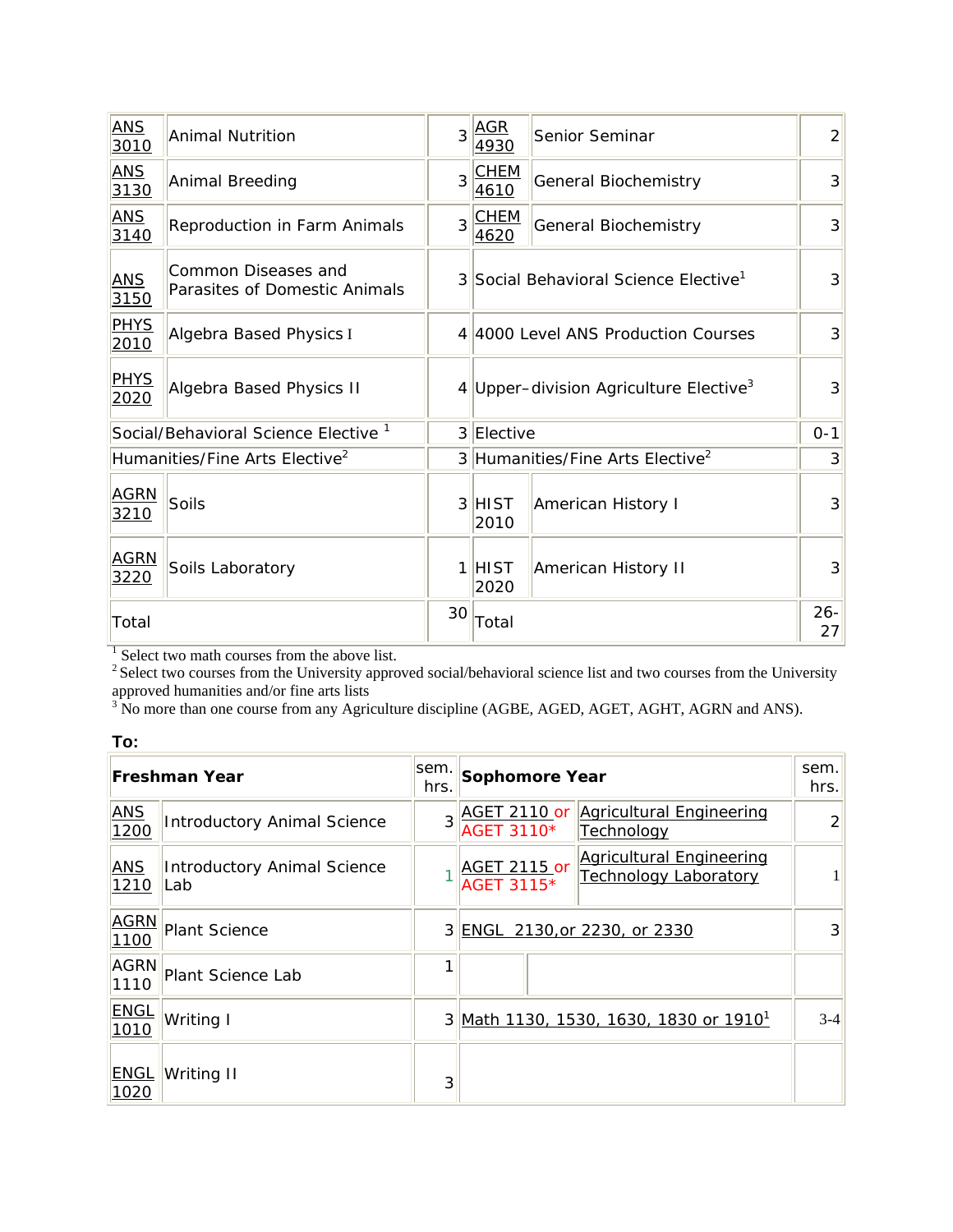| 1910                       |                                            | <u>MATH 1130, 1530, 1630, 1830</u> , or                                    | $3 - 4$      | <b>BIOL</b><br>3140                                    | Cellular Biology                                  | 4              |
|----------------------------|--------------------------------------------|----------------------------------------------------------------------------|--------------|--------------------------------------------------------|---------------------------------------------------|----------------|
| <b>BIOL</b><br>1110        | General Zoology                            |                                                                            |              | <b>CHEM</b><br>43010                                   | Organic Chemistry I                               | $\overline{4}$ |
| <b>ANS 2020</b>            |                                            | Livestock<br>Management                                                    |              | $3$ CHEM<br>3020                                       | Organic Chemistry II                              | $\overline{4}$ |
| <b>CHEM 1110</b>           |                                            | <b>General Chemistry</b>                                                   | 4            |                                                        | SPCH 2410 or PC 2500                              | 3              |
| <b>CHEM 1120</b>           |                                            | <b>General Chemistry</b><br>П                                              |              | $4$ AGBE<br>2100                                       | Economics of Agriculture                          | 3              |
| <b>AGR 1020</b>            |                                            | Connections to<br>Agriculture                                              | 1            | <b>BIOL</b><br>1120                                    | General Botany                                    | 4              |
| Total                      |                                            |                                                                            | $33 -$<br>34 | Total                                                  |                                                   | $31 -$<br>32   |
|                            |                                            | *course and laboratory sections must match numerically (i.e., 2110 & 2115) |              |                                                        |                                                   |                |
|                            | <b>Junior Year</b>                         |                                                                            | sem.<br>hrs. | <b>Senior Year</b>                                     |                                                   | sem.<br>hrs.   |
| <b>ANS</b><br>3010         | <b>Animal Nutrition</b>                    |                                                                            | 3            | <u>AGR</u><br>4930                                     | Senior Seminar                                    | $\overline{2}$ |
| <b>ANS</b><br>3130         | Animal Breeding                            |                                                                            | 3            | <b>CHEM</b><br>General Biochemistry<br>4610            |                                                   | 3              |
| <b>ANS</b><br>3140         |                                            | Reproduction in Farm Animals                                               |              | 3 CHEM<br>4620                                         | General Biochemistry                              | 3              |
| <b>ANS</b><br>3150         | Common Diseases and                        | Parasites of Domestic Animals                                              |              |                                                        | 3 Social Behavioral Science Elective <sup>1</sup> | 3              |
| <b>PHYS</b><br>2010        | Algebra Based Physics I                    |                                                                            |              |                                                        | 4 4000 Level ANS Production Courses               | 3              |
| <u>PHYS</u><br>2020        |                                            | <b>Algebra Based Physics II</b>                                            |              | 4 Upper $-$ division Agriculture Elective <sup>3</sup> |                                                   | 3              |
|                            |                                            | Social/Behavioral Science Elective <sup>1</sup>                            |              | 3 Elective                                             |                                                   | $\theta - 1$   |
|                            | Humanities/Fine Arts Elective <sup>2</sup> |                                                                            |              | 3 Humanities/Fine Arts Elective <sup>2</sup>           |                                                   | 3              |
| <b>AGRN</b><br>3210        | Soils                                      |                                                                            |              | 3 HIST<br>2010                                         | <b>American History I</b>                         | 3              |
| <b>AGRN</b><br><u>3220</u> | Soils Laboratory                           |                                                                            |              | 1 HIST<br>2020                                         | American History II                               | $\mathbf{3}$   |
| Total                      |                                            |                                                                            | 30           | Total                                                  |                                                   | 26             |

 $^1$  Select two math courses from the above list.<br><sup>2</sup> Select two courses from the University approved social/behavioral science list and two courses from the University approved humanities and/or fine arts lists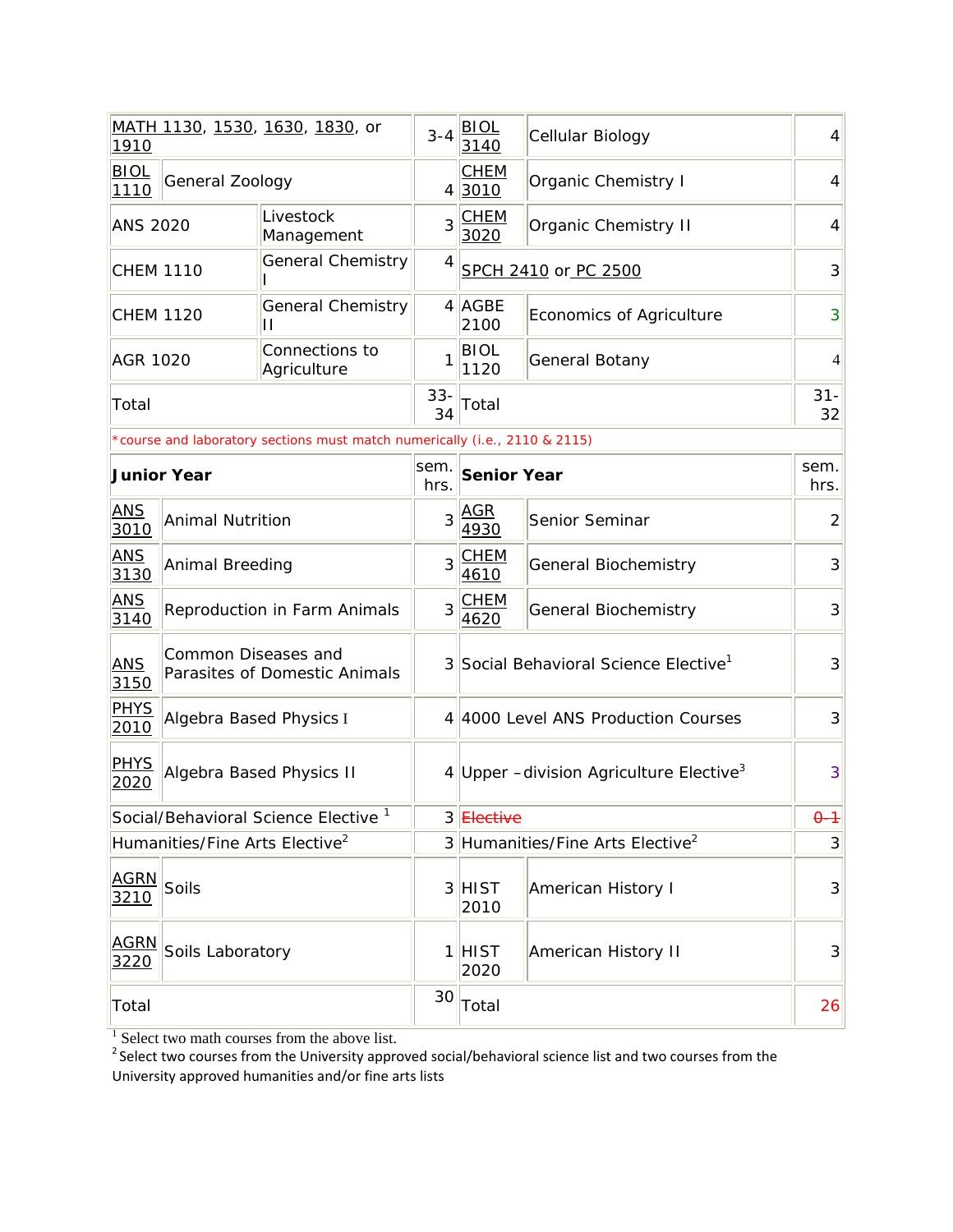<sup>3</sup> No more than one course from any Agriculture discipline (AGBE, AGED, AGET, AGHT, AGRN

## **Agricultural Education**

The proposed curriculum changes are to accommodate changes affected by course changes in Agricultural Engineering and Agronomy (Soils). The effective date for these changes was Fall 2012. These changes were sent through Curriculum, but the details in the individual concentrations were not always complete. This curriculum has been checked to balance to 120 units and approved by faculty and school director.

#### **From:**

|                                      | <b>Freshman Year</b>                                                     | sem. hrs.    |                        | <b>Sophomore Year</b><br>sem. hrs.                                        |                |
|--------------------------------------|--------------------------------------------------------------------------|--------------|------------------------|---------------------------------------------------------------------------|----------------|
| <b>ANS 1200</b><br><b>ANS 1210</b>   | <b>Introductory Animal Science</b><br>Introductory Animal Science Lab    | 3<br>1       | <b>AGRN 2210</b>       | Soils                                                                     | $\mathbf{3}$   |
| <b>AGRN 1100</b><br><b>AGRN 1110</b> | <b>Plant Science</b><br><b>Plant Science Lab</b>                         | 3<br>1       | AGET 2110 or AGET 3110 |                                                                           | $\mathbf{3}$   |
| <b>ENGL 1010</b>                     | Writing I                                                                | 3            | <b>AGED 2120</b>       | Introduction to Agricultural &<br><b>Extension Education</b>              | 3              |
| <b>ENGL 1020</b>                     | Writing II                                                               | 3            |                        | AGBE 2010, ECON 2020, PSY 2010 or SOC                                     | 6              |
| <b>BIOL 1110 or BIOL 1120</b>        |                                                                          | 4            |                        | 1010                                                                      |                |
| Math 1130                            | College Algebra                                                          | 3            |                        | ENGL 2130 or ENGL 2230 or ENGL 2330                                       |                |
| Math 1630                            | <b>Finite Mathematics</b>                                                | 3            | <b>EDPY 2200</b>       | <b>Educational Psychology</b>                                             | 3              |
| <b>CHEM 1010</b>                     | Introduction to Chemistry I                                              | 4            | <b>HIST 2010</b>       | American History I                                                        | 3              |
| <b>CHEM 1020</b>                     | Introduction to Chemistry II                                             | 4            | <b>HIST 2020</b>       | American History II                                                       | 3              |
| AGR 1020                             | <b>Connections to Agriculture</b>                                        | $\mathbf{1}$ | SPCH 2410 or PC 2500   |                                                                           | 3              |
|                                      | Total                                                                    | 33           |                        | Total                                                                     | 30             |
|                                      | <b>Junior Year</b>                                                       | sem. hrs.    |                        | <b>Senior Year</b>                                                        | sem. hrs.      |
| ANS 3130                             | Animal Breeding                                                          | $\mathbf{3}$ | AGR 4930               | Senior Seminar                                                            | $\overline{2}$ |
| <b>Upper Division AGHT</b>           |                                                                          | 3            | <b>AGED 4200</b>       | Methods of Teaching in<br>Agricultural & Extension<br>Education           | 3              |
| AGED 4110                            | Methods to Teaching Agriscience                                          | $\mathbf{3}$ | <b>AGED 4300</b>       | Development of Youth Programs<br>in Agricultural & Extension<br>Education | 3              |
| <b>AGBE 2100</b>                     | <b>Economics of Agriculture</b>                                          | 3            |                        | Upper-division Agriculture Elective <sup>2</sup>                          | 3              |
| <b>EDPY 3300</b>                     | <b>Evaluation &amp; Guidance</b>                                         | 3            | <b>AGED 4870</b>       | <b>Student Teaching in Agricultural</b><br><b>Education I</b>             | 5              |
| <b>SPED 3000</b>                     | <b>Teaching Persons with</b><br>Disabilities in the Regular<br>Classroom | 3            | <b>AGED 4880</b>       | Student Teaching in Agricultural<br><b>Education II</b>                   | 5              |
| FOED 3010                            | Integrating Instructional<br>Technology into the Classroom               | $\mathbf{3}$ | <b>AGED 4890</b>       | Seminar: Education & Society                                              | $\overline{2}$ |
|                                      | Humanities/Fine Arts Electives 1                                         | $\,6$        |                        | Electives                                                                 | 4              |
|                                      | Science elective                                                         | $\mathbf{3}$ |                        |                                                                           |                |
|                                      | Total                                                                    | 30           |                        | Total                                                                     | 27             |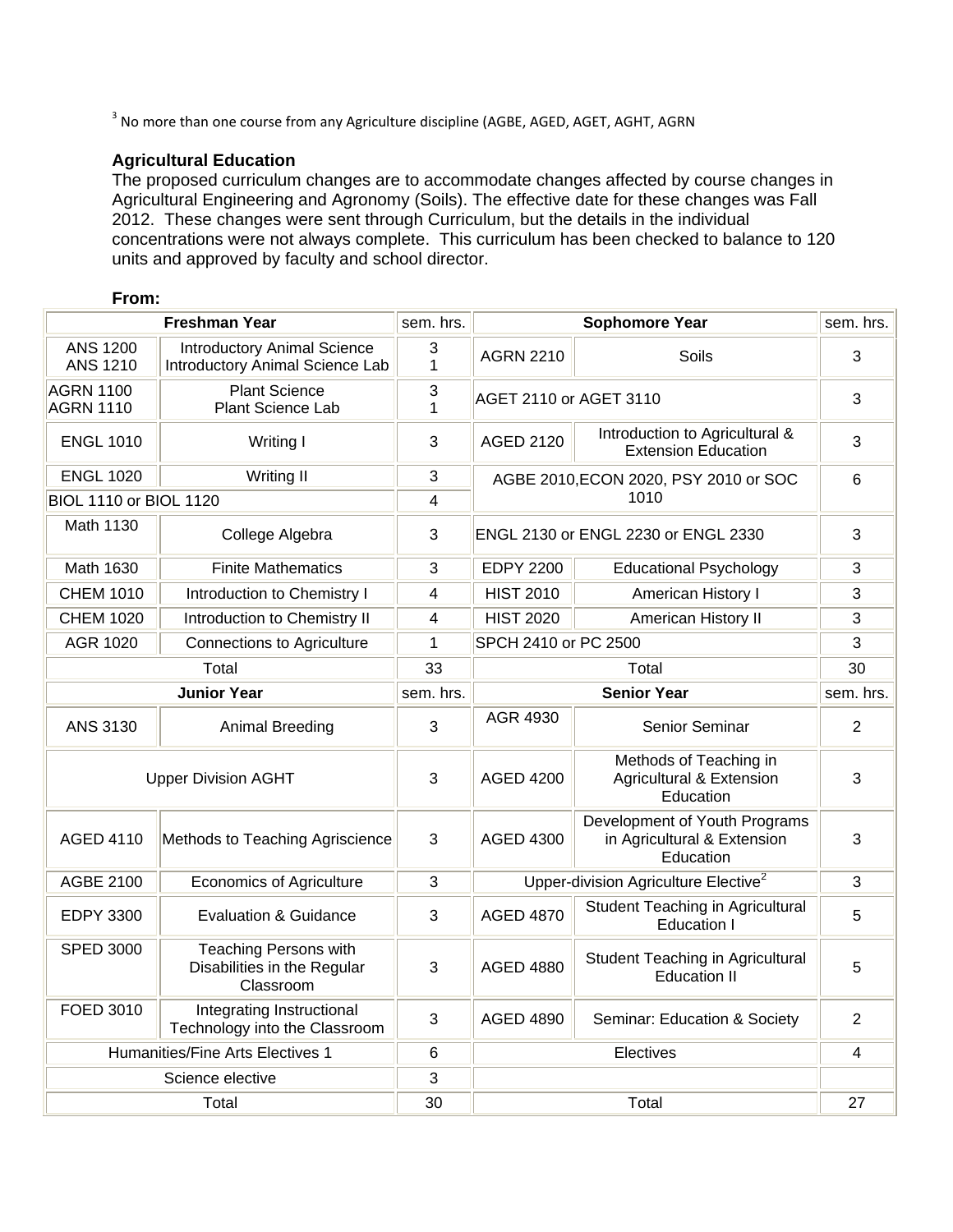- 1 Select from the University-approved list.
- 2 No more than one course from any Agriculture discipline. (AGBE, AGED, AGET, AGHT, AGRN, and ANS)

## **TO:**

|                                      | <b>Freshman Year</b>                                                     | sem. hrs. | <b>Sophomore Year</b>                                   |                                                                                                     | sem. hrs.      |
|--------------------------------------|--------------------------------------------------------------------------|-----------|---------------------------------------------------------|-----------------------------------------------------------------------------------------------------|----------------|
| <b>ANS 1200</b><br><b>ANS 1210</b>   | <b>Introductory Animal Science</b><br>Introductory Animal Science Lab    | 3<br>1    | <b>AGBE 2100</b>                                        | <b>Economics of Agriculture</b>                                                                     | 3              |
| <b>AGRN 1100</b><br><b>AGRN 1110</b> | <b>Plant Science</b><br><b>Plant Science Lab</b>                         | 3<br>1    | <b>AGET</b><br>2110/2115 or<br><b>AGET</b><br>3110/3115 | <b>Agricultural Engineering</b><br>Technology and Lab<br><b>Natural Resource Systems and</b><br>Lab | 3              |
| <b>ENGL 1010</b>                     | Writing I                                                                | 3         | <b>AGED 2120</b>                                        | Introduction to Agricultural &<br><b>Extension Education</b>                                        | 3              |
| <b>ENGL 1020</b><br>Writing II       |                                                                          | 3         |                                                         | AGBE 2010, ECON 2020, PSY 2010 or SOC 1010                                                          |                |
| <b>BIOL 1110 or BIOL 1120</b>        |                                                                          | 4         |                                                         |                                                                                                     |                |
| Math 1130                            | College Algebra                                                          | 3         |                                                         | ENGL 2130 or ENGL 2230 or ENGL 2330                                                                 | $\mathfrak{S}$ |
| Math 1630                            | <b>Finite Mathematics</b>                                                | 3         | <b>EDPY 2200</b>                                        | <b>Educational Psychology</b>                                                                       | 3              |
| <b>CHEM 1010</b>                     | Introduction to Chemistry I                                              | 4         | <b>HIST 2010</b>                                        | American History I                                                                                  | 3              |
| <b>CHEM 1020</b>                     | Introduction to Chemistry II                                             | 4         | <b>HIST 2020</b>                                        | American History II                                                                                 | $\mathbf{3}$   |
| AGR 1020                             | <b>Connections to Agriculture</b>                                        | 1         | SPCH 2410 or PC 2500                                    |                                                                                                     | 3              |
|                                      | Total                                                                    | 33        | Total                                                   |                                                                                                     | 30             |
|                                      | <b>Junior Year</b>                                                       | sem. hrs. |                                                         | <b>Senior Year</b>                                                                                  | sem. hrs.      |
|                                      |                                                                          |           |                                                         |                                                                                                     |                |
| ANS 3130                             | Animal Breeding                                                          | 3         | AGR 4930                                                | Senior Seminar                                                                                      | $\overline{2}$ |
|                                      | <b>Upper Division AGHT</b>                                               | 3         | <b>AGED 4200</b>                                        | Methods of Teaching in Agricultural<br>& Extension Education                                        | 3              |
| <b>AGED 4110</b>                     | Methods to Teaching Agriscience                                          | 3         | <b>AGED 4300</b>                                        | Development of Youth Programs in<br><b>Agricultural &amp; Extension Education</b>                   | $\mathbf{3}$   |
| <b>AGRN 3210</b><br><b>AGRN 3220</b> | Soils<br><b>Soils Laboratory</b>                                         | 3<br>1    |                                                         | Upper-division Agriculture Elective <sup>2</sup>                                                    | 3              |
| <b>EDPY 3300</b>                     | <b>Evaluation &amp; Guidance</b>                                         | 3         | <b>AGED 4870</b>                                        | Student Teaching in Agricultural<br><b>Education I</b>                                              | 5              |
| <b>SPED 3000</b>                     | <b>Teaching Persons with</b><br>Disabilities in the Regular<br>Classroom | 3         | <b>AGED 4880</b>                                        | Student Teaching in Agricultural<br><b>Education II</b>                                             | 5              |
| FOED 3010                            | Integrating Instructional<br>Technology into the Classroom               | 3         | <b>AGED 4890</b>                                        | Seminar: Education & Society                                                                        | $\overline{2}$ |
|                                      | Humanities/Fine Arts Electives 1                                         | 6         |                                                         | <b>Electives</b>                                                                                    | 3              |
|                                      | Science elective                                                         | 3         |                                                         |                                                                                                     |                |

1 Select from the University-approved list.

2 No more than one course from any Agriculture discipline. (AGBE, AGED, AGET, AGHT, AGRN, and ANS)